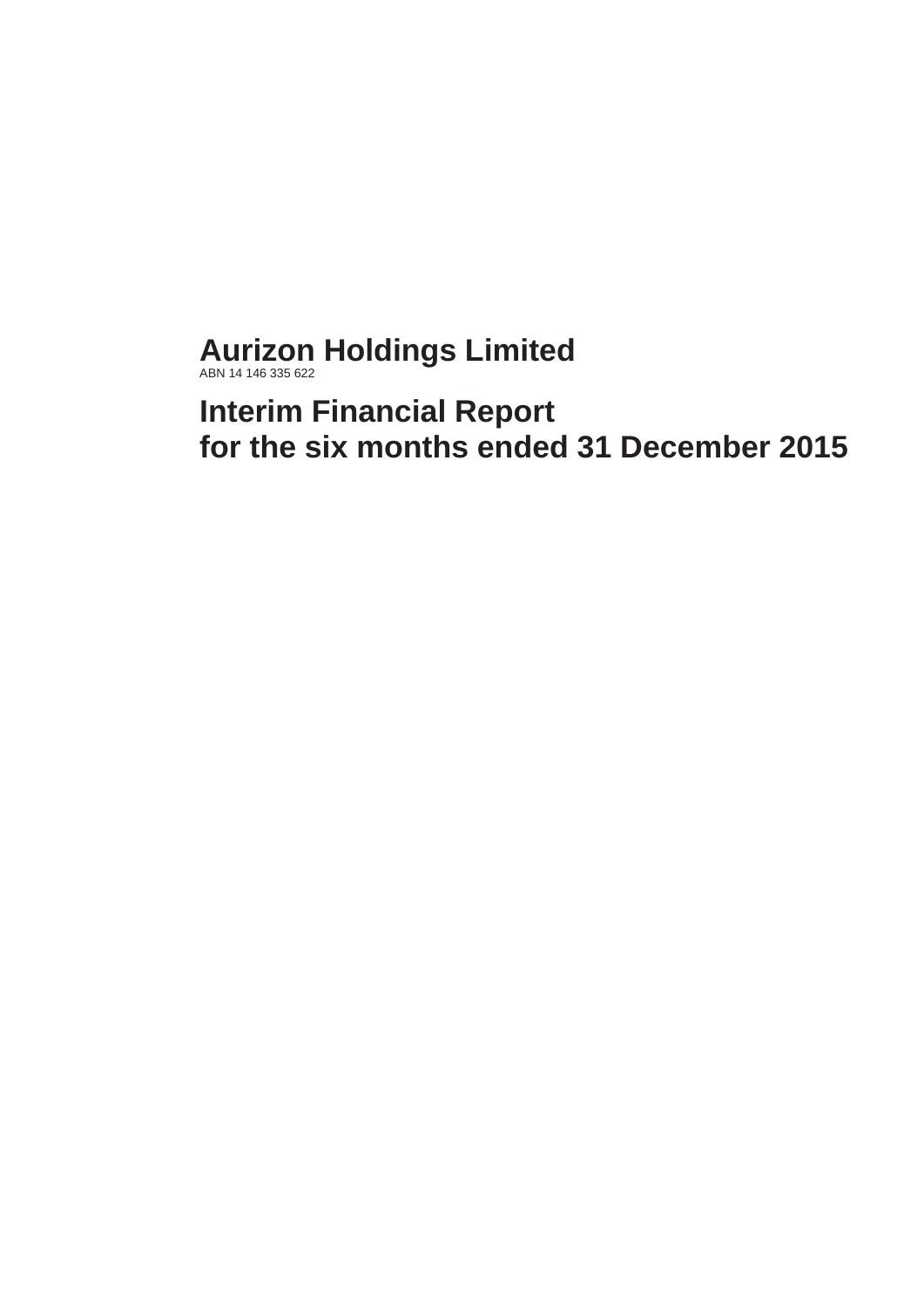# **Aurizon Holdings Limited** ABN 14 146 335 622 **Interim Financial Report - 31 December 2015**

# **Contents**

|                                                                    | Page |
|--------------------------------------------------------------------|------|
| Directors' report                                                  | 2    |
| Operating and Financial Review                                     | 4    |
| Auditor's independence declaration                                 | 19   |
| Interim Financial Report                                           |      |
| Consolidated income statement                                      | 20   |
| Consolidated statement of comprehensive income                     | 21   |
| Consolidated balance sheet                                         | 22   |
| Consolidated statement of changes in equity                        | 23   |
| Consolidated cash flow statement                                   | 24   |
| Notes to the consolidated financial statements                     | 25   |
| Directors' declaration                                             | 46   |
| Independent auditor's review report to the members                 | 47   |
| Non-IFRS financial information in 2015-16 Interim Financial Report | 49   |

Aurizon Holdings Limited is a company limited by shares, incorporated and domiciled in Australia.

Its registered office and principal place of business is:

Aurizon Holdings Limited Level 17 175 Eagle Street BRISBANE QLD 4000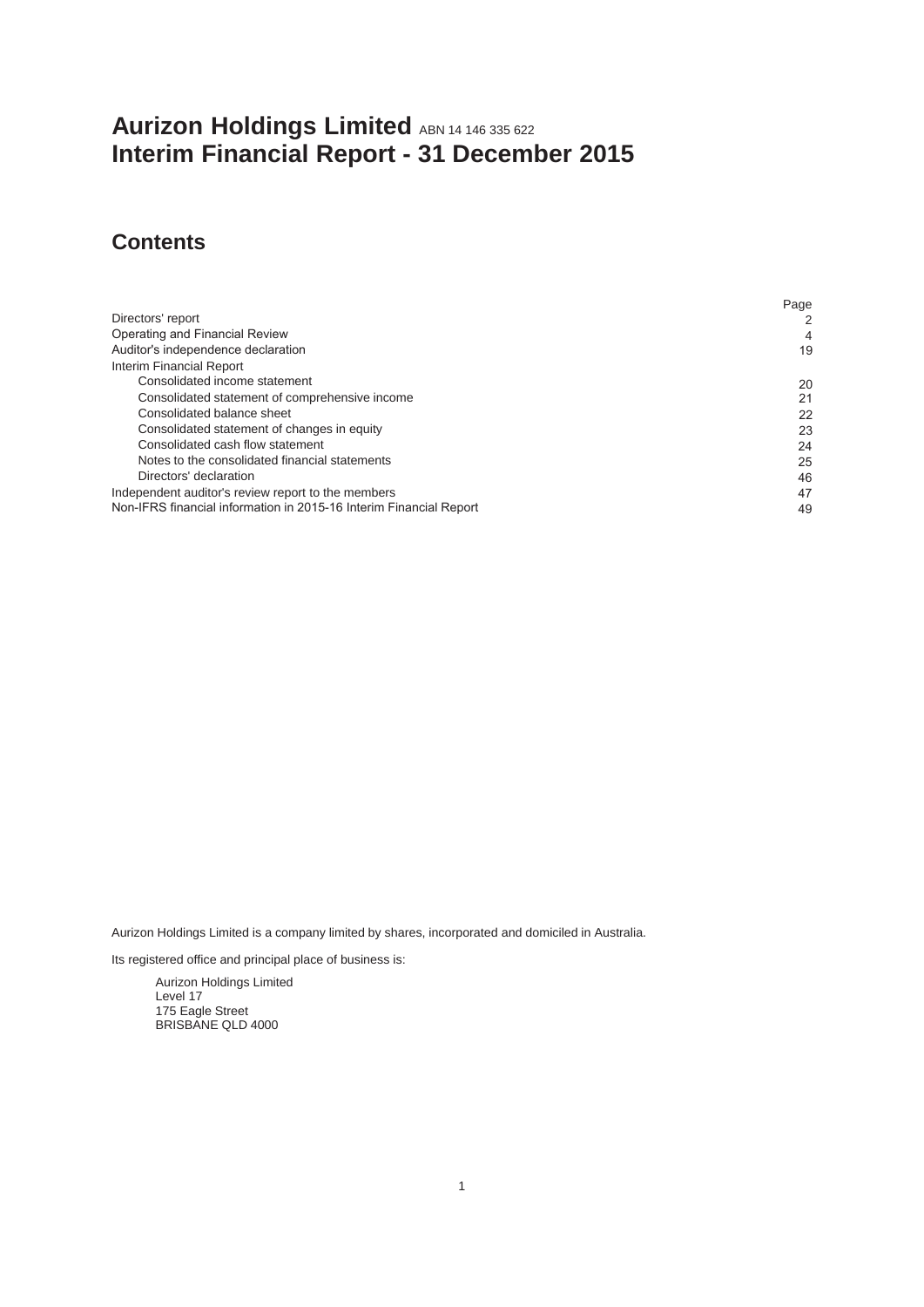## **Directors' report**

The directors present their report on the consolidated entity consisting of Aurizon Holdings Limited and its controlled entities ("the company" or "the Group") for the six months ended 31 December 2015.

#### **Directors**

The following persons were directors of the Company during the six months and up to the date of this report:

L E Hockridge R R Caplan K L Field J D Cooper S L Lewis T M Poole (appointed 1 July 2015) M Fraser (appointed 15 February 2016)

The following persons held office as directors of Aurizon Holdings Limited during the six months:

J B Prescott AC (resigned 1 September 2015) G T John AO (resigned 12 November 2015) G T Tilbrook (resigned 12 February 2016) J Atkin (resigned 12 February 2016)

#### **Principal activities**

During the six months the principal activities of the Group consisted of:

- integrated heavy haul freight railway operator
- rail transporter of coal from mine to port for export markets
- rail transporter of bulk, iron ore, general and containerised freight<br>• large-scale rail services activities
- large-scale rail services activities

#### *Network*

Provision of access to, and operation and management of, the Central Queensland Coal Network. Provision of overhaul and maintenance of Network assets.

#### *Commercial & Marketing*

The key interface between customers and Aurizon (excluding Network access customers), responsible for the commercial negotiation of sales contracts and customer relationship management.

#### *Operations*

Responsible for the national delivery of all coal, iron ore, bulk and intermodal haulage services. This includes yard operations, fleet maintenance, operations, engineering and technology, engineering program delivery and safety, health and environment.

#### *Other*

Includes costs for Managing Director & CEO, corporate finance, tax, treasury, internal audit, risk, governance and strategic projects.

#### **Review of operations**

A review of the Group's operations for the interim financial period and the results of those operations are set out in the Operating and Financial Review as set out on pages 4 to 18 of this interim financial report.

#### **Debt Refinancing**

In December 2015 Aurizon Network Pty Ltd refinanced \$490 million of its syndicated debt facility with an extended maturity date of 1 July 2021.

#### **Share Buy-back**

On 11 November 2014 the Company announced its intention to undertake an on-market buy-back, over a 12 month period.

This program was extended for another 12 months as announced on 12 November 2015. Since the commencement of the on-market buy-back program, the company has acquired 43.9 million shares at a total consideration of \$209 million of which 28.7 million shares were acquired at a total consideration of \$140 million during the six month period.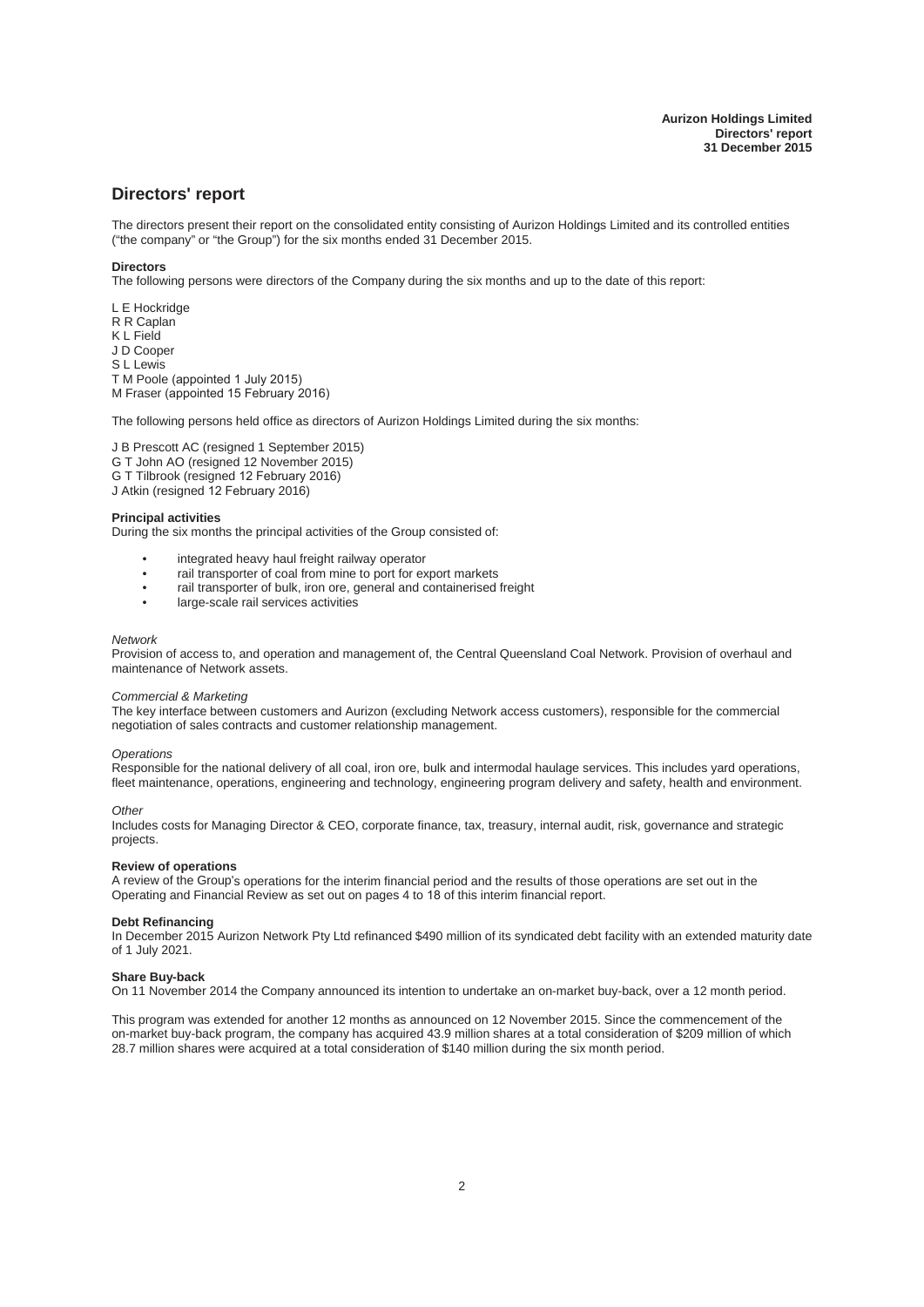**Aurizon Holdings Limited Directors' report 31 December 2015** (continued)

**Dividends**

Dividends paid to members during the six months were as follows:

|                                                                                                                                            | 31 December<br>2015<br>\$m | 31 December<br>2014<br>\$m |
|--------------------------------------------------------------------------------------------------------------------------------------------|----------------------------|----------------------------|
| Final dividend for the year ended 30 June 2015 of 13.9 cents 30% franked (2014: 8.5 cents,<br>unfranked) per share, paid 28 September 2015 | 295                        | 182                        |

The directors have declared a 70% franked interim dividend of 11.3 cents per ordinary share for the six months ended 31 December 2015. The Conduit Foreign Income component of the dividend is nil. The Record Date for determining dividend entitlements for the dividend declared is 1 March 2016. The payment date is 29 March 2016.

#### **Auditor's independence declaration**

A copy of the auditor's independence declaration as required under section 307C of the *Corporations Act 2001* is set out on page 19.

#### **Rounding of amounts**

The Company is of a kind referred to in Class Order 98/100, issued by the Australian Securities and Investments Commission, relating to the 'rounding off' of amounts in the Directors' report and Interim Financial Report. Amounts in the Directors' report and Interim Financial Report have been rounded off to the nearest million dollars in accordance with that Class Order.

This Directors' report is made in accordance with a resolution of directors.

Tinpule

T M Poole Chairman Brisbane 15 February 2016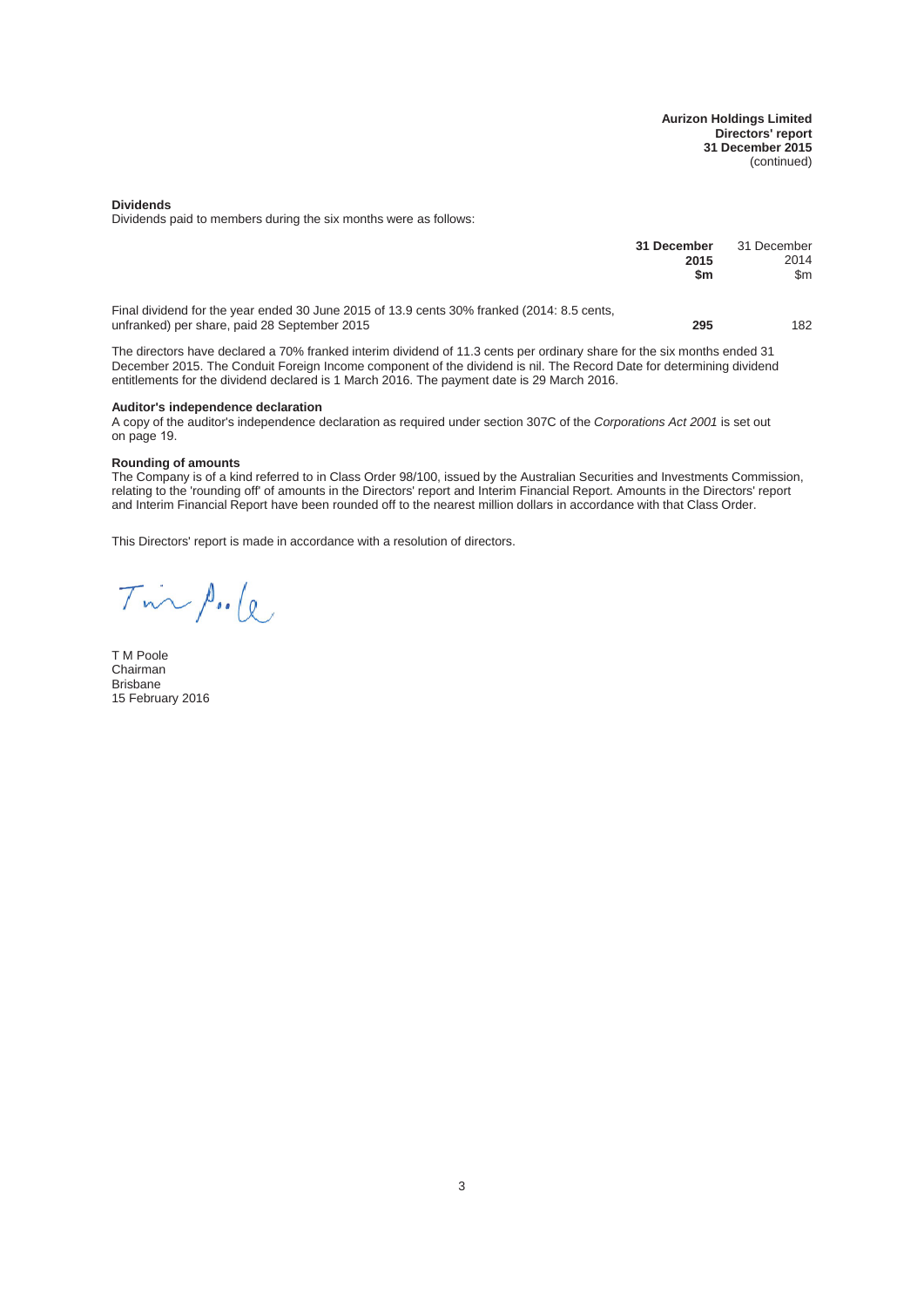## **OPERATING AND FINANCIAL REVIEW**

## **Consolidated Results**

The Group's financial performance is explained using measures that are not defined under IFRS and are therefore termed non-IFRS measures. The non-IFRS financial information contained within this Directors' Report and Notes to the Financial Statements has not been audited in accordance with Australian Auditing Standards. The non-IFRS measures used to monitor Group performance are EBIT (Statutory and Underlying), EBITDA (Statutory and Underlying), EBITDA margin (Statutory and Underlying), NPAT Underlying, Operating Ratio – underlying, Return on Invested Capital (ROIC), Net debt and Net gearing ratios. Each of these measures is discussed in more detail on page 49.

## 1. Half on Half Comparison

## Financial Summary

| (Sm)                                           |              | 1H FY2016 | 1H FY2015 | Variance %               |
|------------------------------------------------|--------------|-----------|-----------|--------------------------|
| <b>Total revenue</b>                           |              | 1,758     | 1,965     | (11%)                    |
| <b>Operating costs</b>                         |              | (1,075)   | (1,226)   | 12%                      |
| Employee benefits expense                      |              | (481)     | (539)     | 11%                      |
| Energy and fuel                                |              | (134)     | (163)     | 18%                      |
| Track access                                   |              | (162)     | (172)     | 6%                       |
| Consumables                                    |              | (260)     | (327)     | 20%                      |
| Other expenses                                 |              | (38)      | (25)      | (52%)                    |
| <b>EBITDA</b>                                  | - underlying | 683       | 739       | (8%)                     |
|                                                | - statutory  | 257       | 739       | (65%)                    |
| Depreciation and amortisation expense          |              | (280)     | (253)     | (11%)                    |
| <b>EBIT</b>                                    | - underlying | 403       | 486       | (17%)                    |
|                                                | - statutory  | (23)      | 486       | $\overline{\phantom{a}}$ |
| Net finance costs                              |              | (70)      | (68)      | (3%)                     |
| Income tax expense                             | - statutory  | (15)      | (110)     | 86%                      |
| <b>NPAT</b>                                    | - underlying | 237       | 308       | (23%)                    |
|                                                | - statutory  | (108)     | 308       | $\overline{\phantom{a}}$ |
| Earnings per share $1$                         | - underlying | 11.2      | 14.4      | (22%)                    |
|                                                | - statutory  | (5.1)     | 14.4      | (135%)                   |
| Return on invested capital (ROIC) <sup>2</sup> |              | 8.8%      | 9.4%      | $(0.6$ ppt $)$           |
| <b>Operating ratio</b>                         |              | 77.1%     | 75.3%     | $(1.8$ ppt $)$           |
| Cash flow from operating activities            |              | 522       | 686       | (24%)                    |
| Interim dividend per share (cps)               |              | 11.3      | 10.1      | 12%                      |
| Gearing (net debt / net debt + equity)         |              | 35.4%     | 30.7%     | $(4.7$ ppt $)$           |
| Net tangible assets per share (\$)             |              | 2.8       | 3.0       | (7%)                     |

## Other Operating Metrics

|                                         | 1H FY2016 | 1H FY2015 | Variance % |
|-----------------------------------------|-----------|-----------|------------|
| Revenue / NTK (\$/'000 NTK)             | 48.2      | 52.7      | (9%)       |
| Labour costs / Revenue <sup>3</sup>     | 25.5%     | 26.8%     | 1.3ppt     |
| NTK / FTE (MNTK)                        | 11.3      | 10.7      | 6%         |
| Operations net opex / NTK (\$/'000 NTK) | 35.2      | 35.4      | $1\%$      |
| NTK (bn)                                | 36.5      | 37.3      | (2%)       |
| Tonnes (m)                              | 138.9     | 146.0     | (5%)       |

<span id="page-4-0"></span><sup>1</sup> Calculated on weighted average number of shares on issue – 2,109m in 1H FY2016 and 2,136m in 1H FY2015

<span id="page-4-2"></span><span id="page-4-1"></span><sup>&</sup>lt;sup>2</sup> ROIC is defined as underlying rolling twelve month EBIT divided by the average invested capital. The average invested capital is calculated by taking the rolling twelve months average of net property, plant and equipment including assets under construction plus investments accounted for using the equity method plus current assets less cash, less current liabilities plus net intangibles<br><sup>3</sup> Excludes \$16m of red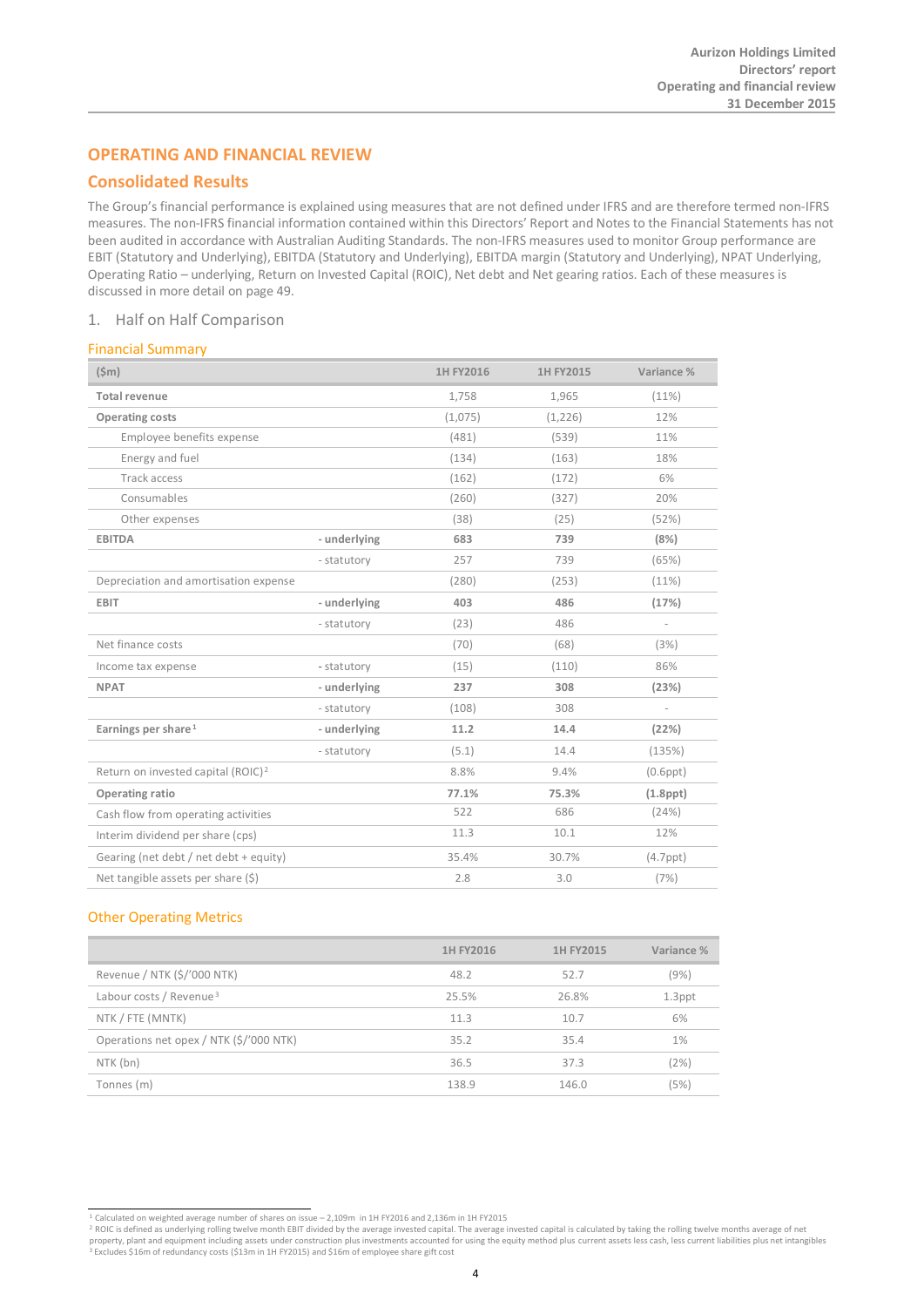## Underlying EBIT by Segment

| $(\$m)$                          | 1H FY2016 | 1H FY2015 | Variance % |
|----------------------------------|-----------|-----------|------------|
| <b>Below Rail - Network</b>      | 245       | 218       | 12%        |
| Above Rail                       | 185       | 273       | (32%)      |
| Commercial & Marketing           | 1,468     | 1,595     | (8%)       |
| Operations                       | (1,283)   | (1, 322)  | 3%         |
| Corporate Overhead (Unallocated) | (27)      | (5)       | $\sim$     |
| Group                            | 403       | 486       | (17%)      |

#### Reconciliation to Statutory Earnings

Underlying earnings is a non-statutory measure and is the primary reporting measure used by Management and the Group's chief operating decision making bodies for the purpose of managing and assessing the financial performance of the business. Underlying earnings is derived by adjusting statutory earnings for significant items as noted in the following table:

| $(\$m)$                           | 1H FY2016 | 1H FY2015                |
|-----------------------------------|-----------|--------------------------|
| <b>Underlying EBIT</b>            | 403       | 486                      |
| Significant Items - impairments   |           |                          |
| Investment in Associates          | (153)     | -                        |
| Rollingstock                      | (148)     | -                        |
| Strategic infrastructure projects | (125)     | $\overline{\phantom{a}}$ |
| <b>Statutory EBIT</b>             | (23)      | 486                      |
| Net finance costs                 | (70)      | (68)                     |
| <b>Statutory PBT</b>              | (93)      | 418                      |
| <b>Taxation expense</b>           | (15)      | (110)                    |
| <b>Statutory NPAT</b>             | (108)     | 308                      |

Aurizon reviewed the carrying value of its asset portfolio as at 31 December 2015 and has recognised a total impairment of \$426m as noted below:

- › Investment in associate \$153m impairment to the carrying value of the investment in Aquila Resources Limited (Aquila) to reflect the current market outlook. \$75m remains on the balance sheet principally representing cash
- › Rollingstock \$148m reduction in rollingstock due to surplus fleet and inventory arising from productivity and efficiency improvements and lower volume outlook
- › Strategic infrastructure investment \$125m \$83m greenfield feasibility study costs for the West Pilbara Infrastructure Project (WPIP), \$30m Galilee Basin brownfield expansion feasibility costs for the expansion of the CQCN and \$12m other costs. The value of both projects remaining on the balance sheet is nil

### Group Performance Overview

Underlying EBIT decreased 17% to \$403m due to a 5% decline in above rail volumes in addition to the impact of items recognised in the previous period. This includes \$40m net benefit on sale of Redbank and a \$35m reduction in EBIT associated with the disposal of CRT, the reduction in TSC and the end of the QR maintenance contract.

Excluding the impact of these items, underlying EBIT decreased 2% as growth in below rail earnings and \$56m in sustainable transformation benefits was more than offset by the impact of the 5% above rail volume decline. Underlying EBIT of \$403m also includes a \$16m cost for shares gifted to employees in recognition of the company achieving an operating ratio of 75%, and an \$18m provision for doubtful debts relating to Queensland Nickel Pty Ltd (QNI).

In 1H FY2016 Aurizon delivered sustainable benefits of \$56m through the core transformation programs, with total cumulative benefits delivered from 1 July 2013 to 31 December 2015 of \$308m. 1H FY2016 operating ratio (OR) and return on invested capital (ROIC) have been impacted by lower volumes and revenue decline at 77.1% (up 1.8ppts) and 8.8% (down 0.6ppts) respectively. In light of the current revenue outlook, FY2016 and FY2017 targets are challenging, however the FY2018 OR target remains 70% (assuming stable volumes) with the FY2016 – FY2018 transformation target set at \$380m, with further cost-out opportunities being identified.

Depreciation increased \$27m principally due to the full commissioning of the Wiggins Island Rail Project (WIRP) and the Train Support Facility (Hexham) in the Hunter Valley.

Statutory EBIT was a loss of \$23m reflecting the impact of \$426m in asset impairments for the period as detailed above.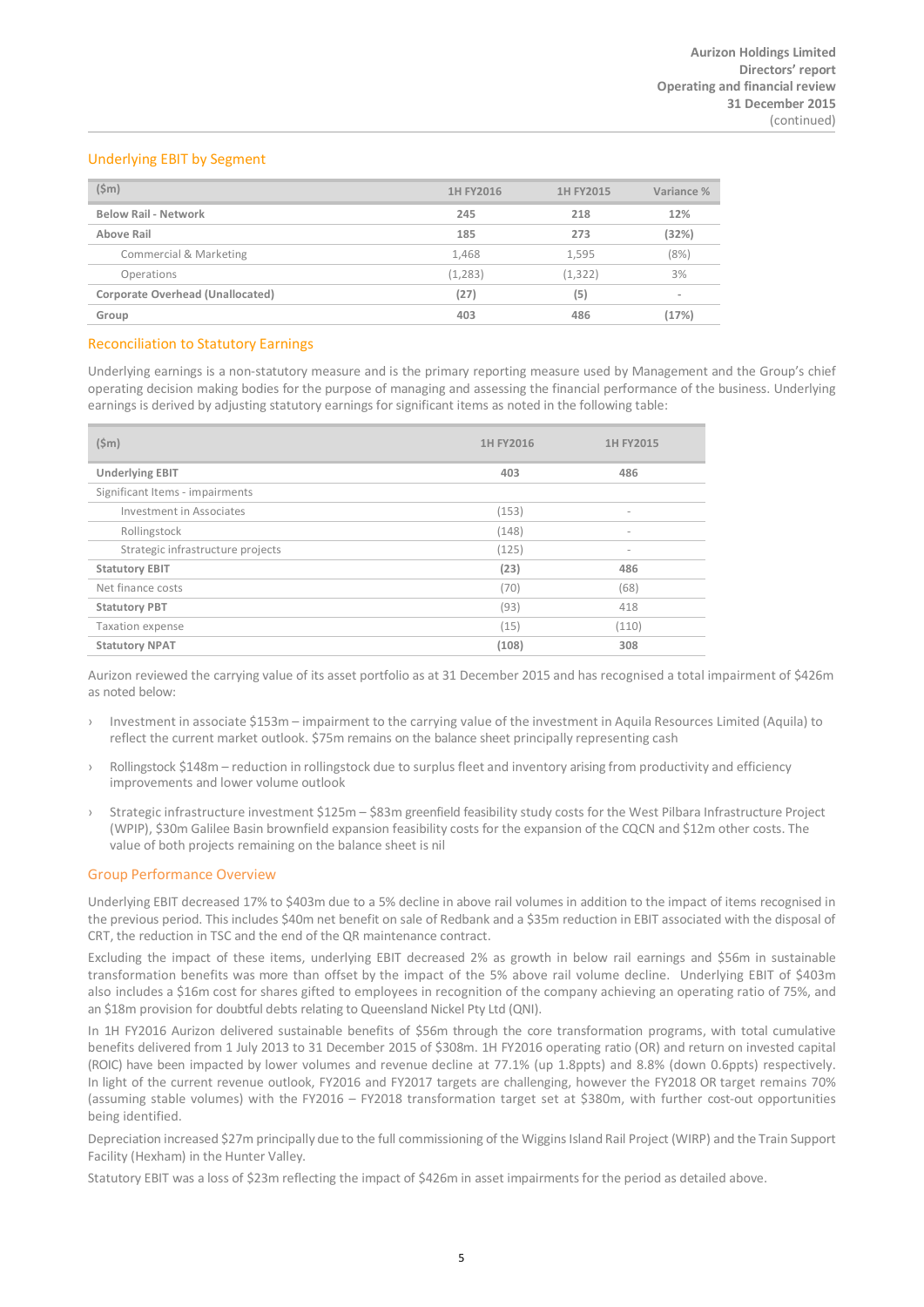## Variance Analysis – 1H FY2016 vs. 1H FY2015

A detailed analysis of the half on half Group EBIT movements is below:

- › A net impact of \$75m due to FY2015 revenue contract expiry and asset disposals
	- \$40m reduction reflecting the net benefit on sale of Redbank
	- › \$35m reduction associated with CRT, TSC and QR maintenance (as previously noted)
- An impact of the \$16m employee share gift
- › A net decrease of \$47m in Above Rail revenue from lower volumes (net of access and fuel):
	- › \$25m decrease in Coal due to 4% lower volumes
	- \$16m decrease in Bulk due to 6% lower volumes and customer/product mix
	- › \$4m decrease in Iron Ore due to a 3% reduction in volumes following expiry of the Mineral Resources contract in 1H FY2015
	- › \$2m decrease in Intermodal reflecting the expiry of a key customer contract and a 1% reduction in TEUs
- A net decrease of \$12m in revenue quality principally from a reduction in incentive payments and a customer/product mix shift, partially offset by CPI rate escalations
- › A net increase of \$51m in Below Rail revenue reflecting access revenues based on the Consolidated Draft Decision (UT4) (CDD)
- › A net benefit of \$56m from transformation initiatives:
	- › \$46m from Operations including labour and fleet productivity improvements, rollingstock maintenance transformation, consumables savings and improved fuel efficiency
	- › \$10m from Support including reductions in labour, professional services, lease costs and travel
- › A net increase of \$40m in operating costs and other expenses including:
	- › \$27m increase in depreciation principally due to commissioning of WIRP and Hexham
	- › \$18m provision for doubtful debts (QNI)
	- $\rightarrow$  \$16m in labour escalation following the implementation of the EAs, partially offset by:
	- › \$17m volume related reduction in consumables
	- › \$7m reduction in non-cash provisions

### 2. Other Financial Information

## Balance Sheet Summary

| $(\text{5m})$                             | 31 December 2015 | 30 June 2015 |
|-------------------------------------------|------------------|--------------|
| Total current assets                      | 844              | 934          |
| Property, plant & equipment (PP&E)        | 9.693            | 9.900        |
| Other non-current assets                  | 395              | 502          |
| <b>Total Assets</b>                       | 10,932           | 11,336       |
| Total current liabilities                 | (625)            | (845)        |
| Total borrowings                          | (3, 411)         | (2,983)      |
| Other non-current liabilities             | (960)            | (1,002)      |
| <b>Total Liabilities</b>                  | (4,996)          | (4,830)      |
| <b>Net Assets</b>                         | 5,936            | 6,506        |
| Gearing (net debt / net debt plus equity) | 35.4%            | 30.2%        |

### Balance Sheet Movements – 31 December 2015 vs. 30 June 2015

Total current assets have decreased by \$90m largely due to:

- › Reduction in cash and cash equivalents of \$12m
- Reduction in trade and other receivables of \$57m reflecting collection of Below Rail Take or Pay accrued as at 30 June 2015 and provision for QNI doubtful debts of \$18m
- › Reduction in assets classified as held for sale of \$12m, following the disposal of surplus land in 1H FY2016

Total non-current assets have decreased by \$314m largely due to:

- > Net decrease in PP&E of \$207m reflects the impairment of rollingstock and strategic projects together with asset disposals which more than offset net capital expenditure
- Decrease in investments of \$150m, mainly related to the impairment of the Aquila investment (\$153m)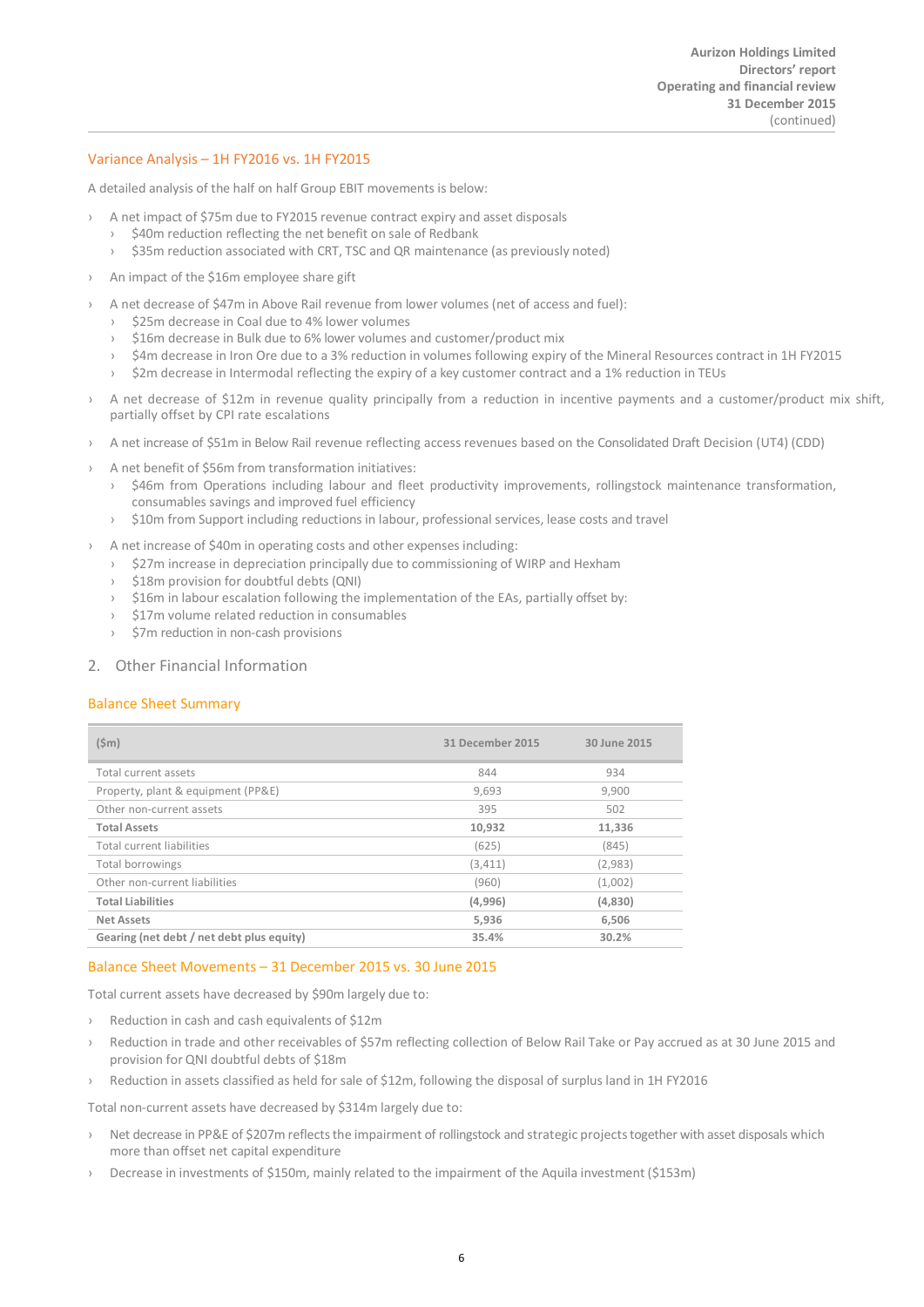Other current liabilities have decreased by \$220m principally due to:

- › Decrease in trade and other payables of \$81m relating to the reduction in capital accruals and lower operating spend
- › Decrease in current tax liabilities of \$76m on payment of FY2015 liabilities
- › Decrease in provisions of \$64m due to improved management of annual leave and long service provisions under the new EAs, lower FTE and lower remuneration provisions

Total borrowings increased by \$428m to fund the capital allocation program. This included capital expenditure of \$418m, the on market share buyback of \$140m and dividends of \$295m reflecting the 100% dividend payout ratio for the FY2015 final dividend.

Gearing (net debt / net debt plus equity) is now 35.4%, which is consistent with current ratings agency investment grade metrics.

### Cash Flow Summary

| (Sm)                                                             | 1H FY2016      | 1H FY2015 |
|------------------------------------------------------------------|----------------|-----------|
| <b>Statutory EBITDA</b>                                          | 257            | 739       |
| Working capital and other movements                              | (47)           | (48)      |
| Non-cash adjustments - impairments                               | 426            | $\sim$    |
| Cash from operations                                             | 636            | 691       |
| Interest received                                                | $\mathbf{1}$   | 4         |
| Income taxes refunded / (paid)                                   | (115)          | (9)       |
| Net cash inflow from operating activities                        | 522            | 686       |
| Cash flows from investing activities                             |                |           |
| Proceeds from sale of property, plant and equipment (PP&E)       | 28             | 139       |
| Payments for PP&E & intangibles                                  | (418)          | (533)     |
| Interest paid on qualifying assets                               | (8)            | (19)      |
| Net (payments for) / distributions from investment in associates | $\overline{2}$ | (214)     |
| Net cash (outflow) from investing activities                     | (396)          | (627)     |
| Cash flows from financing activities                             |                |           |
| Net proceeds from borrowings                                     | 388            | 130       |
| Payment for share buy-back and share based payments              | (168)          | (72)      |
| Interest paid                                                    | (63)           | (62)      |
| Dividends paid to Company shareholders                           | (295)          | (182)     |
| Net cash (outflow) from financing activities                     | (138)          | (186)     |
| Net (decrease) in cash                                           | (12)           | (127)     |

### Cash Flow Movements - 1H FY2016 vs. 1H FY2015

Net cash inflow from operating activities decreased by \$164m or 24% to \$522m:

- › \$56m reduction in underlying EBITDA (excludes impact of \$426m non-cash impairment)
- › \$106m increase in income taxes paid

Net cash outflow from investing activities decreased by \$231m or 37% to \$396m:

- › \$115m decrease in capital expenditure due to the completion of major infrastructure projects including WIRP, Hexham, Whitehaven rollingstock and the Rolleston electrification
- \$216m decrease in net payments for investments in associates
- › Offset by \$111m decrease in proceeds on sale of assets

Net cash outflow from financing activities decreased by \$48m or 26% to \$138m due to:

› Increase in borrowings to fund capital allocations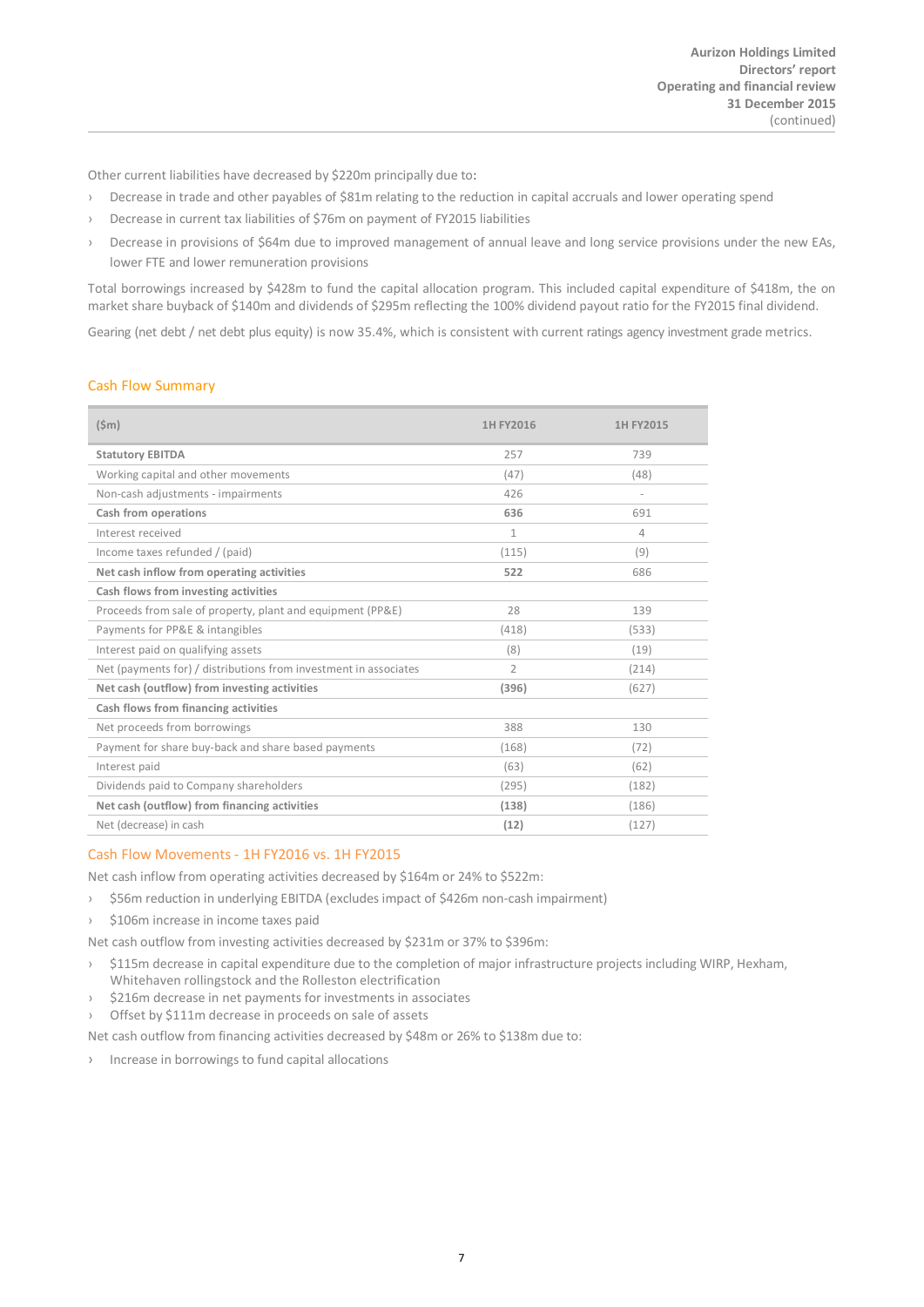## Dividend

The Board has set Aurizon's dividend payout ratio range at 70-100% of NPAT

- › In respect of the current half year, and taking into account the trading outlook and cash requirements of the business, the Board has declared an interim dividend of 11.3cps (70% franked) based on a payout ratio of 100% of underlying NPAT (i.e. after adjusting for significant items)
- › Based on current expectations, the FY2016 final dividend will be franked between 70%-100%

The relevant interim dividend dates are:

- 26 February 2016 ex-dividend date
- › 1 March 2016 record date
- $29$  March  $2016$  payment date

## Share Buy-back

On 11 November 2014, Aurizon announced its intention to undertake an on-market buy-back of up to 107m shares (5% of its issued share capital as at November 2014) over a 12 month period. This program was extended for another 12 months as announced on 12 November 2015.

Since the commencement of the on-market buy-back program, the company has acquired 43.9m shares at a total consideration of \$209m of which 28.7m shares were acquired at a total consideration of \$140m during 1H FY2016. This represents 41% of the total authorised buy-back.

The impact of the buy-back is excluded from the calculation of EPS for remuneration purposes.

## Funding

The Group re-priced and extended the existing Aurizon Network \$490m bank debt facility in December 2015 at competitive margins, with maturity extended to FY2022

- › Interest cost on drawn debt is now 4.7% (FY2015 4.9%)
- Liquidity as at 31 December 2015 \$613m (undrawn facility + cash)
- Weighted average debt maturity profile average tenor increased to [4](#page-8-0).5 years (FY2015 4.3 years)<sup>4</sup>
- Approximately 70% of interest rate exposure is fixed
- › Group gearing is now 35.4% (FY2015 30.2%) Below Rail broadly consistent with QCA gearing assumptions
- Board is committed to maintaining investment grade credit rating
- › Credit rating metrics are at upper end of range

### Tax

Income tax expense for 1H FY2016 was \$1[5](#page-8-1)m. The underlying effective<sup>5</sup> tax rate for 1H FY2016 was 29%. The underlying cash<sup>6</sup> tax rate for 1H FY2016 was 10.8% which is less than 30% primarily due to accelerated fixed asset related adjustments.

The underlying effective tax rate for FY2016 is expected to be in the range of 28-30% and the underlying cash tax rate is expected to be in the range of 20-23%. The cash tax rate is expected to be higher for FY2016 than 1H FY2016 as a higher portion of key tax adjustments are attributable to 1H FY2016 rather than 2H FY2016.

<sup>&</sup>lt;sup>4</sup> Weighted average debt maturity profile does not include working capital facility

<span id="page-8-2"></span><span id="page-8-1"></span><span id="page-8-0"></span><sup>5</sup> Underlying effective tax rate = income tax expense excluding the impact of significant items / underlying consolidated profit before tax <sup>6</sup> Underlying cash tax rate = cash tax payable excluding the impact of significant items / underlying consolidated profit before tax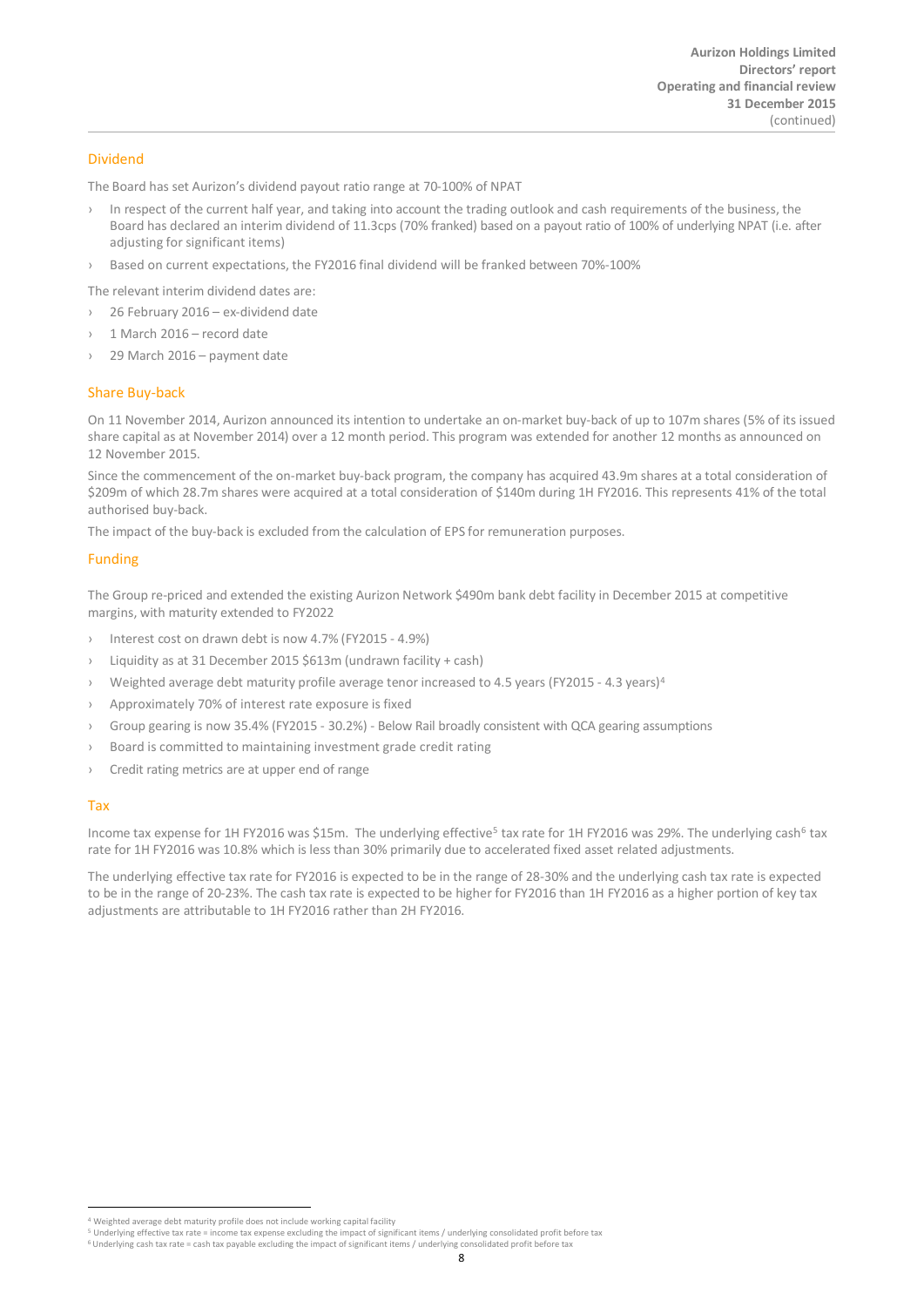## **SEGMENT REVIEW**

## **Above Rail Summary**

'Above Rail' combines the Commercial & Marketing and Operations functions and represents the haulage operations for Aurizon's Coal, Freight and Iron Ore customers. It also includes an allocation of attributable corporate costs.

| $(\$m)$                               | 1H FY2016 | 1H FY2015 | Variance % |
|---------------------------------------|-----------|-----------|------------|
| <b>Total revenue</b>                  | 1,612     | 1,830     | (12%)      |
| Coal                                  | 950       | 970       | (2%)       |
| Above Rail                            | 577       | 612       | (6%)       |
| <b>Below Rail</b>                     | 373       | 358       | 4%         |
| Freight                               | 397       | 509       | (22%)      |
| Iron Ore                              | 163       | 175       | (7%)       |
| Other                                 | 102       | 176       | (42%)      |
| <b>Operating Costs</b>                | (1, 274)  | (1, 412)  | 10%        |
| Employee benefits expense             | (399)     | (443)     | 10%        |
| Energy and fuel                       | (71)      | (112)     | 37%        |
| Track access                          | (519)     | (497)     | (4%)       |
| Consumables                           | (262)     | (351)     | 25%        |
| Other expenses                        | (23)      | (9)       | $\sim$     |
| <b>EBITDA</b>                         | 338       | 418       | (19%)      |
| Depreciation and amortisation expense | (153)     | (145)     | (6%)       |
| <b>Underlying EBIT</b>                | 185       | 273       | (32%)      |

## Above Rail Operating Metrics

|                                          | 1H FY2016 | 1H FY2015 | Variance %     |
|------------------------------------------|-----------|-----------|----------------|
| Coal                                     |           |           |                |
| Total tonnes hauled (m)                  | 104.4     | 109.0     | (4%)           |
| Queensland                               | 82.0      | 87.7      | (6%)           |
| <b>NSW</b>                               | 22.4      | 21.3      | 5%             |
| % Volumes under new form contracts       | 80%       | 63%       | $17.0$ ppt     |
| Contract utilisation                     | 93%       | 94%       | $(1.0$ ppt $)$ |
| Total NTK (bn)                           | 25.0      | 25.2      | (1%)           |
| Queensland                               | 20.9      | 21.8      | (4%)           |
| <b>NSW</b>                               | 4.1       | 3.4       | 21%            |
| Average haul length (Km)                 | 240       | 231       | 4%             |
| Total revenue / NTK (\$/'000 NTK)        | 38.0      | 38.5      | (1%)           |
| Above rail revenue / NTK (\$/'000 NTK)   | 23.1      | 24.3      | (5%)           |
| Below rail revenue / NTK (\$/'000 NTK)   | 14.9      | 14.2      | 5%             |
| Above rail revenue / GCNTK (\$/'000 NTK) | 21.0      | 22.5      | (7%)           |
| Freight                                  |           |           |                |
| Total tonnes hauled (m)                  | 22.0      | 24.1      | (9%)           |
| Total TEUs ('000s)                       | 192.9     | 195.3     | (1%)           |
| Total NTK (bn)                           | 6.5       | 6.8       | (4%)           |
| Total revenue / NTK (\$/'000 NTK)        | 61.1      | 74.9      | (18%)          |
| Iron Ore                                 |           |           |                |
| Total tonnes hauled (m)                  | 12.5      | 12.9      | (3%)           |
| Contract utilisation                     | 104%      | 105%      | $(1.0$ ppt $)$ |
| Total NTK (bn)                           | 5.0       | 5.3       | (6%)           |
| Total revenue / NTK (\$/'000 NTK)        | 32.6      | 33.0      | (1%)           |
| Average haul length (Km)                 | 399       | 411       | (3%)           |
| Total Above Rail tonnes hauled (m)       | 138.9     | 146.0     | (5%)           |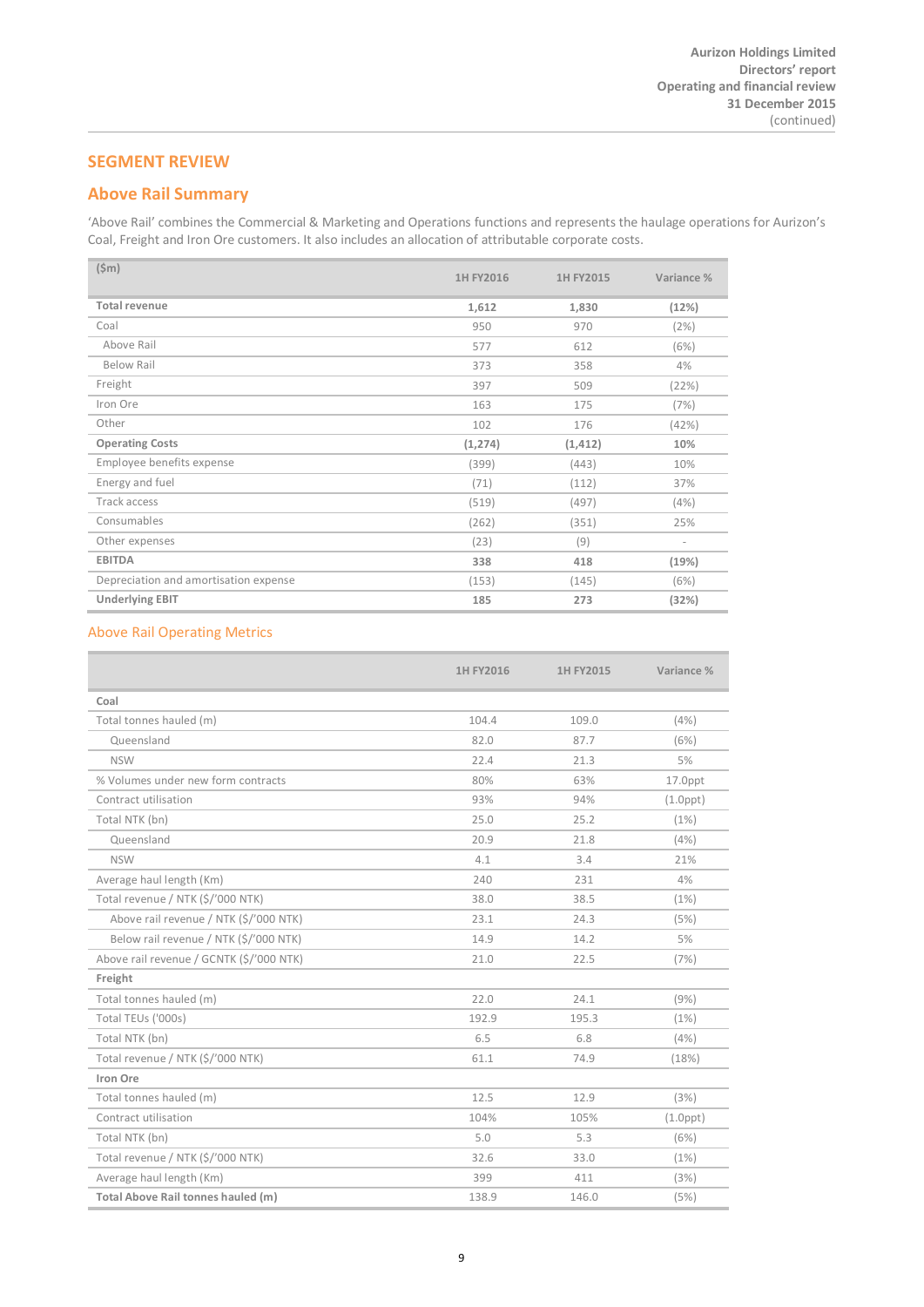|                                                              | 1H FY2016 | 1H FY2015 | Variance % |
|--------------------------------------------------------------|-----------|-----------|------------|
| Operations                                                   |           |           |            |
| Net opex <sup>7</sup> / NTK $(\frac{2}{5}$ /'000 NTK)        | 35.2      | 35.4      | $1\%$      |
| Net opex <sup>8</sup> / NTK (excluding access) (\$/'000 NTK) | 20.9      | 22.1      | 5%         |
| Total tonnes hauled (m)                                      | 138.9     | 146.0     | (5%)       |
| Net tonne kilometres - NTK (bn)                              | 36.5      | 37.3      | (2%)       |
| FTE (monthly average)                                        | 5,104     | 5,435     | 6%         |
| NTK / FTE                                                    | 14.3      | 13.7      | 4%         |
| NTK / Active loco (monthly) <sup>9</sup>                     | 11.4      | 10.5      | 9%         |
| Active locos (as at 31 December / 30 June)                   | 514       | 592       | 13%        |
| NTK / Active wagon (monthly)                                 | 0.45      | 0.43      | 5%         |
| Active wagons (as at 31 December / 30 June)                  | 13,082    | 13,731    | 5%         |
| Average payload coal (tonnes)                                | 8,245     | 8,121     | 2%         |
| Velocity (km/hr) <sup>10</sup>                               | 29.7      | 29.3      | $1\%$      |
| Fuel consumption (I/d GTK)                                   | 3.13      | 3.22      | 3%         |

#### Above Rail Performance Overview

Above Rail underlying EBIT decreased 32% (\$88m) to \$185m due to a 5% volume decline and the impact associated with the disposal of CRT, the reduction in TSC and the end of the QR maintenance contract. EBIT also included the impact of the \$13m employee share gift and the \$18m QNI doubtful debts provision, partly offset by the delivery of transformation benefits. Excluding the impact of CRT, TSC and QR maintenance underlying EBIT was down 22%.

The operational transformation program continues to deliver, with \$53m in sustainable benefits realised during the period. This was more than offset by the 5% decline in volumes, reflecting the high fixed cost nature of the business and the sensitivity to Above Rail volumes. Many benefits are yet to be fully realised from the recently implemented Queensland Enterprise Agreements (EAs) however, early positive examples from the EAs include significantly reduced overtime, traincrew cancellations, car driving hours and car kilometres.

Operations delivered volume of 138.9mt in 1H FY2016, a 5% decline compared to 1H FY2015. On 23 December 2015 Aurizon updated the market on a number of business impacts associated with current trading conditions and a challenging near-term outlook for Australian commodities, particularly coal and iron ore. This included a revision to Above Rail's coal volume guidance range for FY2016 of 202 – 212mt (previously 210 – 220mt) a reduction of approximately 3-4%.

Coal volumes were down 4.6mt or 4% to 104.4mt, with Queensland volumes down 6% at 82.0mt reflecting the continued ramp-up of BMA Rail and the expiry of the Anglo German Creek Contract in November 2014. NSW volumes were 5% higher at 22.4mt reflecting the ramp-up of the Whitehaven contract which commenced 1 March 2015. Coal volumes hauled under new form contracts increased 17ppts to 80%, reflecting the commencement of the BMA Blackwater contracts and early conversion of the Anglo Dawson contract.

Despite the challenging macro environment, Aurizon's coal business remains resilient with 68% of Above Rail 1H FY2016 volumes contracted to investment grade counterparties, and a weighted average remaining contract length as at 31 December 2015 of 10.4 years[11.](#page-10-4) No material haulage contracts are due to expire until FY2021. The only current out of cycle negotiation is with Cockatoo Coal (under voluntary administration).

Freight volumes declined 2.1mt or 9% to 22mt with Bulk volumes down 6% and Intermodal TEUs (Twenty-Foot Equivalent Units) down 1%. Bulk volumes were impacted by reduced TSC services, and lower nickel, alumina, lead and mineral concentrate volumes reflecting the challenging commodity price environment. This was partially offset by improvements in agricultural throughput with strong sugar and grain volumes. Intermodal volumes were impacted by the disposal of CRT and the loss of the Cement Australia contract.

Iron Ore volumes declined 3% as expected, reflecting the end of the Mineral Resources contract in 1H FY2015.

<span id="page-10-0"></span><sup>7</sup> Net opex / NTK is calculated as Operations Underlying EBIT / NTK (i.e. this metric represents operational expenditure net of revenue). Net expenditure is used to measure above rail productivity, as Operations revenue includes intercompany revenue for services provided (and therefore costs incurred) for Network. In addition, Operations also incurs expenditure in generating revenue on commercial rollingstock and infrastructure maintenance contracts

<span id="page-10-1"></span><sup>&</sup>lt;sup>8</sup> Net opex / NTK (excluding access) excludes track access costs in order to measure productivity net of access costs which are generally passed through to above rail customers (and shown in Commercial & Marketing revenue)

<span id="page-10-2"></span><sup>9</sup> For FY2016, the calculation basis for NTK / active loco and NTK / active wagon will change to be calculated on a per day basis from a monthly basis, as it allows for a more accurate comparison between different time periods and will no longer be influenced by the number of days in a month (i.e. short months to long months)<br><sup>10</sup> As flagged in FY2015, Aurizon have transitioned to report velocity – Km/hr (train spe

<span id="page-10-4"></span><span id="page-10-3"></span>on the metric<br><sup>11</sup> Includes contracted tonnes where extensions exist such as BMA (multiple mines), Anglo American (Dawson), Glencore (Newlands Collinsville) and New Hope (multiple mines)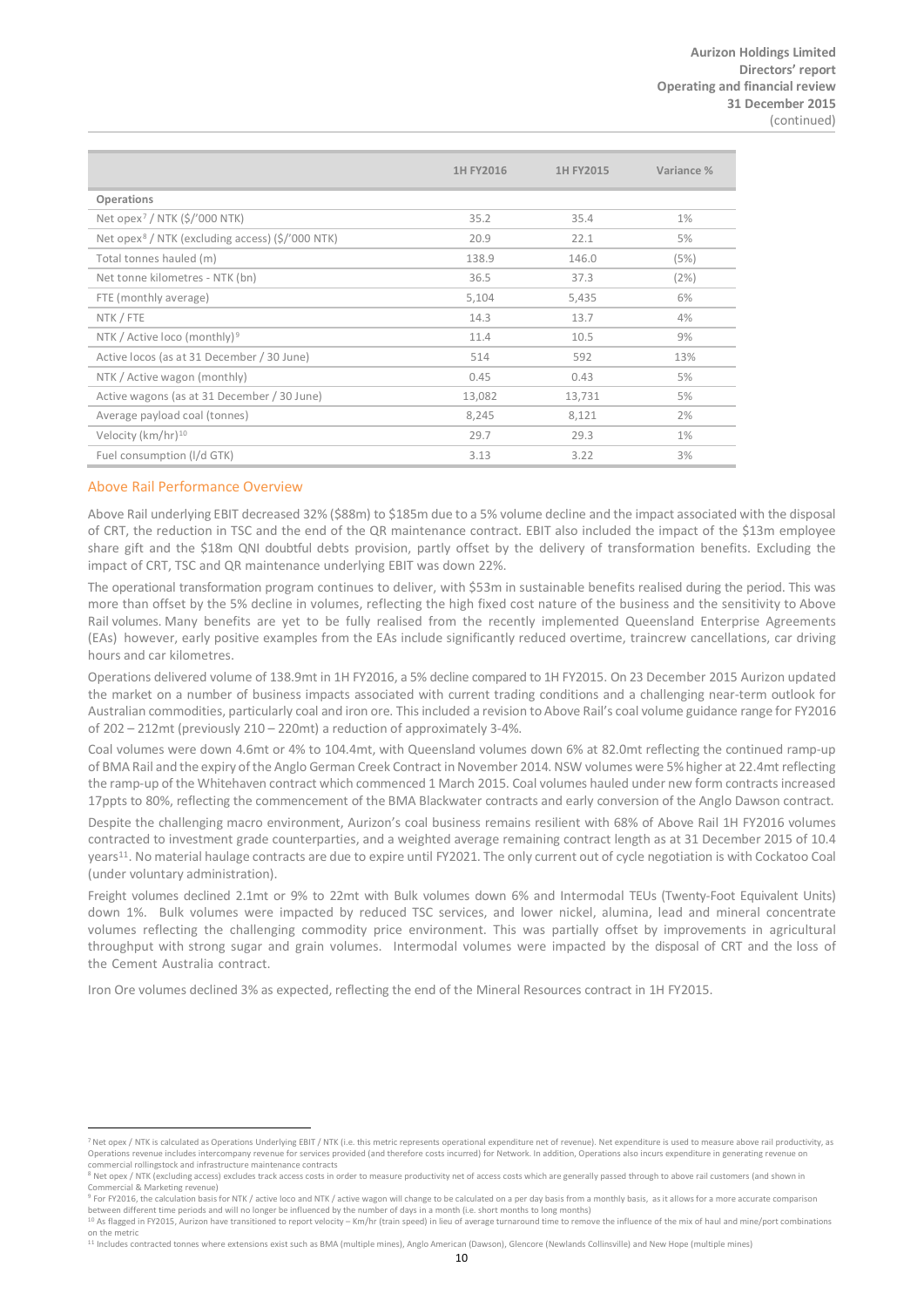## Above Rail Variance Analysis – 1H FY2016 vs. 1H FY2015

#### Revenue

The \$218m, or 12% decrease in revenue can be attributed to:

- › Coal revenue decreased by \$20m (2%):
	- \$35m (6%) decrease in Above Rail revenue due to volumes being 4% lower, a reduction in pass-through fuel revenue due to lower diesel prices and lower revenue quality due to reduced incentive payments and customer haul mix. Removing the impact of fuel (pass through), Above Rail revenue decreased 4% consistent with the volume decline
	- \$15m (4%) increase in Below Rail revenue reflecting pass through of the higher transitional tariffs
- › Freight revenue decreased by \$112m (22%):
	- › \$68m or 61% of the decline is due to the impact from the sale of CRT and the commencement of the new TSC contract
	- › \$44m or 39% of the decline is due to the 6% reduction in Bulk volumes, lower pass-through fuel revenue and a decrease in revenue quality due to customer haul mix
- Iron Ore revenue decreased \$12m (7%) principally due to lower pass-through fuel revenue and marginal volume decline offset by improved revenue quality
- Other revenue decreased \$74m (42%):
	- › \$30m or 41% of the decline is due to the impact from the termination of the QR rollingstock maintenance contract
	- › \$44m or 59% of the decline is due to the underlying business performance:
		- \$27m lower internal revenue for below rail maintenance services provided to Below Rail as infrastructure projects mature (offset by lower consumables)
		- › \$17m lower principally due to asset sales including rollingstock

#### Costs

The \$138m, or 10% improvement in operating costs can be attributed to the following key savings:

- › \$63m reduction in labour and consumables from expiry of the QR Maintenance contract and the CRT disposal
- › \$53m in transformation benefits principally labour savings (inclusive of \$7m corporate savings allocation)
- \$36m reduction in other costs related to the 5% volume decline and a reduction in support costs
- \$30m in fuel costs due to the 18% reduction in diesel price (\$1.24 to \$1.02/litre)
- \$27m reduction in labour and consumables from reduced internal services to Below Rail (offset by lower revenue as noted above)
- › \$22m increase in track access due to higher access charges partly offset by lower volumes
- › \$18m provision for doubtful debts (QNI)
- › \$15m labour escalation largely due to the agreed 4% uplift under the new EAs
- › \$13m cost relating to employee share gift

Depreciation increased \$8m, or 6% principally due to new capital investment including the Hexham train provisioning facility in the Hunter Valley and overhauls of bulk wagon fleet completed in 2H FY2015.

## Coal market update

The strength of Australian coal supply can be seen in further increases in Australia's share of both the metallurgical and thermal coal seaborne export markets for the 2015 calendar year. Australian metallurgical coal supply dominance was reinforced as Australia's seaborne market share is expected to increase to 65%<sup>[12](#page-11-0)</sup> (up 3.2ppt). Meanwhile, Australia's seaborne thermal coal market share is expected to increase to over 22[%](#page-11-1)<sup>13</sup> (up 0.8ppt) with high cost seaborne exporters conceding market share to Australia including USA (Metallurgical) and Indonesia (Thermal).

## Coal

Aurizon has continued to work closely with customers, employing a range of logistical and commercial strategies in response to the challenging market conditions. A key focus for all hauls continues to be identifying and executing cost saving initiatives and increasing operational efficiency through Aurizon's Integrated Operating Plan.

A[ur](#page-11-2)izon estimates that approximately 74% of volumes hauled, producers are cash cost positive or neutral based on current<sup>14</sup> commodity prices and \$0.70 AUD/USD. However, cash cost is only one factor considered as part of a customer risk evaluation with other factors including credit rating, mine expandability, mine life and portfolio fit. Of Aurizon's coal customers 68% (by volume) are investment grade credit rated, with 27% from a single major customer.

<span id="page-11-0"></span><sup>12</sup> Wood Mackenzie Coal Markets (2016) <sup>13</sup> Wood Mackenzie Coal Markets (2016)

<span id="page-11-2"></span><span id="page-11-1"></span><sup>14</sup> Based on an estimated blend of contract and spot pricing and FX of \$0.70 AUD/USD as of January 2016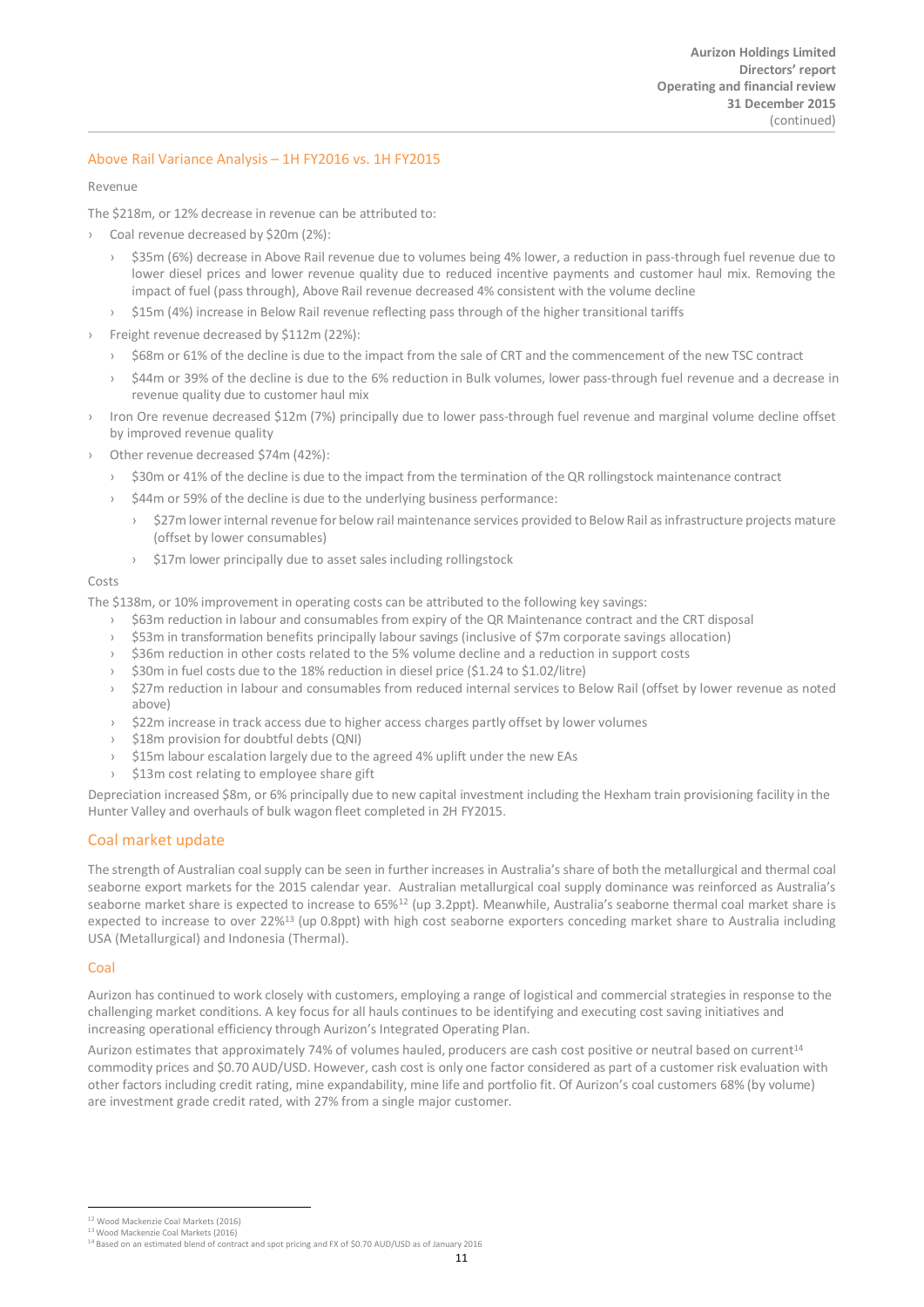#### Contract update

There are no material haulage contracts due to expire until FY2021, with weighted average remaining contract length as at 31 December 20[15](#page-12-0) 10.4 years<sup>15</sup> (QLD 11.0 years, NSW 7.0 years). Cockatoo Coal, which is under voluntary administration, is the only contract currently under out of cycle negotiation. As at 1H FY2016, 80% of volumes railed were under New Form contracts, with 96% of contracts expected to be new form by FY2018 (based on contracted volumes). Contracts continue to be executed in the current environment to secure long-term capacity, in line with prior terms and meeting or exceeding hurdle rates. Other developments include:

- The new long-term performance-based contract with BMA/BMC commenced on 1 July 2015 for its Blackwater corridor mines, representing approximately a third of the BMA/BMC portfolio volumes. The new Goonyella corridor contracts commence 1 July 2016
- Executed a performance based contract with Syntech Resources to haul 1.7mtpa from its Cameby Downs mine for a 4 year contract
- Executed a 12 month extension with Yancoal to haul up to 2.6mt from its Duralie mine

### Freight

Aurizon's Freight business includes haulage of Bulk commodities in Queensland (East) and Western Australia (West) and Intermodal containerised freight and logistical solutions across Australia.

#### Bulk

Commodity prices continue to be depressed and with increased competition from surplus road capacity. As a result, pressure remains high to review or renew on more favourable commercial terms to align with market conditions.

1H FY2016 new agreements and renewals:

- › The Transport Services Contracts (TSC) were renewed with the Queensland Government, to deliver more than 900 regional freight and livestock rail services to the end of December 2017. FY2016 revenue is expected to be in the order of \$45m, some \$65m lower than FY2015 revenues as per previous guidance
- A number of Bulk East contracts were renewed during the period on terms broadly consistent with current arrangements

On 18 January 2016, Aurizon nickel customer Queensland Nickel (QNI) was placed into voluntary administration. As at 31 December 2015, QNI owed a debt of \$18m to Aurizon – which has been fully provided for. Aurizon is working closely with the administrators in order to achieve an optimal commercial outcome in relation to the recovery of the debt as well as to support continuing operations at QNI.

#### Intermodal

While conditions in the Queensland Intermodal market are soft, the business is seeing solid growth on the Melbourne to Brisbane route and has maintained volumes between Melbourne and Perth despite a weak outlook in the Western Australian market.

Intermodal continues to target beneficial freight owners (BFO). The BFO customers have increased from 71% of revenue in 1H FY2015 to 73% of revenue in 1H FY2016.

Supermarket retailers provided volume growth in the intermodal market in 1H FY2016, and Aurizon's focus on safety and customers was recognised by being awarded the prestigious 'Carrier of the Year' Award at the annual Woolworths customer awards in its first year of service to the customer.

Aurizon signed a Heads of Agreement with NSW Ports to operate the Enfield Intermodal Logistics Centre (ILC) in Western Sydney and lease the land at the site from March 2016, enabling Aurizon to accelerate growth plans for the intermodal freight business. The new site will allow Aurizon to run longer trains, improve scheduling and cycle times and also reduce shunting as well as provide an opportunity to expand into the import-export market with potential for services from Port Botany.

### Iron Ore

Recognising the highly challenging current trading conditions in the iron ore markets, Aurizon continues to work closely with its iron ore customers in order to identify cost saving and productivity opportunities in the supply chain. Aurizon is in active discussions with Karara Mining Ltd regarding contract adjustments in return for appropriate exchange of value.

Contract utilisation continues to be above contracted volumes at 104%, and the weighted average remaining contract length as at 31 December 2015 was 5.8 years.

<span id="page-12-0"></span><sup>15</sup> Includes contracted tonnes where extensions exist such as BMA (multiple mines), Anglo (Dawson), Glencore (Newlands Collinsville) and New Hope (multiple mines)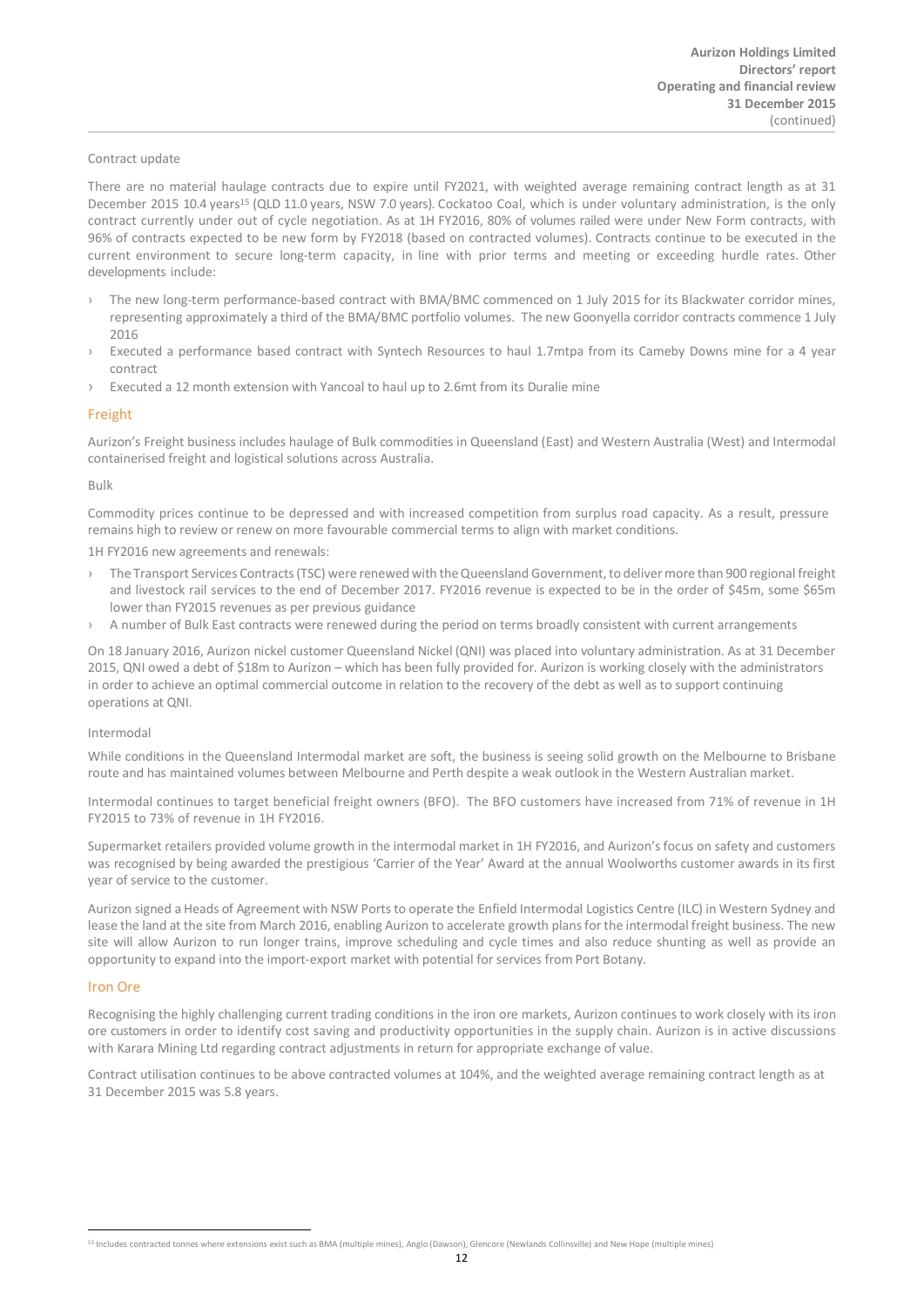## Operational transformation update

Operations' disciplined focus on continuous improvement through its core transformation programs has resulted in improvements in all core operational drivers, despite lower volumes, and underpin the additional \$300m in gross transformation benefits targeted by FY2018. Significant opportunities have been unlocked and can be accelerated following the implementation of the new Enterprise Agreements.

## People

- › The Construction and Maintenance and the Traincrew and Transport Operators Enterprise Agreements covering ~5,000 Queensland employees were implemented during 1H FY2016 (effective 28 August 2015 and 10 September 2015 respectively)
- › Since implementation, these agreements have increased workforce flexibility and enabled productivity improvements with further work to continue during 2H FY2016 to optimise master roster and crew deployment models as well as capitalising on the removal of role demarcations

#### Fleet productivity

Fleet productivity (NTKs) continued to improve in 1H FY2016 by 9% and 5% for active locomotives and wagons respectively. This has been driven by train design optimisation and the continued standardisation of the fleet. Availability and reliability of rollingstock has continued to improve through the use of technology in maintenance activities. Other benefits include increased velocities, reduction in leases and disposals of surplus fleet.

#### Energy and fuel efficiency

Fuel productivity improved 3% to 3.13 L/dGTK versus 1H FY2015 through the progressive implementation of the fuel program which includes the Driver Advisory System (DAS) and Fuel Trip Optimiser (FTO) technology initiatives as well as the use of cost effective higher grade fuel and driver behaviour improvements (e.g. notch limiting and idling initiatives). Fuel consumption improvements have been further supported by the move to more efficient train designs. Electricity consumption intensity improved 12.9% versus 1H FY2015 in part due to the success of regenerative braking technology initiatives introduced in FY2015.

#### Engineering and maintenance

Key technology investments are driving more efficient and safer operations, shifting rollingstock maintenance from prescriptive to condition based and shifting more tasks "on train":

› Wayside condition monitoring (WCM) and on train repairs (OTR):

During 1H FY2016, Aurizon successfully completed the implementation of WCM at four CQCN super sites and rolled out OTR in Jilalan with implementation in the Callemondah, Hexham and Pring yards scheduled for 2H FY2016. Aurizon is now seeking to expand the super site model to other key networks.

Benefits delivered include decreased shunting movements, increased asset reliability and availability, reduced frequency of key maintenance activities, reduction in materials and spares (e.g. wheels and brake blocks) and increased capacity in depots which will enable further consolidation and rationalisation

### Operations Capital Programs

Aurizon Operations continues to focus on growth and transformational projects. Significant project updates as follows:

› Freight Management Transformation (FMT)

The Freight Management Transformation (FMT) program involves the re-engineering and upgrading of Aurizon's core commercial and operations business processes and applications. The first deployment of the Freight Management Transformation (FMT) program was delivered to customers and employees in the Intermodal and Bulk (East) businesses in December 2015. Deployment into the Western Australian and Coal businesses is planned for early 2016. The program remains on track and on budget to deliver step change improvements in customer order capture, service scheduling, yard and train operations management, performance reporting and billing. Spend to date ~\$67m.

The Long Term Train Support Facility (LTTSF) - Hexham

The Hexham LTTSF was completed during 1H FY2016 with a total spend of \$173m. Hexham has de-risked Aurizon's operations by reducing dependency on third parties to provide core services including provisioning, light maintenance and inspection capabilities. Hexham has also alleviated capacity pressures by reducing bottlenecks, leading to improved fleet productivity and velocity.

**Stuart** 

As part of Aurizon's footprint rationalisation, Aurizon progressed the closure of the South Townsville terminal. This will see the Intermodal operations transfer to a new \$40m site which includes a freight distribution centre, a modern container terminal and three new rail tracks, strategically placed with direct links to the North Coast Rail Corridor, the North West Rail Corridor and the Stuart Bypass Road. This will drive significant operational efficiencies, reduce FTE requirements, improve safety and provide better customer service.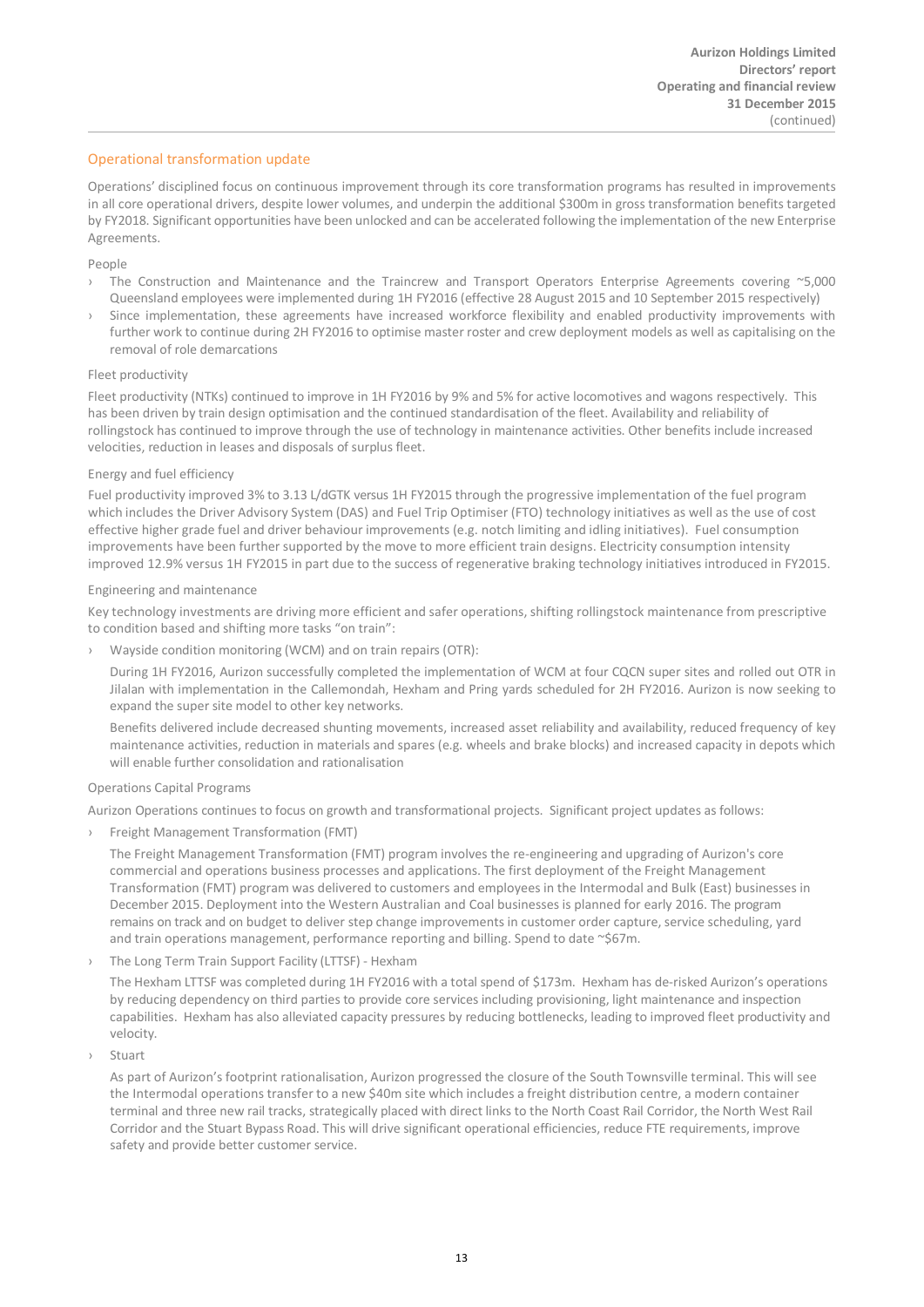## **Below Rail**

Below Rail refers to Aurizon's Network business which operates the 2,670km Central Queensland Coal Network (CQCN). The open access network is the largest coal rail network in Australia and one of the country's most complex, connecting multiple customers from more than 50 mines to three ports. The CQCN includes four major coal systems (Moura, Blackwater, Goonyella and Newlands) and a connecting link GAPE.

## Below Rail Financial Summary

| (\$m) Year on Year                    | 1H FY2016 | 1H FY2015 | Variance % |
|---------------------------------------|-----------|-----------|------------|
| <b>Total revenue</b>                  | 581       | 530       | 10%        |
| Access                                | 560       | 501       | 12%        |
| Services and Other                    | 21        | 29        | (28%)      |
| <b>Operating costs</b>                | (211)     | (206)     | (2%)       |
| Employee benefits expense             | (63)      | (66)      | 5%         |
| Energy and fuel                       | (63)      | (51)      | (24%)      |
| Consumables                           | (66)      | (80)      | 18%        |
| Other expenses                        | (19)      | (9)       | ٠          |
| <b>EBITDA</b>                         | 370       | 324       | 14%        |
| <b>EBITDA</b> margin                  | 63.7%     | 61.1%     | 2.6ppt     |
| Depreciation and amortisation expense | (125)     | (106)     | (18%)      |
| <b>Underlying EBIT</b>                | 245       | 218       | 12%        |
| Operating ratio                       | 57.8%     | 58.9%     | $1.1$ ppt  |

## Below Rail Operating Metrics

|                                     | 1H FY2016 | 1H FY2015 | Variance % |
|-------------------------------------|-----------|-----------|------------|
| Tonnes (m)                          | 114.0     | 114.7     | (1%)       |
| NTK (bn)                            | 28.9      | 28.4      | 2%         |
| Access revenue / NTK (\$/'000 NTK)  | 19.4      | 17.6      | 10%        |
| Maintenance / NTK (\$/'000 NTK)     | 2.8       | 2.4       | (17%)      |
| Operating costs / NTK (\$/'000 NTK) | 11.6      | 11.0      | (5%)       |
| Average haul length (Km)            | 253       | 247       | 2%         |

### Below Rail Performance Overview

Underlying EBIT increased \$27m or 12% to \$245m.

Revenue increased \$51m or 10% despite a 1% volume decline due to revenue being recognised and aligned to the Queensland Competition Authority's (QCA) Consolidated Draft Decision for UT4 (CDD) December 2015. The final UT4 decision has been delayed by the QCA until April 2016, with any revenue adjustments unknown until then.

Volumes decreased 0.7mt (1%) to 114.0mt principally due to a decline in volumes in the Newlands corridor, offset by the ramp up of Blackwater/WIRP volumes. Despite the 1% decline, Below Rail achieved record monthly railings in four of the six months during the period with 'Perf[or](#page-14-0)mance to Plan'<sup>16</sup> improving 3.2ppts to 92.7%, driven by reduced speed restrictions, delays and Below Rail caused cancellations. Despite the 1% reduction in volumes, NTKs were up 2% reflecting the longer average haul length.

Operating costs were \$5m (2%) higher and depreciation increased \$19m (18%) due to commissioning of major projects. Operating costs / NTK increased due to the increased depreciation and increased energy costs (\$12m).

Effective FY2016, and consistent with the policy included in the QCA's CDD, the accounting policy for Rail Renewals has been changed to capitalise rail renewal spend. Under this policy, rail renewal spend is no longer recovered through the operational allowance, but is now a capital recovery (through return on and return of capital building blocks). This has resulted in a \$6m net benefit in operating costs with \$14m reduction in consumables and \$6m in labour cost offset by an \$8m loss on disposal of rail (representing the WDV of the rail replaced) and \$6m in additional depreciation.

The \$0.9bn Wiggins Island Rail Project (WIRP) was completed during the period and commissioned in December 2015, creating 27mt of additional capacity through the Moura and Blackwater systems to the Wiggins Island Coal Export Terminal (WICET).

<span id="page-14-0"></span><sup>&</sup>lt;sup>16</sup> Performance to plan is Below Rail's key metric which measures the number of scheduled services which successfully arrive at their destination, highlighting the efficiency of the overall supply chain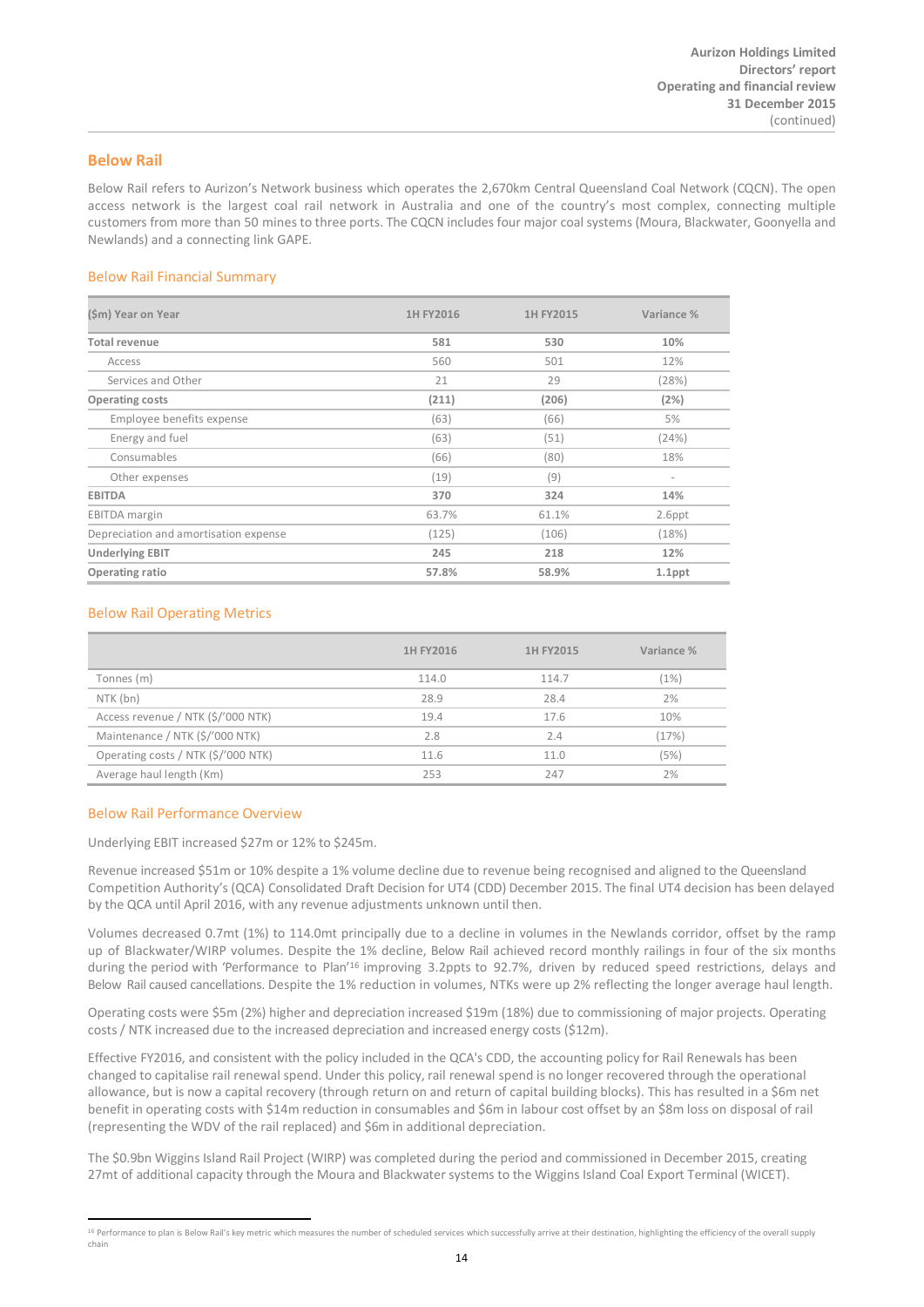The Regulated Asset Base (RAB) value is estimated to be \$5.6bn (excluding AFDs<sup>[17](#page-15-0)</sup>) by the end of FY2016, inclusive of WIRP – representing an 81% increase since IPO.

The QCA has proposed that WIRP regulatory revenues ramp up in line with the WIRP customer access contracts. The final outcome on WIRP pricing will be decided as part of the UT4 final decision expected to be delivered in April 2016.

## Below Rail Variance Analysis – 1H FY2016 vs. 1H FY2015

### Revenue

The \$51m, or 10% increase in revenue is principally due to access revenue being recognised based on the pro-rata revenue allowable under the CDD.

### Costs

The \$5m, or 2% net increase in operating costs can be attributed to:

- A \$12m increase in fuel & energy spend primarily from the commissioning of the Rolleston and Wotonga Feeder Stations to support the electrification of the Rolleston spur
- A \$6m net benefit arising from the change in accounting policy in respect of rail renewals, as noted earlier

The \$19m increase in depreciation is principally due to the commissioning of all remaining WIRP segments, capitalisation of rail renewals and commissioning of the Rolleston and Wotonga feeder stations.

### Below Rail Operational Update

Performance

- The Below Rail business maintained high performance standards in FY2016, setting a number of operational and performance records in the delivery of 114.0mt and a 2% increase in NTKs. These include a 2.1% increase in average payloads despite 2.4% fewer services; a 10.9% decrease in Below Rail delays; a 1.5% reduction in system closure hours and a 63% reduction in Below Rail caused cancellations. January 2016 volumes hauled were a January record at 19.6mt, with all-time record volumes for the Goonyella system
- Below Rail's key metric 'performance to plan', which measures the number of scheduled services that successfully arrived at their destination, improved by 3.2ppt, highlighting the efficiency of the Below Rail planning and scheduling as well as the maintenance program

### Maintenance

- During the period the amount of rail renewal works was materially increased to facilitate replacement of the majority of rail in the Goonyella and Blackwater systems. This rail was installed in the 1980s and is coming to the end of its operating life. The scope of this work will be maintained over the medium term.
- The mechanised maintenance fleet upgrade project remained on target with the delivery and commissioning into service of a tamper and regulator machine. In addition, 24 ballast spoil wagons are currently being commissioned into service. Total estimated capital cost of Mechanised Maintenance Fleet upgrade program is \$175m and is expected to be completed by FY2019

### Access Undertaking 2013 (UT4)

The QCA delayed release of its Final UT4 Decision. The revised timetable is as follows:

- › 16 December 2015 Consolidated Draft Decision UT4 (CDD) released
- › 26 February 2016 Consultations and submissions on the CDD due
- End April 2016 Release of the final UT4 decision

#### Wiggins Island Rail Project (WIRP)

- All remaining segments were delivered in accordance with the WIRP Customer Deed and were commissioned by December 2015
- The QCA's CDD proposes WIRP Moura and Blackwater revenues be socialised within their existing systems, with the Moura and Rolleston WIRP traffic being subject to a system premium and all other WIRP traffic paying the respective system tariff
- › The QCA proposes that WIRP regulatory revenues ramp up in line with the WIRP customer access contracts. The final outcome on WIRP pricing will be decided as part of the UT4 final decision
- Aurizon Network still maintains its position that the notices issued by the WIRP Customers in relation to the commercial fee are not valid. Aurizon Network is currently seeking a commercial resolution with the WIRP customers, however Aurizon reserves its rights under the WIRP Deed if a commercial resolution cannot be achieved

<span id="page-15-0"></span><sup>17</sup> Access Facilitation Deeds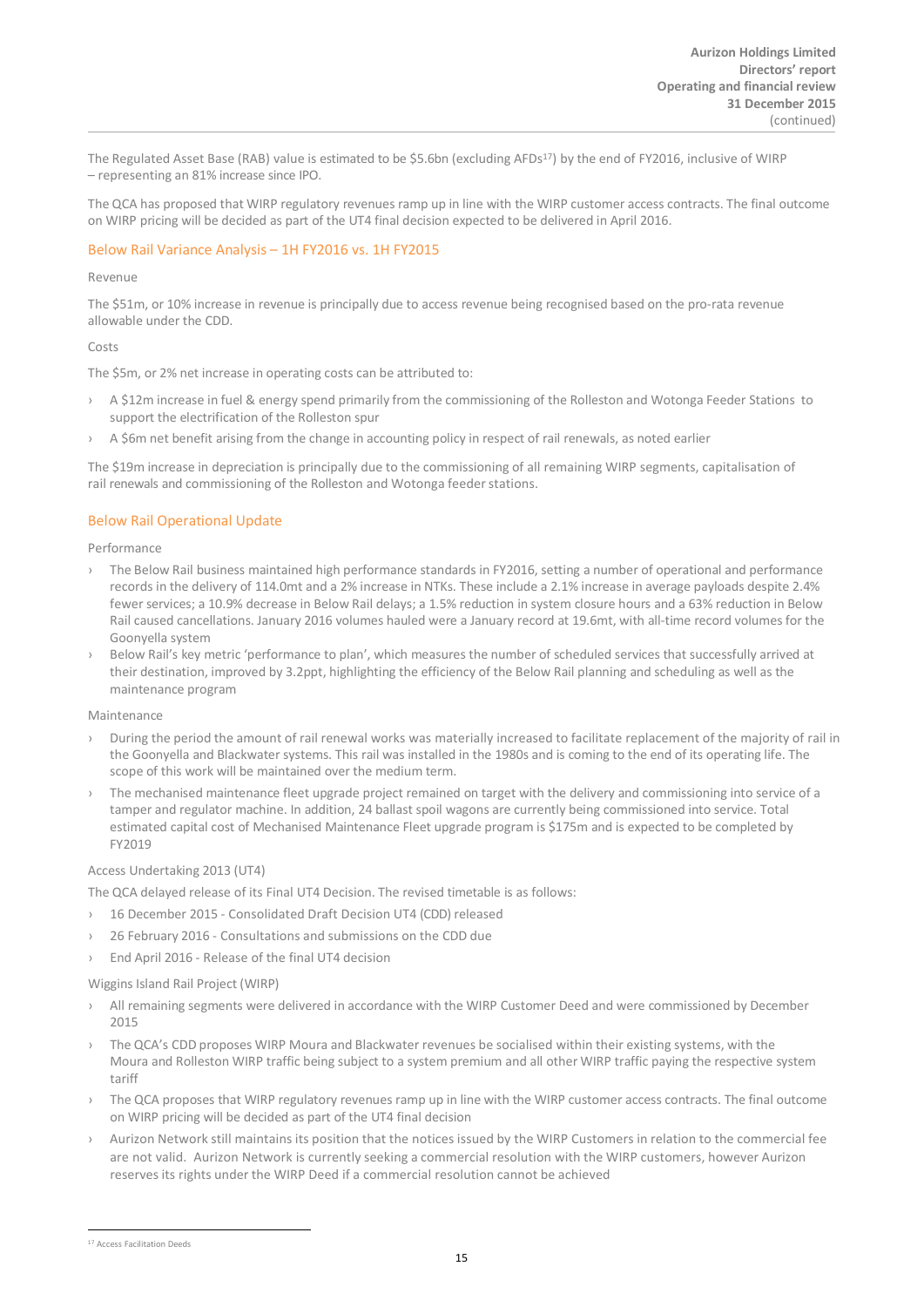Advanced Planning & Execution (APEX) Operational Technology

› Implementation of the first stage of APEX commenced on 30 January 2016 and involved paper based systems being replaced with sophisticated, real time electronic train graphs that provide train controllers with a system wide view of train movements 12 hours into the future. Further deployment, including optimisation and automatic conflict resolution is to occur in CY2016 and CY2017. The total capex for the project is ~\$32m, and on successful completion it is expected to deliver substantial benefits to the system, including increased capacity (potential for an additional 856 network paths), decreased delays, increased velocity and improved data collection

## **Other**

Other includes miscellaneous activities such as non-rollingstock asset sales and corporate overheads that have not been allocated to the Below Rail or the Above Rail businesses. The percentage of support costs allocated to these functions in 1H FY2016 was 75% (1H FY2015 77%).

## Other Summary

| $(\$m)$                               | 1H FY2016                | 1H FY2015 | Variance %               |
|---------------------------------------|--------------------------|-----------|--------------------------|
| Total revenue                         | 13                       | 47        | (72%)                    |
| <b>Operating costs</b>                | (38)                     | (50)      | 24%                      |
| Employee benefits expense             | (19)                     | (30)      | 37%                      |
| Consumables                           | (19)                     | (10)      | (90%)                    |
| Other expenses                        | $\overline{\phantom{a}}$ | (10)      | $\overline{\phantom{a}}$ |
| <b>EBITDA</b>                         | (25)                     | (3)       | $\overline{\phantom{a}}$ |
| Depreciation and amortisation expense | (2)                      | (2)       | 0%                       |
| <b>Underlying EBIT</b>                | (27)                     | (5)       |                          |

## Support functions performance Overview

Strong progress continues to be made in the transformation of the corporate support functions, with a further \$10m in savings achieved in 1H FY2016 (in addition to the \$57m for the two years to FY2015):

- › \$6m improvement in labour productivity from a net 10% reduction in FTE's since 30 June 2015
- \$4m reduction in professional services and discretionary spend

Note: \$7m of the Support transformation benefits above have been allocated to Above Rail

Cumulative savings since 1 July 2013 total \$67m. The FY2018 target \$80m for the Support functions remains on track with the focus continuing to include the following activities:

- › Reduction in FTEs
- › Reduction in layers and increases in spans of control across support functions
- › Ongoing consolidation and rationalisation of the property portfolio
- Right sizing of remuneration levels
- › Process and resourcing efficiencies driven through investment in technology

## Unallocated Support Costs Variance Analysis – 1H FY2016 vs. 1H FY2015

Revenue

› A \$34m decrease in revenue from lower asset sales (e.g. Redbank) Costs

› A \$12m net decrease in operating costs principally due to a reduction in FTEs, lower Strategy & Business Development (S&BD) project spend, an increased share of profits from associates, ongoing transformation benefits and a favourable non-cash provision adjustment (employee on-costs), partially offset by increase in costs relating to employee share gift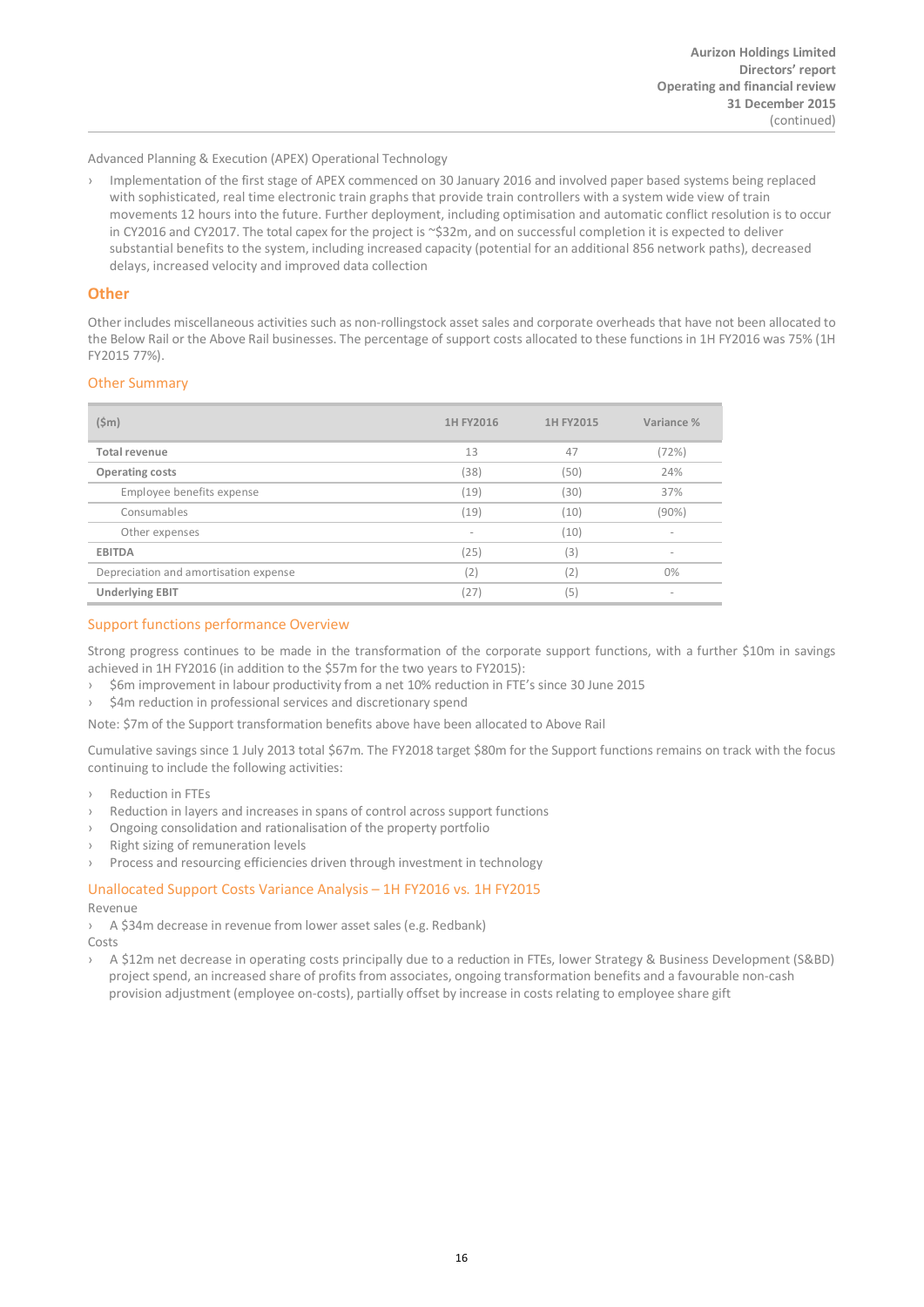## **OTHER ACTIVITIES**

## Senior Management Changes

On 16 December 2015 Aurizon announced that Mike Franczak Executive Vice President Operations would depart the company in March 2016. A global recruitment process is being undertaken to fill the role, with a number of internal candidates also being considered.

In the interim, Michael Carter has moved into the role as acting Executive Vice President Operations. Michael was previously Executive Vice President Strategy and Business Development. During this period David Welch, Vice President Business Development will act in the role of Executive Vice President Strategy and Business Development.

Risk

Aurizon operates a mature system of risk management that is focussed on delivering objectives and is aligned to international standards. Aurizon's Board is actively engaged in setting the tone and direction of risk management, with a clear articulation of risk appetite aligned to the company strategy and risk management practices that support consistent delivery of expected outcomes. Aurizon has full confidence in the management of Aurizon's key risks and acknowledge that internal and external factors can influence financial results.

The most significant factors relating to future financial performance are set out in the following commentary.

› Product Demand, Commodity Prices and General Economic Conditions

Aurizon's customers in core markets are reliant on demand from large export markets such as Japan, China, South Korea and India. Fluctuations in demand in turn impact commodity prices, product volumes and investment in growth projects. Whilst Aurizon has confidence in the long term prospects for the key commodities of coal and iron ore, in the short term Aurizon's core markets may not deliver the same levels of growth that have been experienced in the recent past.

› Concentration of Key Customers and Markets

Aurizon's earnings are concentrated in coal and iron ore markets across a relatively small number of customers. Issues relating to deterioration in counterparty credit quality and/or mine profitability, contract renewals, supply chain disruptions or macro-industry issues may have a material adverse impact on Aurizon's financial performance.

› Asset Impairment

Aurizon's assets are subject to impairment testing each year. With a large portfolio of fixed assets, there is the potential that if we were to experience reduced haulage volumes or continue to uplift asset productivity, some assets may become impaired.

› Major Growth Projects

Aurizon's involvement in significant projects in the West Pilbara and Galilee Basin, if proceeding to execution, will involve large-scale capital investment. We retain optionality regarding final investment decisions on these projects and material capital investment is unlikely in the near term.

› Delivery of Technology Transformation Projects

Aurizon is investing in important operational and information technology programs that are expected to deliver step change improvements in efficiency leading to reduced costs. Continued focus is required on these projects to ensure benefits are delivered and flow through to support cost-out targets.

› Regulatory Risk of the Access Undertaking (UT4)

Aurizon is continuing to work with the QCA and industry stakeholders to secure acceptable regulatory outcomes for the CQCN in accordance with the processes set out in the relevant legislation. Not attaining appropriate pricing and policy regulatory settings may negatively impact revenue, operational complexity, capital investment and administrative overhead.

› Adverse Weather Events

Aurizon's business is exposed to extreme weather events in core markets that, if experienced, could have a material impact on customers, supply chains and Aurizon's operational performance. Each of these factors in turn may impact Aurizon's financial performance. Weather can also have an impact on bulk haulage volumes for agricultural commodities such as grain, sugar and fertiliser.

› Competitor Activity and Customer Contracts

Aurizon's most significant customer contracts are secured on long-dated terms however failure to win or retain customer contracts will always be a risk to future financial performance.

› General Regulatory Risk

Aurizon's operations and financial performance are subject to legislative and regulatory oversight. Unfavourable changes may be experienced with respect to access regimes, safety accreditation, taxation, environmental and industrial (including occupational health and safety) regulation, government policy and approval processes. These changes may have a material adverse impact on project investment, Aurizon's business in general and Aurizon's customers.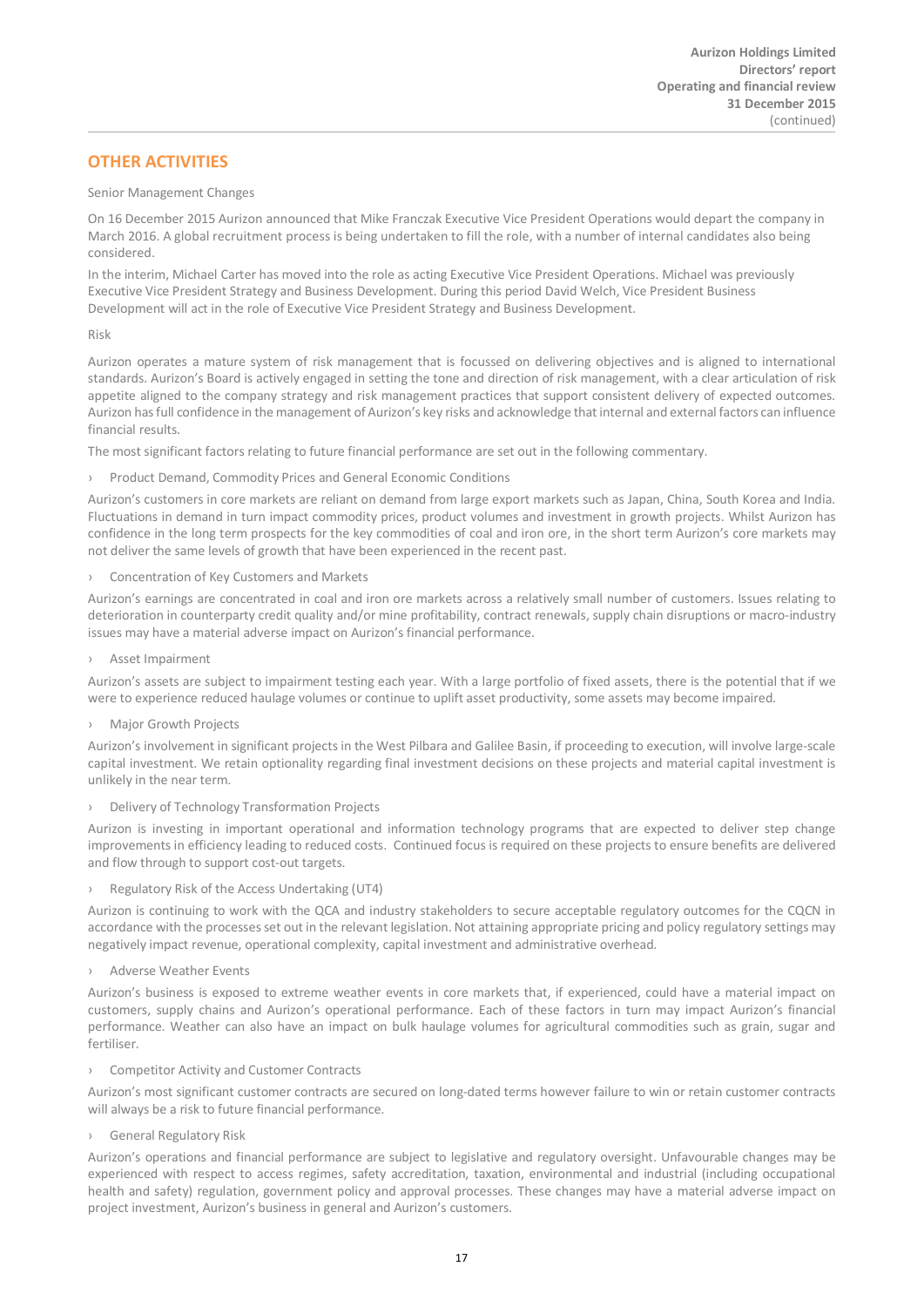#### Sustainability

On 2 November 2015, Aurizon released its second Sustainability Report, "Delivering for the Long Haul" [www.aurizon.com.au/sustainability](http://www.aurizon.com.au/sustainability). This report details how Aurizon aims to take the safest, most efficient and least resourceintensive approach to the services it provides. Specific highlights from our 2015 Sustainability Report include:

- › Aurizon's economic contribution to regional Australia was \$3.28bn in FY2015
- › Aurizon developed an interactive carbon calculator to highlight the benefits of long haul rail freight transportation, including 75% less carbon emissions and 90% less accident costs than road
- The "Future of coal" chapter outlined the long-term drivers for Australian seaborne coal, including:
	- For metallurgical coal: global steel demand due to Asian urbanisation and industrialisation, a lack of substitutes for metallurgical coal in oxygen-based steelmaking and the availability and cost advantage of Australian metallurgical coal exports
	- › For thermal coal: increasing global energy demand, coal's ongoing role in the Asian energy mix, Australia's higher quality thermal coal and increasingly efficient coal-fired power generation technology
- **Safety**

Aurizon's commitment to safety has ensured another period of significant improvement in Aurizon's performance. At 31 December 2015, Aurizon's Lost Time Injury Frequency Rate (LTIFR) was ZERO. The Total Reportable Injury Frequency Rate (TRIFR) was 3.01. The impact of the Julia Creek derailment in December 2015 (see below) is reflected in what Aurizon believes to be an isolated increase in the TRIFR rate.

Aurizon remains committed to ZEROHarm and is continuing to target exposures and high consequence activities as well as improving work processes using appropriate technology, standardisation and lean principles

1H FY2016 key enterprise milestones include:

- Achieving a Lost Time Injury Frequency Rate of ZERO in October 2015, November 2015 and December 2015
- › Winning the Regional Asia Pacific Award for Excellence in Safety in the DuPont Global Safety & Sustainability Awards
- › Environmental Management

Aurizon has continued to focus on improving environmental performance and has been rewarded for its efforts, winning the award for best year-on-year improvement in climate performance at the CDP 2015 Australian Climate Leadership Awards. This award reflects the work Aurizon has done to reduce emissions and energy consumption across its operations.

Aurizon's Environment Community of Competence continues to govern the management of key environmental issues such as coal dust, noise and diesel emissions.

On 27 December 2015, a derailment occurred on the North West corridor 20km east of Julia Creek. The service that derailed was an Incitec Pivot acid service travelling to Phosphate Hill from Townsville Suns Metal. A diesel locomotive under the control of Australia Eastern Railroad Pty Ltd, was hauling 26 GATX wagons leased by Incitec Pivot Ltd, on a railway line for which Queensland Rail Limited is the accredited rail infrastructure manager. The service was carrying in total approximately 819,000 litres of concentrated sulfuric acid.

An Aurizon Incident Management Team (IMT) was immediately established, meeting daily to assess the situation and to mobilise recovery plans that include the safety of Aurizon's people, the environment, assets and the community. Immediate actions were undertaken and continue at the site to assess, contain and treat the release of sulphuric acid from the derailed wagons at the derailment site.

Work to decant the acid and remove the rollingstock from the derailment site was completed on Thursday 11 February 2016, and final remediation plans for the site will be submitted to the Department of Environment and Heritage Protection.

#### Organisational Capability

Aurizon believes that a company should celebrate the diversity of thoughts, backgrounds and experiences of its workforce. By doing so, a company strengthens its organisational capability and ensures it reflects the broader marketplace and society in which it operates. For detailed information on Aurizon's Organisational Capability please refer to Aurizon's 2015 Sustainability Report [www.aurizon.com.au/sustai](http://www.aurizon.com.au/sustainability)nability published November 2015.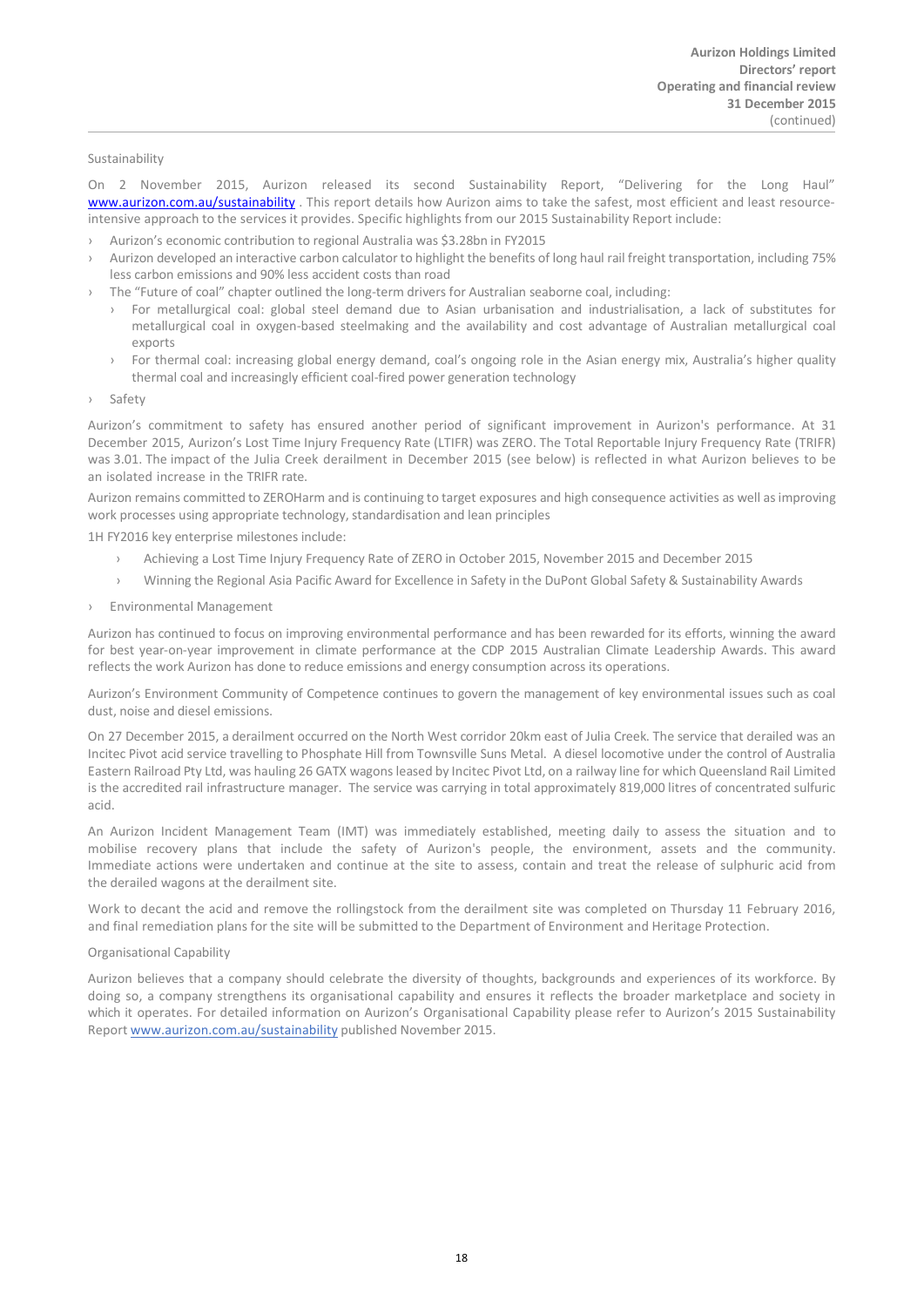

# **Auditor's Independence Declaration**

As lead auditor for the review of Aurizon Holdings Limited for the half-year ended 31 December 2015, I declare that to the best of my knowledge and belief, there have been:

- a) no contraventions of the auditor independence requirements of the *Corporations Act 2001* in relation to the review; and
- b) no contraventions of any applicable code of professional conduct in relation to the review.

This declaration is in respect of Aurizon Holdings Limited and the entities it controlled during the period.

John Yebman Brisbane Barat and the Second Library of the Second Library of the Brisbane Brisbane

Partner PricewaterhouseCoopers

15 February 2016

*PricewaterhouseCoopers, ABN 52 780 433 757 Riverside Centre, 123 Eagle Street, BRISBANE QLD 4000, GPO Box 150, BRISBANE QLD 4001 T: +61 7 3257 5000, F: +61 7 3257 5999, www.pwc.com.au*

Liability limited by a scheme approved under Professional Standards Legislation.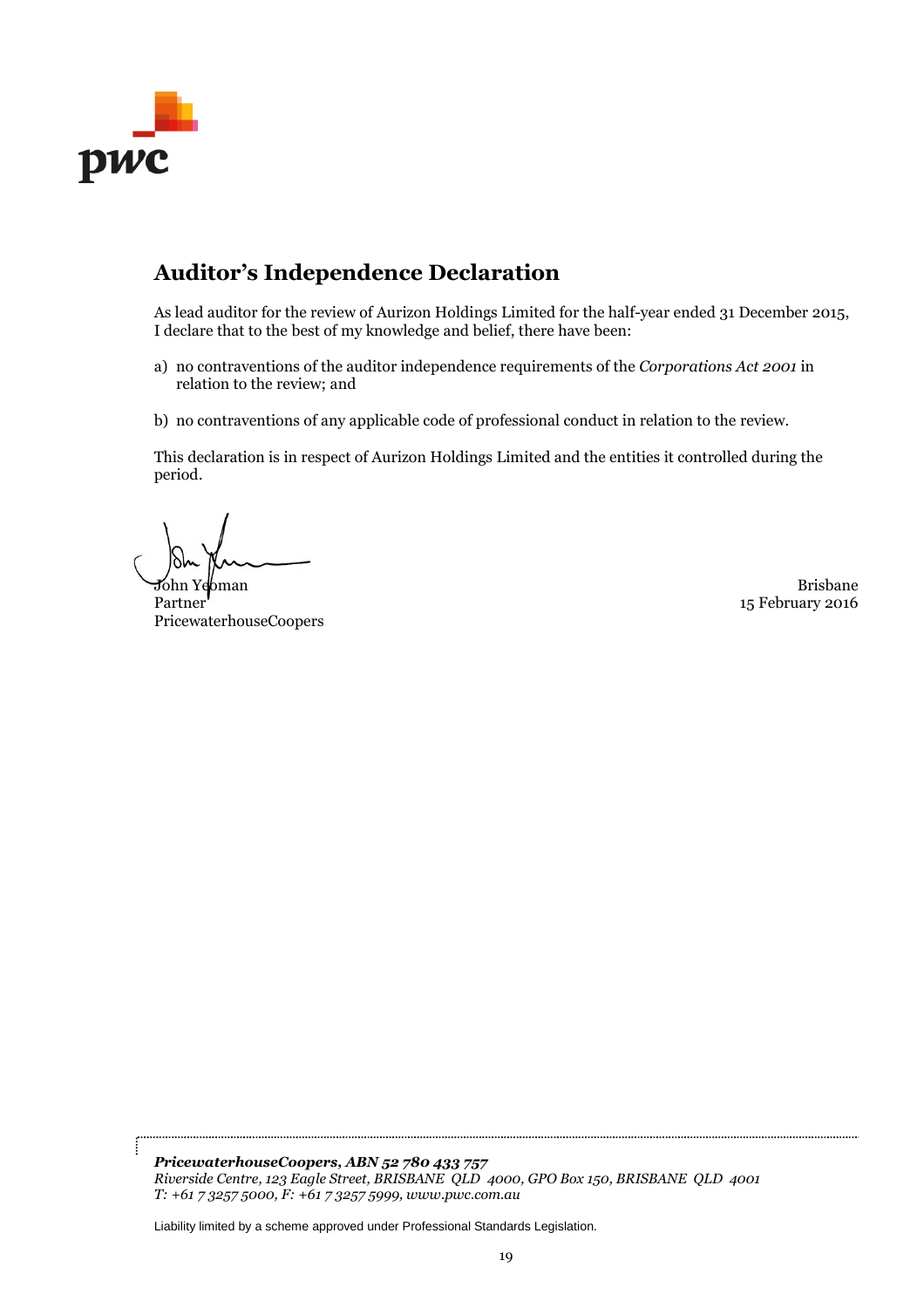#### **Aurizon Holdings Limited Consolidated income statement For the six months ended 31 December 2015**

|                                                                                                                                                    |              | 31 December<br>2015                                | 31 December<br>2014                       |
|----------------------------------------------------------------------------------------------------------------------------------------------------|--------------|----------------------------------------------------|-------------------------------------------|
|                                                                                                                                                    | <b>Notes</b> | \$m                                                | \$m                                       |
| Revenue from continuing operations<br>Other income                                                                                                 | 2            | 1,758                                              | 1,917<br>48                               |
|                                                                                                                                                    |              | 1,758                                              | 1,965                                     |
| Employee benefits expense<br>Energy and fuel<br><b>Track access</b><br>Consumables<br>Depreciation and amortisation<br>Impairment charges          | 1(c)         | (481)<br>(134)<br>(162)<br>(260)<br>(280)<br>(273) | (539)<br>(163)<br>(172)<br>(327)<br>(253) |
| Other expenses                                                                                                                                     |              | (46)                                               | (29)                                      |
| <b>Operating profit</b>                                                                                                                            |              | 122                                                | 482                                       |
| Share of profit from associates<br>Impairment charge of investment in associates<br>Share of (loss)/profit from associates after impairment charge | 1(c)         | 8<br>(153)<br>(145)                                | 4<br>$\overline{4}$                       |
| Finance income<br>Finance expenses<br><b>Net finance costs</b>                                                                                     |              | 1<br>(71)<br>(70)                                  | 4<br>(72)<br>(68)                         |
| (Loss)/profit before income tax                                                                                                                    |              | (93)                                               | 418                                       |
| Income tax benefit/(expense)<br>(Loss)/profit for the six months                                                                                   | 3            | (15)<br>(108)                                      | (110)<br>308                              |
| (Loss)/profit is attributable to:<br>Owners of Aurizon Holdings Limited                                                                            |              | (108)                                              | 308                                       |
|                                                                                                                                                    |              | <b>Cents</b>                                       | Cents                                     |
| Earnings per share for profit attributable to the ordinary equity holders of the                                                                   |              |                                                    |                                           |
| Company:<br>Basic and diluted (loss)/earnings per share                                                                                            | 4            | (5.1)                                              | 14.4                                      |

*The above consolidated income statement should be read in conjunction with the accompanying notes.*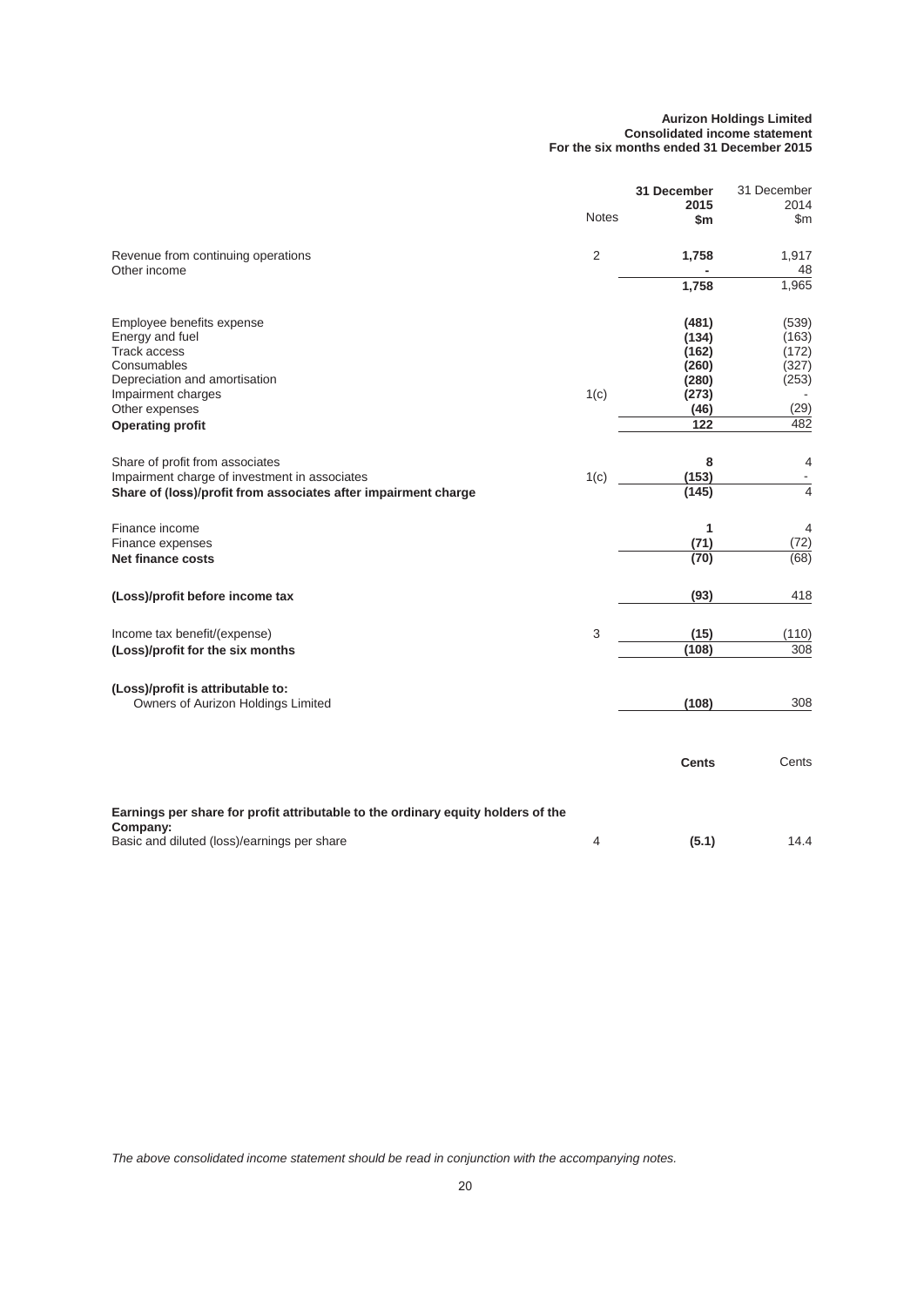#### **Aurizon Holdings Limited Consolidated statement of comprehensive income For the six months ended 31 December 2015**

|                                                                                                                        | 31 December<br>2015<br>\$m | 31 December<br>2014<br>\$m |
|------------------------------------------------------------------------------------------------------------------------|----------------------------|----------------------------|
| (Loss)/profit for the six months                                                                                       | (108)                      | 308                        |
| Other comprehensive income                                                                                             |                            |                            |
| Items that may be reclassified to profit or loss<br>Changes in the fair value of cash flow hedges recognised in equity |                            | (28)                       |
| Share of other comprehensive income of associates and joint ventures                                                   |                            |                            |
| Income tax relating to components of other comprehensive income                                                        |                            | 8                          |
| Other comprehensive income/(expense) for the six months, net of tax                                                    |                            | (20)                       |
| Total comprehensive (expense)/income for the six months                                                                | (108)                      | 288                        |
| Total comprehensive (expense)/income for the six months is attributable to:                                            |                            |                            |
| Owners of Aurizon Holdings Limited                                                                                     | (108)                      | 288                        |

*The above consolidated statement of comprehensive income should be read in conjunction with the accompanying notes.*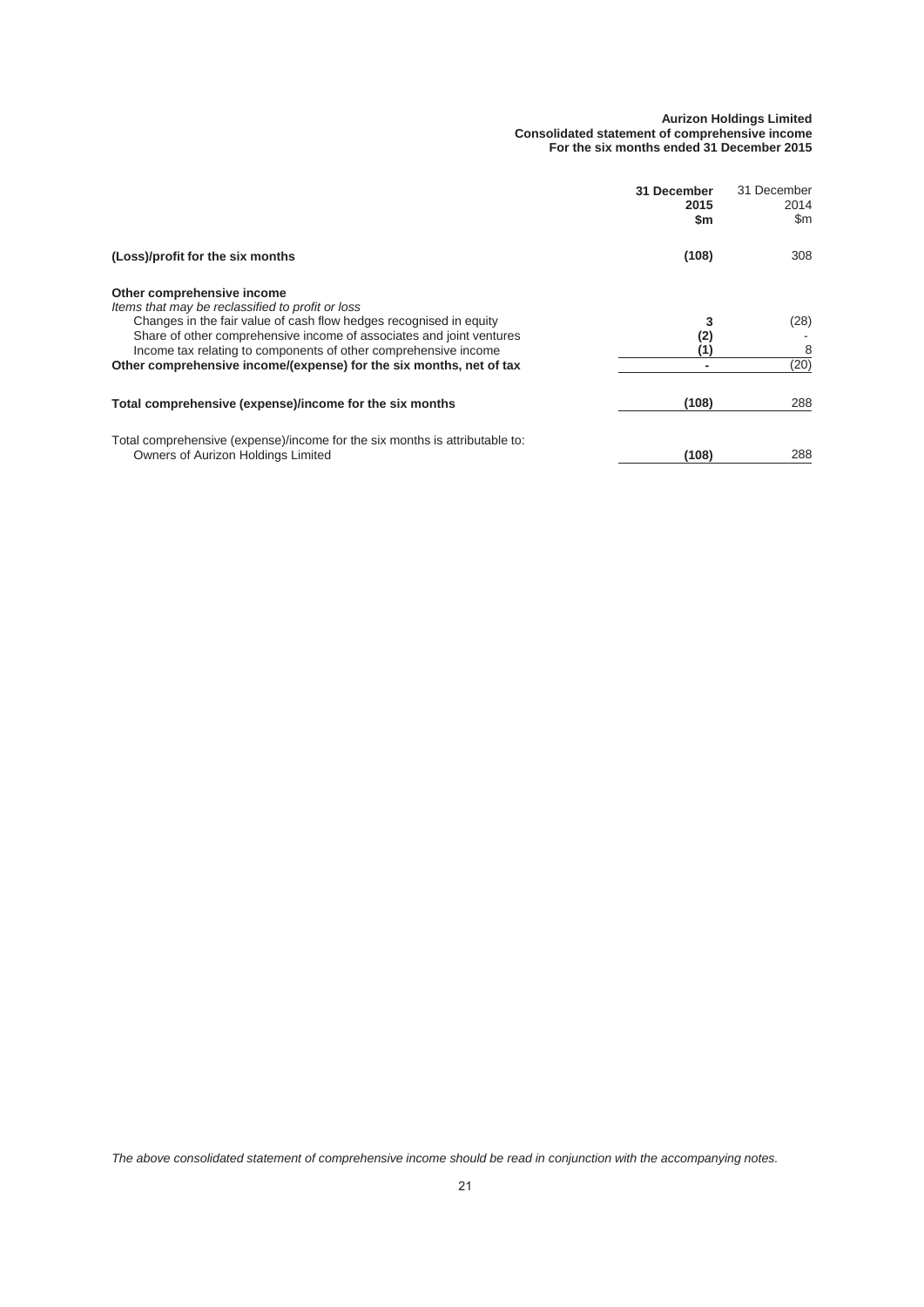**Aurizon Holdings Limited Consolidated balance sheet As at 31 December 2015**

|                                                   |                | 31 December    | 30 June        |  |
|---------------------------------------------------|----------------|----------------|----------------|--|
|                                                   |                | 2015           | 2015           |  |
|                                                   | <b>Notes</b>   | \$m            | \$m            |  |
|                                                   |                |                |                |  |
| <b>ASSETS</b>                                     |                |                |                |  |
| <b>Current assets</b>                             |                |                |                |  |
| Cash and cash equivalents                         |                | 159            | 171            |  |
| Trade and other receivables                       |                | 486            | 543            |  |
| Inventories<br>Derivative financial instruments   | 8              | 167            | 189            |  |
| Current tax receivables                           |                | 1<br>3         | 1<br>$\sim$    |  |
|                                                   |                | 19             | 9              |  |
| Prepayments<br>Assets classified as held for sale |                | 9              | 21             |  |
|                                                   |                |                | 934            |  |
| <b>Total current assets</b>                       |                | 844            |                |  |
| <b>Non-current assets</b>                         |                |                |                |  |
| Inventories                                       |                | 22             | 37             |  |
| Derivative financial instruments                  | 8              | 48             | 19             |  |
| Property, plant and equipment                     |                | 9,693          | 9,900          |  |
| Intangible assets                                 |                | 157            | 127            |  |
| Investments accounted for using the equity method |                | 168            | 318            |  |
| Other receivables                                 |                | $\blacksquare$ | $\overline{1}$ |  |
| <b>Total non-current assets</b>                   |                | 10,088         | 10,402         |  |
|                                                   |                |                |                |  |
| <b>Total assets</b>                               |                | 10,932         | 11,336         |  |
| <b>LIABILITIES</b>                                |                |                |                |  |
| <b>Current liabilities</b>                        |                |                |                |  |
| Trade and other payables                          |                | 287            | 368            |  |
| <b>Borrowings</b>                                 | $\overline{7}$ | 100            | 59             |  |
| Current tax liabilities                           |                | $\overline{a}$ | 76             |  |
| Provisions                                        |                | 282            | 346            |  |
| Other liabilities                                 |                | 56             | 55             |  |
| <b>Total current liabilities</b>                  |                | 725            | 904            |  |
|                                                   |                |                |                |  |
| <b>Non-current liabilities</b>                    |                |                |                |  |
| Borrowings                                        | 7              | 3,311          | 2,924          |  |
| Derivative financial instruments                  | 8              | 34             | 43             |  |
| Deferred tax liabilities                          |                | 585            | 606            |  |
| Provisions                                        |                | 100            | 97             |  |
| Other liabilities                                 |                | 241            | 256            |  |
| <b>Total non-current liabilities</b>              |                | 4,271          | 3.926          |  |
| <b>Total liabilities</b>                          |                | 4,996          | 4,830          |  |
|                                                   |                |                |                |  |
| <b>Net assets</b>                                 |                | 5,936          | 6,506          |  |
|                                                   |                |                |                |  |
| <b>EQUITY</b><br>Contributed equity               | 6              | 1,368          | 1,508          |  |
| Reserves                                          |                | 3,432          | 3,459          |  |
| Retained earnings                                 |                | 1,136          | 1,539          |  |
| <b>Total equity</b>                               |                | 5,936          | 6,506          |  |
|                                                   |                |                |                |  |

*The above consolidated balance sheet should be read in conjunction with the accompanying notes.*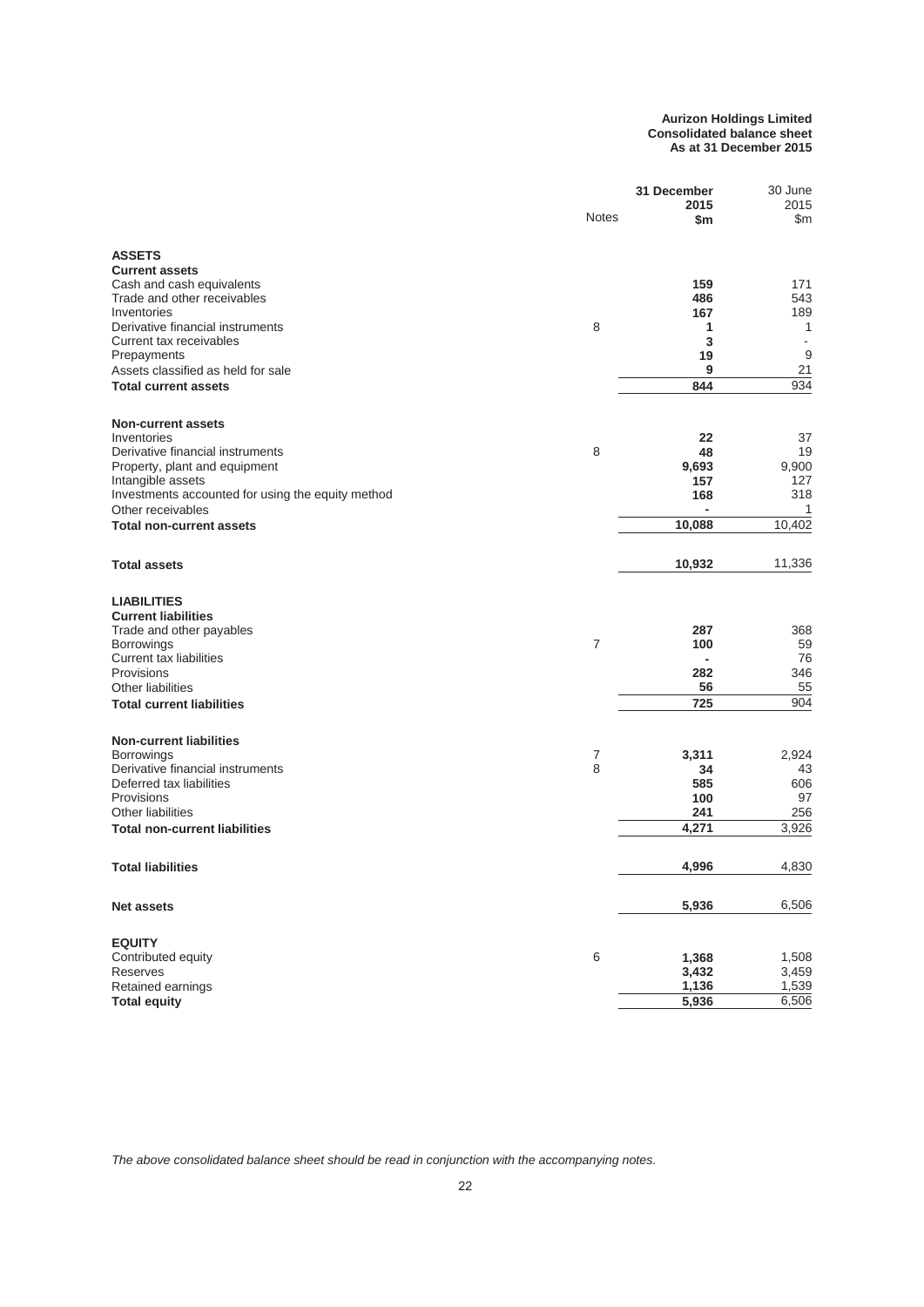#### **Aurizon Holdings Limited Consolidated statement of changes in equity For the six months ended 31 December 2015**

|                                                         |              |                              | Attributable to owners of<br><b>Aurizon Holdings Limited</b> |                                       |                                  |
|---------------------------------------------------------|--------------|------------------------------|--------------------------------------------------------------|---------------------------------------|----------------------------------|
|                                                         | <b>Notes</b> | Contributed<br>equity<br>\$m | Reserves<br>\$m                                              | Retained<br>earnings<br>$\mathsf{Sm}$ | Total<br>equity<br>$\mathsf{Sm}$ |
| Balance at 1 July 2014                                  |              | 1,508                        | 3,534                                                        | 1,331                                 | 6,373                            |
| Profit/(loss) for the six months                        |              | $\overline{\phantom{a}}$     | ÷,                                                           | 308                                   | 308                              |
| Other comprehensive income/(expense)                    |              | $\overline{\phantom{a}}$     | (20)                                                         | $\overline{\phantom{a}}$              | (20)                             |
| Total comprehensive income/(expense) for the six months |              | $\blacksquare$               | (20)                                                         | 308                                   | 288                              |
| Transactions with owners in their capacity as owners:   |              |                              |                                                              |                                       |                                  |
| Buy-back of ordinary shares                             | 6            |                              | (60)                                                         |                                       | (60)                             |
| Dividends provided for or paid                          | 5            |                              | $\overline{a}$                                               | (182)                                 | (182)                            |
| Share-based payments                                    |              | ۰                            | (3)                                                          |                                       | (3)                              |
|                                                         |              | ÷,                           | (63)                                                         | (182)                                 | (245)                            |
| Balance at 31 December 2014                             |              | 1,508                        | 3,451                                                        | 1,457                                 | 6,416                            |
| Balance at 1 July 2015                                  |              | 1,508                        | 3,459                                                        | 1,539                                 | 6,506                            |
| Profit/(loss) for the six months                        |              |                              |                                                              | (108)                                 | (108)                            |
| Total comprehensive income/(expense) for the six months |              | $\overline{\phantom{a}}$     | $\blacksquare$                                               | (108)                                 | (108)                            |
| Transactions with owners in their capacity as owners:   |              |                              |                                                              |                                       |                                  |
| Buy-back of ordinary shares                             | 6            | (140)                        |                                                              |                                       | (140)                            |
| Dividends provided for or paid                          | 5            |                              | ÷,                                                           | (295)                                 | (295)                            |
| Share-based payments                                    |              |                              | (27)                                                         | $\blacksquare$                        | (27)                             |
|                                                         |              | (140)                        | (27)                                                         | (295)                                 | (462)                            |
| Balance at 31 December 2015                             |              | 1,368                        | 3,432                                                        | 1,136                                 | 5,936                            |

*The above consolidated statement of changes in equity should be read in conjunction with the accompanying notes.*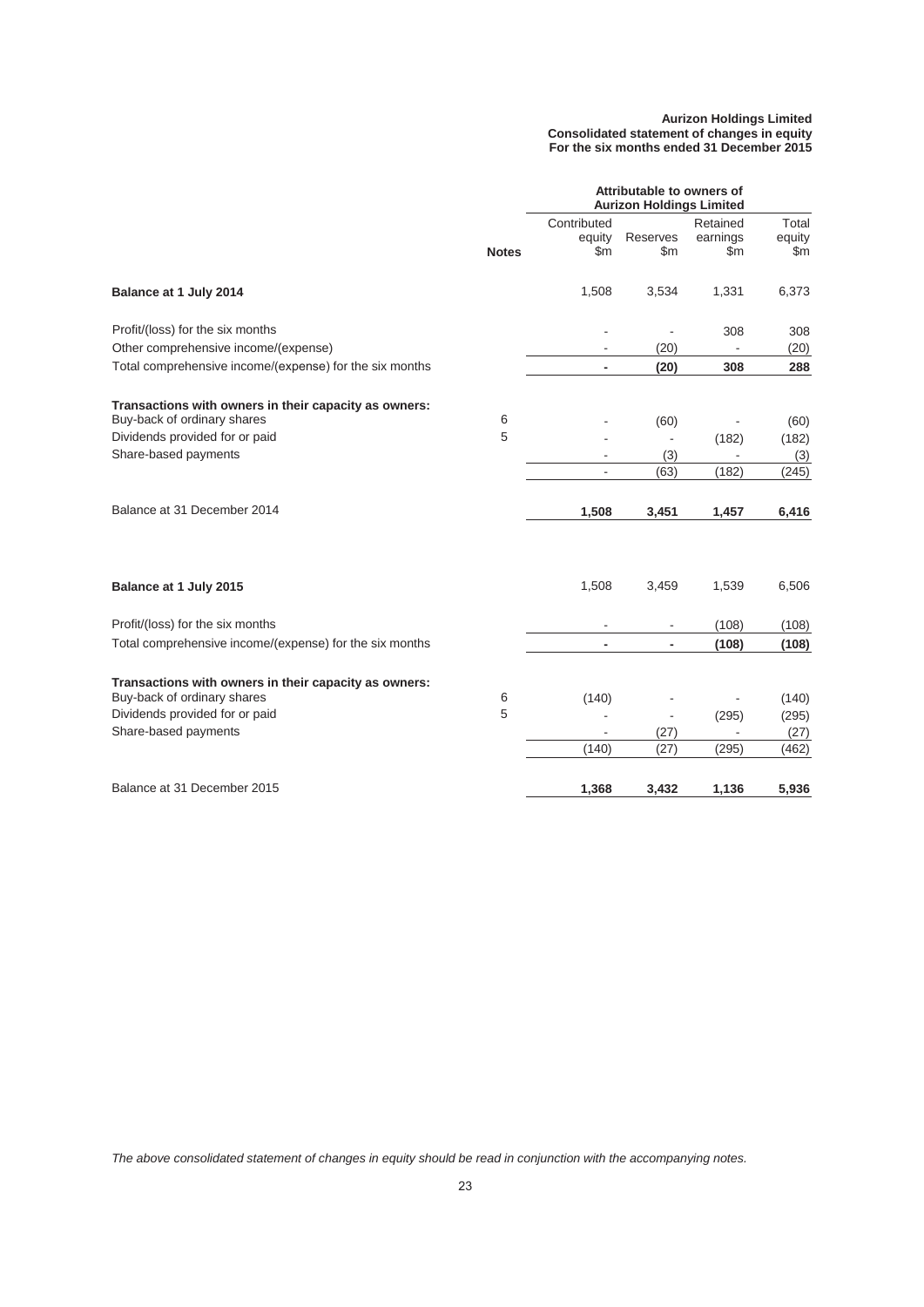#### **Aurizon Holdings Limited Consolidated cash flow statement For the six months ended 31 December 2015**

|                                                                      | 31 December<br>2015<br>\$m | 31 December<br>2014<br>\$m |
|----------------------------------------------------------------------|----------------------------|----------------------------|
| Cash flows from operating activities                                 |                            |                            |
| Receipts from customers (inclusive of GST)                           | 1,946                      | 2,192                      |
| Payments to suppliers and employees (inclusive of GST)               | (1, 310)                   | (1,501)                    |
| Interest received                                                    |                            |                            |
| Income taxes received (paid)                                         | (115)                      | (9)                        |
| Net cash inflow from operating activities                            | 522                        | 686                        |
| Cash flows from investing activities                                 |                            |                            |
| Payments for property, plant and equipment                           | (381)                      | (499)                      |
| Proceeds from sale of business/property, plant and equipment         | 28                         | 139                        |
| Payments for intangibles                                             | (37)                       | (34)                       |
| Interest paid on qualifying assets                                   | (8)                        | (19)                       |
| Payments for investment in associates                                | (1)                        | (217)                      |
| Distributions received from associates                               | 3                          | 3                          |
| Net cash outflow from investing activities                           | (396)                      | (627)                      |
| Cash flows from financing activities                                 |                            |                            |
| Proceeds from borrowings                                             | 391                        | 856                        |
| Repayment of borrowings                                              |                            | (722)                      |
| Payment of transaction costs related to borrowings                   | (3)                        | (4)                        |
| Payments for shares acquired for share based payments/share buy-back | (168)                      | (72)                       |
| Dividends paid to Company's shareholders                             | (295)                      | (182)                      |
| Interest paid                                                        | (63)                       | (62)                       |
| Net cash outflow from financing activities                           | (138)                      | (186)                      |
| Net decrease in cash and cash equivalents                            | (12)                       | (127)                      |
| Cash and cash equivalents at the beginning of the financial year     | 171                        | 318                        |
| Cash and cash equivalents at end of six months                       | 159                        | 191                        |

*The above consolidated cash flow statement should be read in conjunction with the accompanying notes.*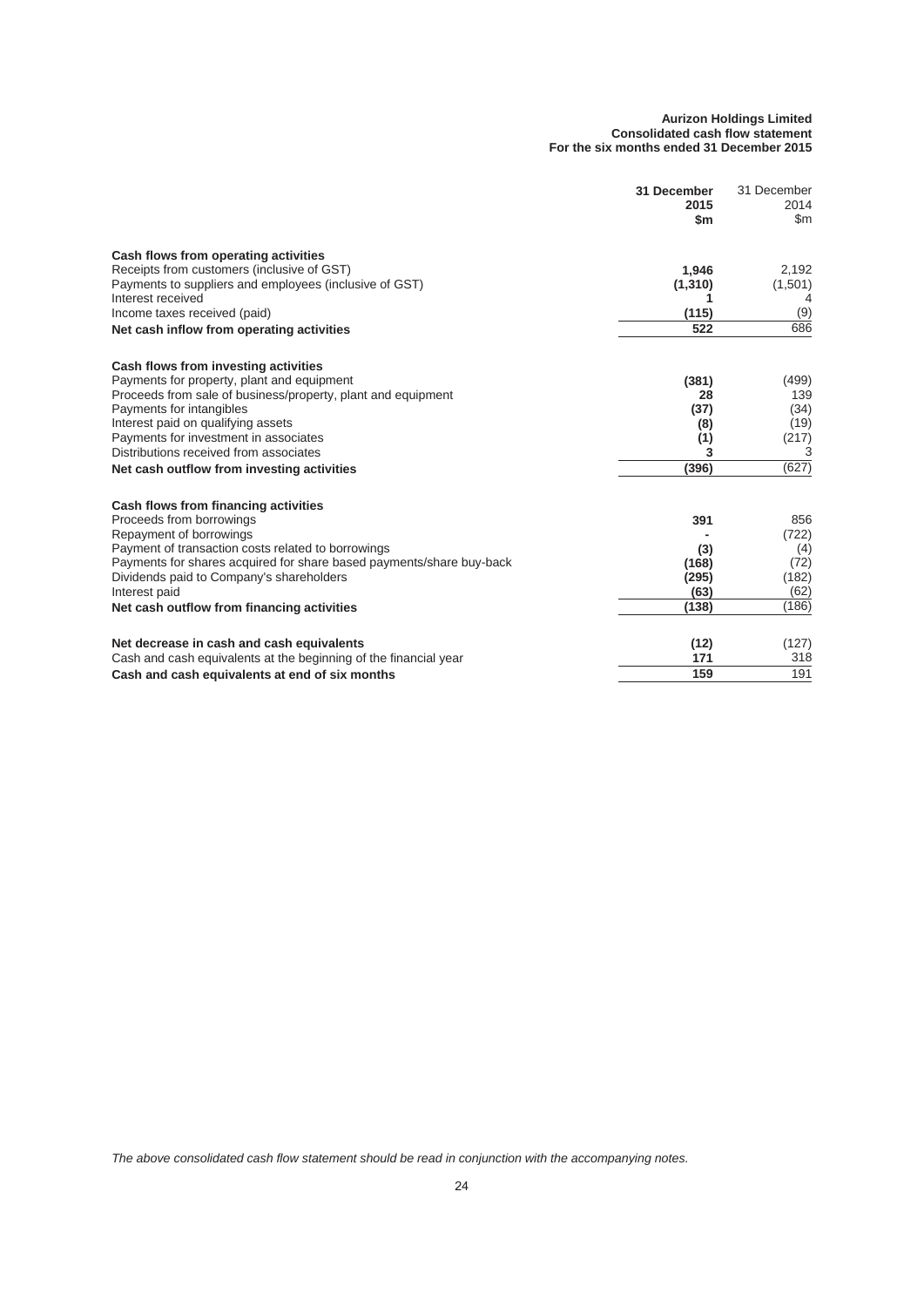## **About this report**

#### **Corporate information**

The financial statements of Aurizon Holdings Limited ("the Company") for the six months ended 31 December 2015 are for the consolidated entity consisting of the Company and its subsidiaries (together referred to as "the Group" or "Aurizon").

#### **Basis of preparation**

This condensed consolidated interim financial report for the six month reporting period ended 31 December 2015 has been prepared in accordance with Accounting Standard AASB 134 *Interim Financial Reporting* and the *Corporations Act 2001*.

This condensed consolidated interim financial report does not include all the notes of the type normally included in an annual financial report. Accordingly, this financial report is to be read in conjunction with the annual report of the Company for the year ended 30 June 2015 and any public announcements made by the Company during the interim reporting period in accordance with the continuous disclosure requirements of the *Corporations Act 2001*. The annual report for the year ended 30 June 2015 is accessible at www.aurizon.com.au.

The half-year financial report is presented in Australian dollars and all values are rounded to the nearest million dollars unless otherwise stated, under the option available to the Company under Class Order 98/100, issued by the Australian Securities and Investment Commission. The Company is an entity to which the class order applies.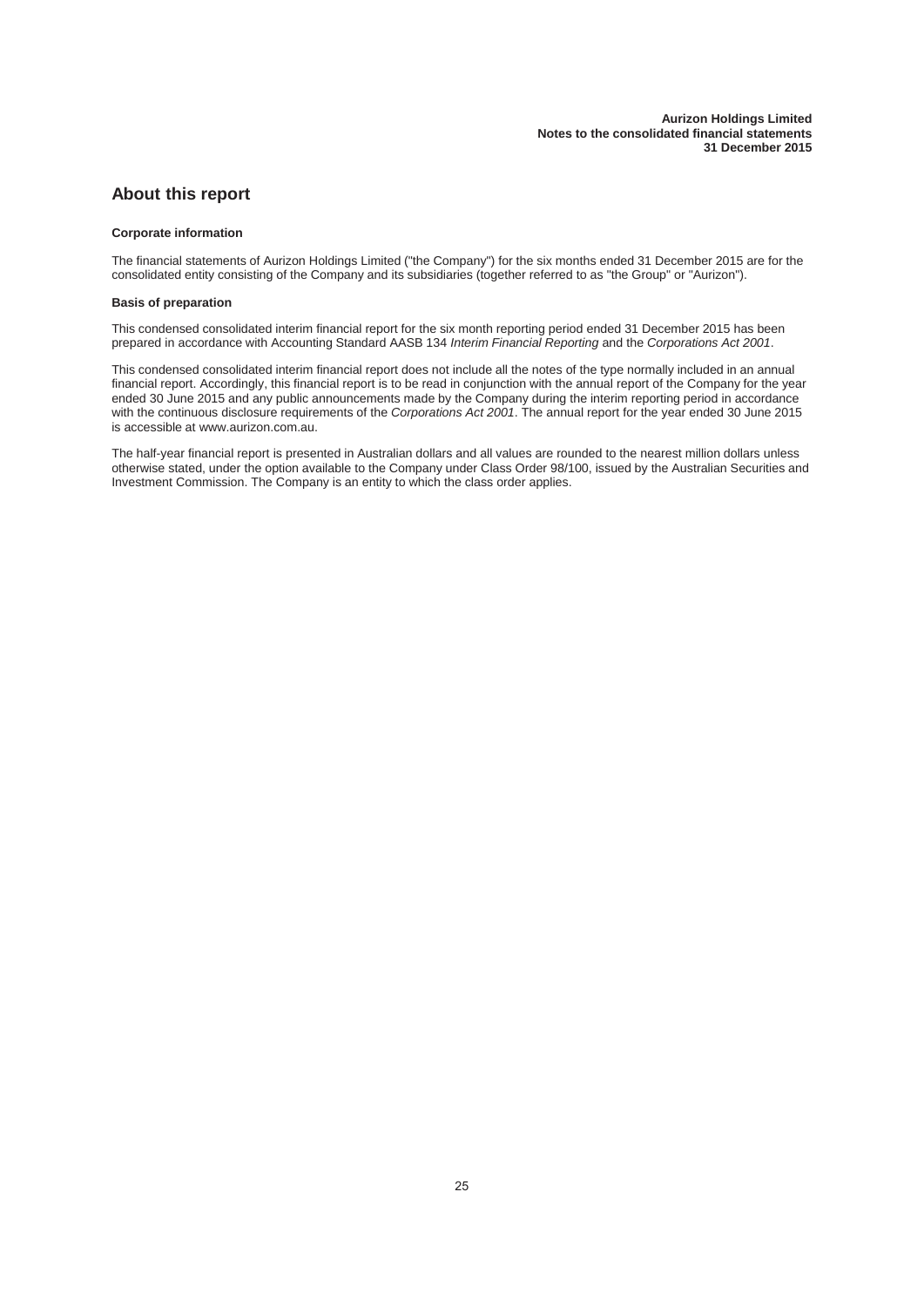## **Key events and transactions for reporting period**

#### **Access undertaking taking (UT4)**

The Queensland Competition Authority ("QCA") issued its Draft Decision on Aurizon Network's 2014 Draft Access Undertaking ("UT4") on 30 September 2014. A further Consolidated Draft Decision was issued on 16 December 2015, with a revised timetable for the release of the final decision by the end of April 2016.

The original term of the 2010 Access Undertaking ("UT3") expired on 30 June 2013 and Aurizon Network submitted a series of Draft Amending Access Undertakings ("DAAU") which extended the UT3 period and established transitional tariffs for the intervening period until the finalisation and approval of UT4. The transitional tariffs in place from 1 July 2015 closely align to the Draft Decision on Maximum Allowable Revenue ("MAR"). The total MAR for UT4 in the Consolidated Draft Decision is not significantly different to the Draft Decision. For the six months ended 31 December 2014, regulated access revenue was recognised as the amounts invoiced applying the transitional tariffs to actual volumes. For the six months ended 31 December 2015, regulated access revenue has been recognised as half of the MAR for the year ending 30 June 2016 in the Consolidated Draft Decision released on 16 December 2015.

#### **Strategic project - West Pilbara Iron Ore Project (WPIOP)**

The +/-15% non-binding tariffs were submitted on 30 November 2015. The CEOs of the participating companies, Aurizon, Baosteel Resources, POSCO and AMCI, met in Hong Kong on 21 December 2015 to review the progress of the West Pilbara Iron Ore Project.

While the CEOs received reports on considerable progress in areas such as the capital and operating costs of the mine and infrastructure, the current market conditions and uncertainty about future supply and demand were central to the CEOs considerations.

The participants are committed to consolidating the high quality work to date and minimising project costs. However, no material further work will be undertaken on the definitive feasibility studies. The participants agreed to meet again around the end of first quarter 2016 to consider the market and project status at that time. Aurizon's period of exclusivity to develop the integrated infrastructure solution will continue until 30 April 2016.

As a result of the above decisions and uncertainty surrounding the timing of the development as well as current market conditions, \$83 million of project costs has been impaired. In addition, \$91 million in respect of our investment in Aquila relating to WPIOP has been impaired (note 1(c)(ii)).

#### **Strategic project - Galilee Basin**

An impairment of \$30 million has been recorded in relation to the brownfield expansion of the Central Queensland Coal Network. The amount represents directly attributable development costs such as engineering designs, environmental and building approvals, which could be recovered through the regulatory process at a future date. However a decision has been made to impair these costs due to uncertainty surrounding the project's timing and the current market outlook. The carrying value of the project is now nil.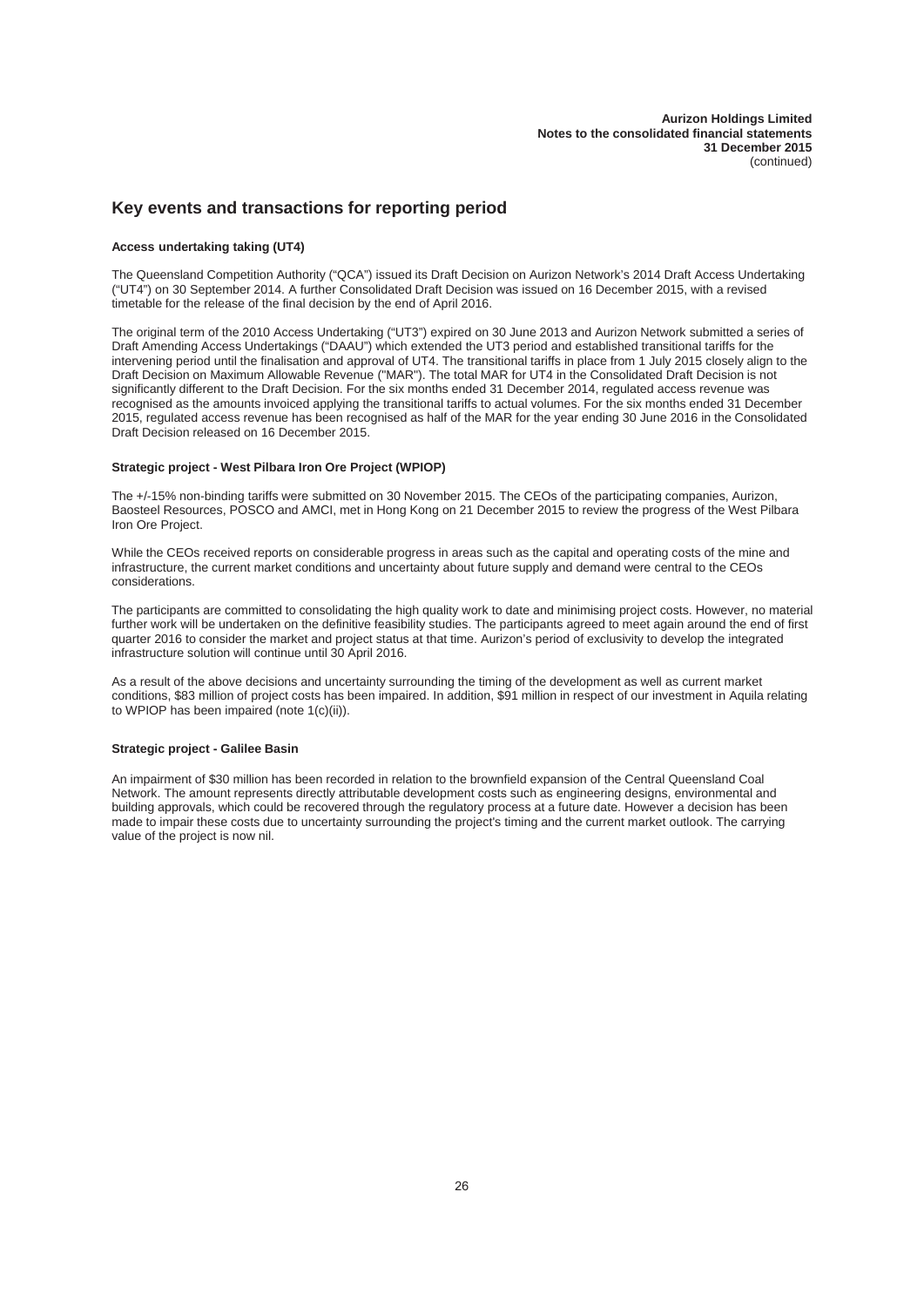## **Key events and transactions for reporting period (continued)**

#### **Impairment of the Investment in Aquila**

As at 31 December 2015, Aurizon has performed a review of the value of the individual projects within the Aquila investment. The results of which are summarised below:

• The Aquila board has carried out a strategic review of the South African manganese and iron ore projects and decided to place the projects into care and maintenance while a divestment program is initiated. As a result all South African assets have been written down to nil.

• A supplementary scoping study of the Eagle Downs project has been initiated and the timing of full development is uncertain after the termination of a major contract for the project. As a result the value of Eagle Downs has been impaired to \$8 million given Aquila's expectation that the mine will be developed.

• All other Queensland coal assets have been written down to nil based on the current market outlook and given no substantial expenditure is planned for 2016.

• As outlined above due to the uncertainty surrounding the timing of the WPIOP development, current market conditions and the agreement that no further material work will be undertaken, the asset has been written down to nil.

As a result of the above the investment in Aquila has been impaired by \$153 million. The total carrying value at 31 December 2015 post impairment is \$75 million, mainly representing cash balances.

#### **Impairment of rollingstock**

Due to the continued improvements in rolling stock efficiency and productivity coupled with a lower volume outlook, the Enterprise Rollingstock Master Plan, which forecasts the requirements of locomotives and wagons for the next 10 years, has been revised. This review of fleet has resulted in 131 locomotives and 1,337 wagons being identified as surplus to the current requirements of the Group. Rollingstock identified as surplus and associated inventory has been impaired by \$148 million to net realisable value.

#### **Debt refinancing**

In December 2015 Aurizon Network Pty Ltd refinanced \$490 million of its syndicated debt facility with an extended maturity date of 1 July 2021.

#### **On-market share buy-back scheme**

On 11 November 2014 the Company announced its intention to undertake an on-market buy-back, over a 12 month period.

This program was extended for another 12 months as announced on 12 November 2015. Since the commencement of the on-market buy-back program, the company has acquired 43.9 million shares at a total consideration of \$209 million of which 28.7 million shares were acquired at a total consideration of \$140 million during the six month period.

#### **Enterprise agreement**

On 3 September 2015, the Fair Work Commission ("FWC") approved Aurizon's final outstanding Enterprise Agreement ("EA"), the Aurizon Train Crew and Transport Operations EA. The approval by the FWC finalised the EA. It covers approximately 1,700 employees in Queensland and came into effect on 10 September 2015. Employees will receive a 4% pay rise annually for three years along with more contemporary employment conditions that will underpin significant productivity and efficiency improvements.

This follows the approval of the Aurizon Construction and Maintenance EA on 21 August 2015, and the Aurizon Staff EA which was approved and implemented in January 2015. As a result of the three EA approvals, approximately 5,000 Queensland based employees will be rewarded with pay increases and competitive conditions, while providing Aurizon with the productivity enhancements and workplace flexibility that the Company needs to sustain and grow its business.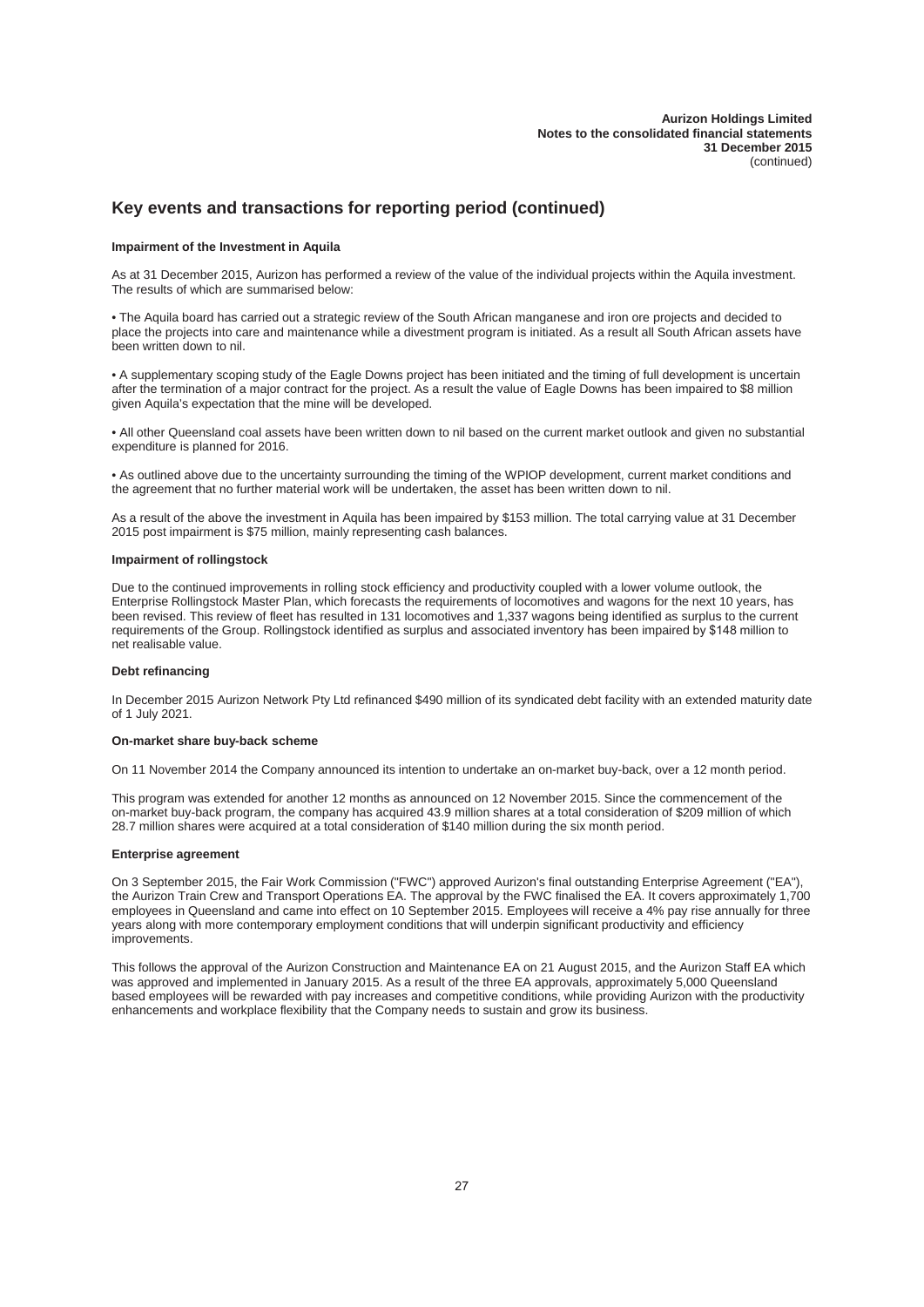# **Results for the six months**

## In this section...

Results for the six months provides segment information and a breakdown of individual line items in the consolidated income statement that the directors consider most relevant.

| Segment information      | Page 29 |
|--------------------------|---------|
| Revenue and other income | Page 34 |
| Income tax expense       | Page 35 |
| Earnings per share       | Page 35 |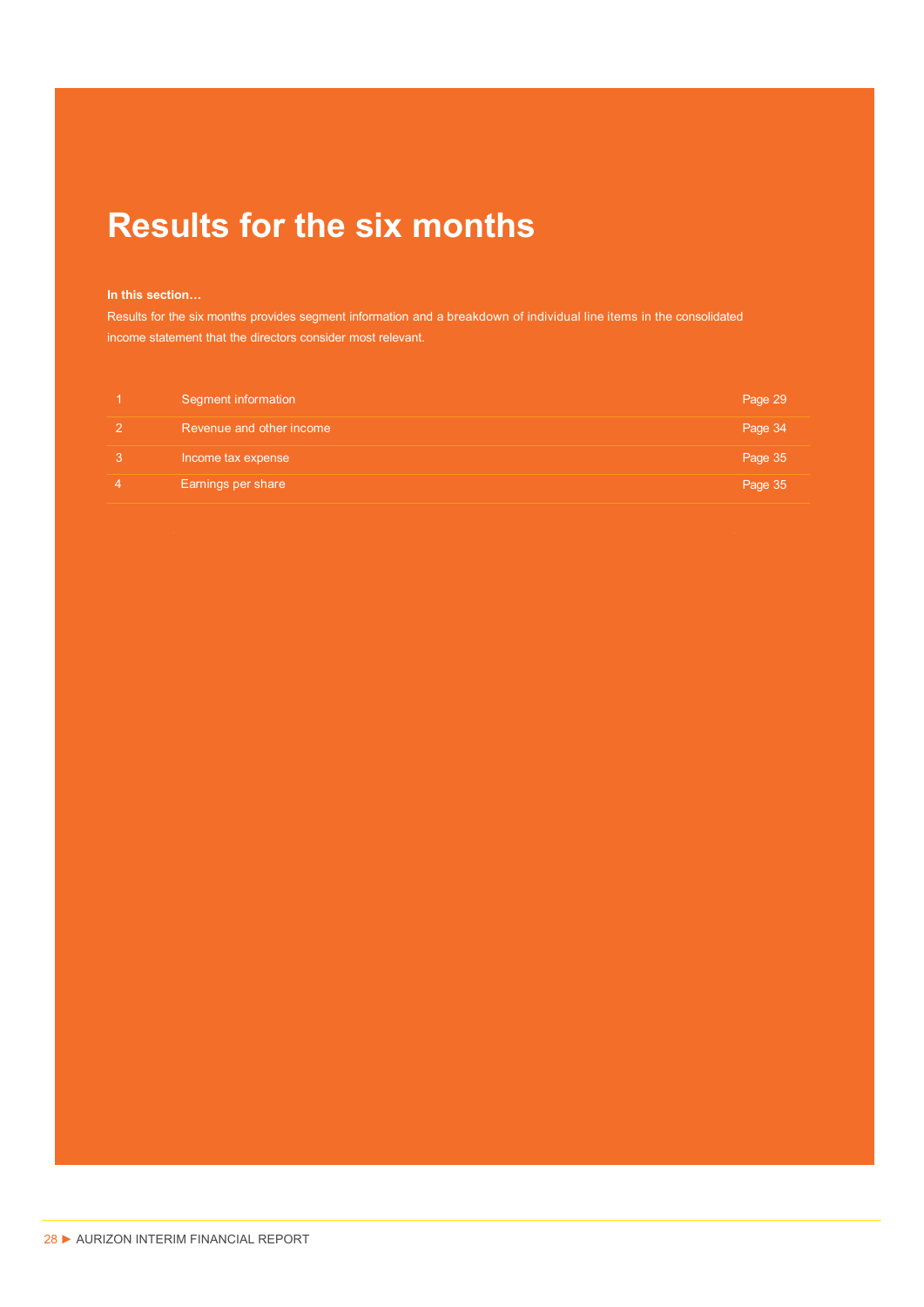## **1 Segment information**

#### **(a) Operating segments**

Aurizon determines and presents operating segments on a function basis reflecting how the results are reported internally and how the business is managed. The Managing Director & CEO and the Executive Committee assess the performance of the Group based on the underlying EBIT.

The following summary describes the operations in each of the Group's reportable segments:

#### *Network*

Provision of access to, and operation and management of, the Central Queensland Coal Network. Provision of overhaul and maintenance of Network assets.

#### *Commercial & Marketing*

The key interface between customers and Aurizon (excluding Network access customers), responsible for the commercial negotiation of sales contracts and customer relationship management.

#### *Operations*

Responsible for the national delivery of all coal, iron ore, bulk and intermodal haulage services. This includes yard operations, fleet maintenance, operations, engineering and technology, engineering program delivery and safety, health and environment.

#### *Other*

Includes costs for Managing Director & CEO, corporate finance, tax, treasury, internal audit, risk, governance and strategic projects.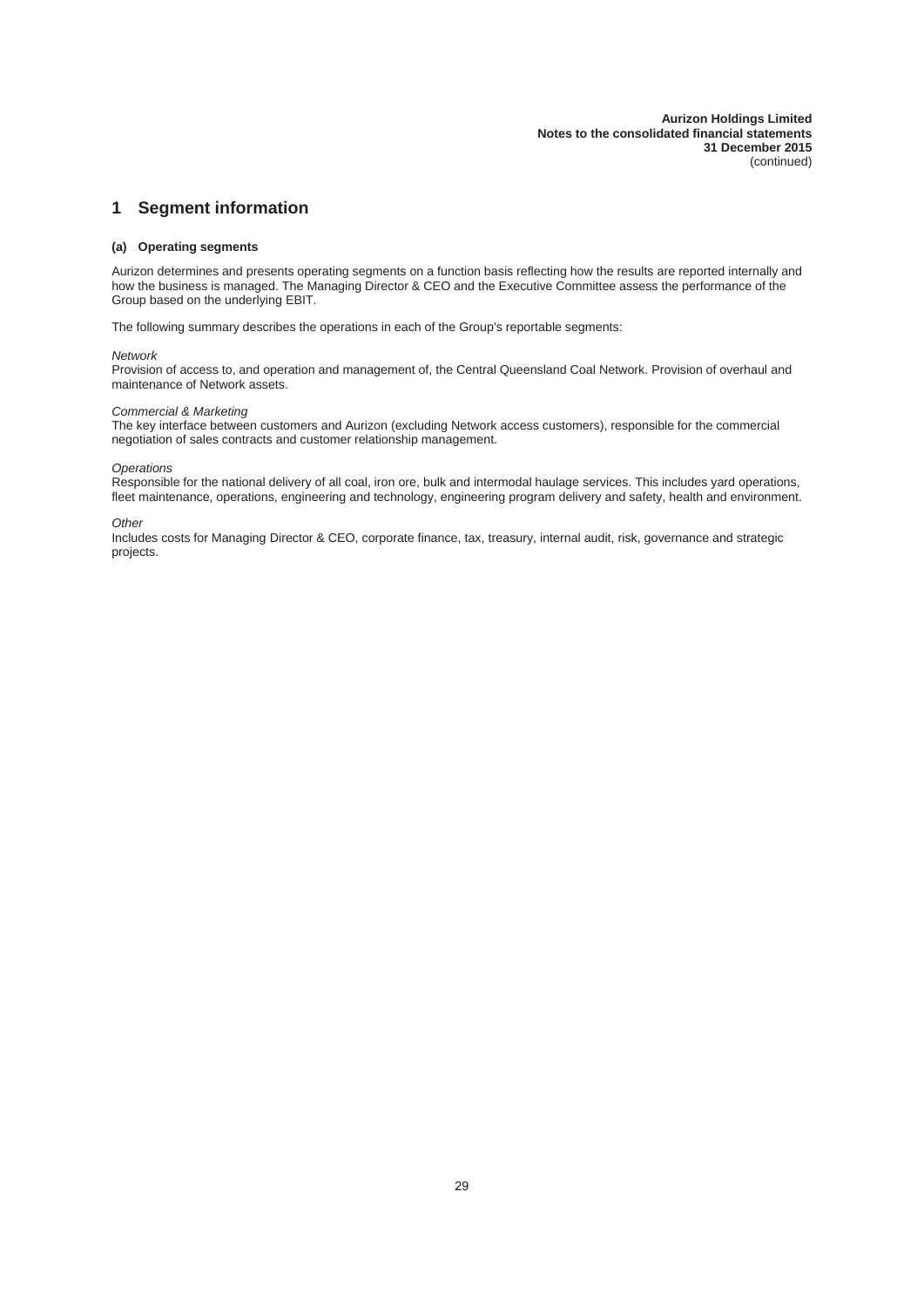## **1 Segment information (continued)**

## **(b) Segment information**

|                                                                             |                                 | <b>Commercial &amp;</b>    |                          |                        |                            | <b>Total continuing</b> |
|-----------------------------------------------------------------------------|---------------------------------|----------------------------|--------------------------|------------------------|----------------------------|-------------------------|
| 31 December 2015                                                            | <b>Network</b><br>$\mathsf{Sm}$ | marketing<br>$\mathsf{Sm}$ | <b>Operations</b><br>\$m | Other<br>$\mathsf{Sm}$ | <b>Eliminations</b><br>\$m | operations<br>\$m       |
| External revenue                                                            | 224                             | 1,506                      | 15                       | 13                     |                            | 1,758                   |
| Internal revenue                                                            | 357                             | 4                          | 87                       |                        | (448)                      |                         |
| <b>Total functional revenue</b>                                             | 581                             | 1,510                      | 102                      | 13                     | (448)                      | 1,758                   |
| <b>Functional costs</b>                                                     |                                 |                            |                          |                        |                            |                         |
| Employee benefits expense                                                   | (63)                            | (17)                       | (382)                    | (19)                   |                            | (481)                   |
| Energy & fuel                                                               | (63)                            |                            | (71)                     |                        |                            | (134)                   |
| <b>Track access</b>                                                         |                                 |                            | (519)                    |                        | 357                        | (162)                   |
| Consumables                                                                 | (66)                            | (5)                        | (257)                    | (19)                   | 87                         | (260)                   |
| Other expenses                                                              | (19)                            | (17)                       | (6)                      |                        | 4                          | (38)                    |
| <b>Total functional costs</b><br>excluding depreciation<br>and amortisation |                                 |                            |                          |                        |                            |                         |
| (underlying)                                                                | (211)                           | (39)                       | (1,235)                  | (38)                   | 448                        | (1,075)                 |
| EBITDA (underlying)*<br>Depreciation and                                    | 370                             | 1,471                      | (1, 133)                 | (25)                   | ÷.                         | 683                     |
| amortisation                                                                | (125)                           | (3)                        | (150)                    | (2)                    |                            | (280)                   |
| EBIT (underlying)*<br>Significant adjustments                               | 245                             | 1,468                      | (1, 283)                 | (27)                   |                            | 403                     |
| (note 1 (c))                                                                |                                 |                            |                          |                        |                            | (426)                   |
| EBIT*                                                                       |                                 |                            |                          |                        |                            | (23)                    |
| Net finance costs                                                           |                                 |                            |                          |                        |                            | (70)                    |
| Loss before income tax                                                      |                                 |                            |                          |                        |                            | (93)                    |
| Income tax expense                                                          |                                 |                            |                          |                        |                            | (15)                    |
| Loss for the year                                                           |                                 |                            |                          |                        |                            | (108)                   |

\* Refer to page 49 for Non-IFRS information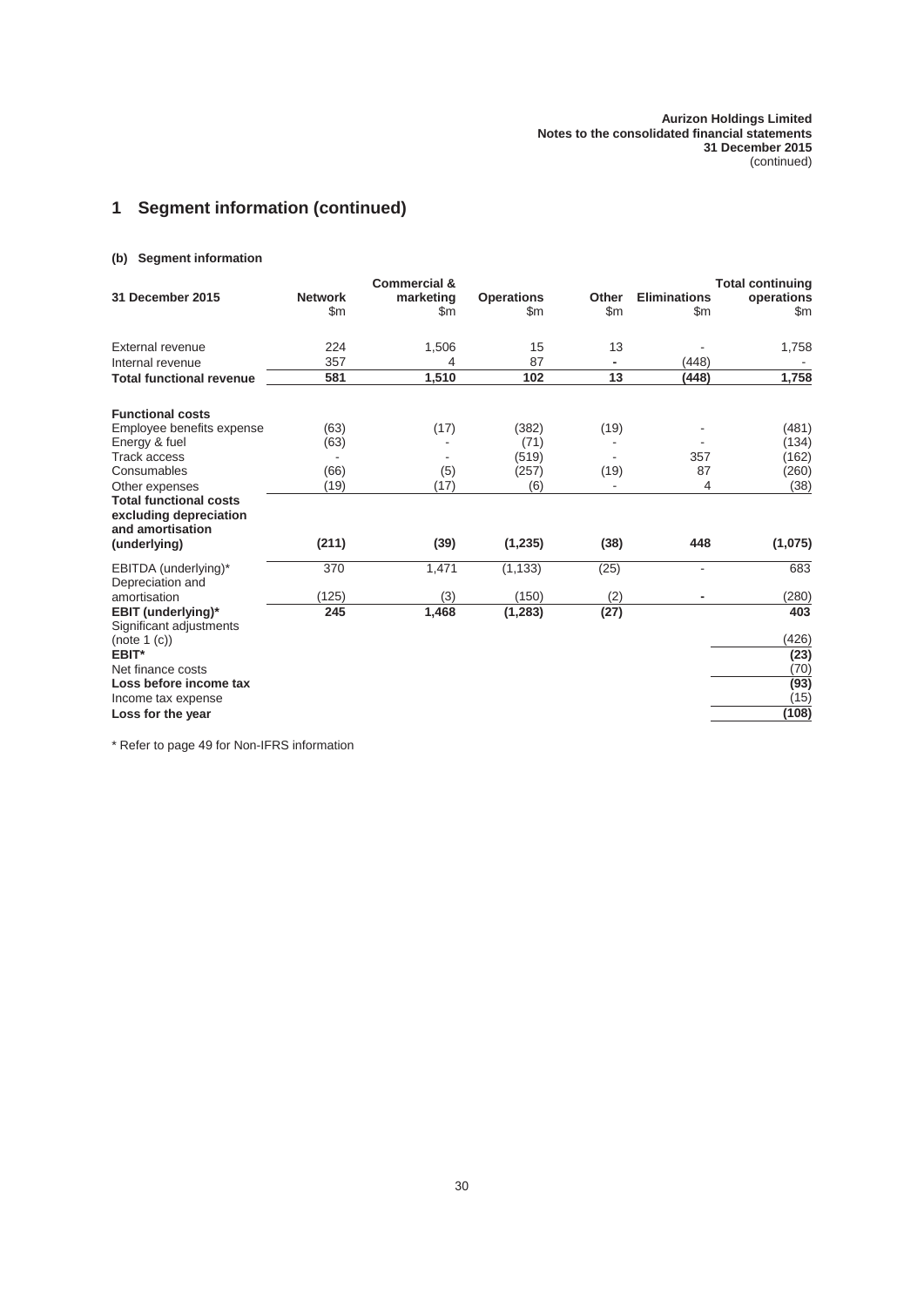## **1 Segment information (continued)**

## **(b) Segment information (continued)**

|                                                                             |                                 | <b>Commercial &amp;</b>    |                          |                        |                                      | <b>Total continuing</b> |
|-----------------------------------------------------------------------------|---------------------------------|----------------------------|--------------------------|------------------------|--------------------------------------|-------------------------|
| 31 December 2014                                                            | <b>Network</b><br>$\mathsf{Sm}$ | marketing<br>$\mathsf{Sm}$ | <b>Operations</b><br>\$m | Other<br>$\mathsf{Sm}$ | <b>Eliminations</b><br>$\mathsf{Sm}$ | operations<br>\$m       |
| External revenue                                                            | 204                             | 1,652                      | 62                       | 47                     |                                      | 1,965                   |
| Internal revenue                                                            | 326                             | 2                          | 114                      |                        | (442)                                |                         |
| <b>Total functional revenue</b>                                             | 530                             | 1,654                      | 176                      | 47                     | (442)                                | 1,965                   |
| <b>Functional costs</b>                                                     |                                 |                            |                          |                        |                                      |                         |
| Employee benefits expense                                                   | (66)                            | (30)                       | (413)                    | (30)                   |                                      | (539)                   |
| Energy & fuel                                                               | (51)                            | (3)                        | (109)                    |                        |                                      | (163)                   |
| <b>Track access</b>                                                         |                                 |                            | (497)                    |                        | 325                                  | (172)                   |
| Consumables                                                                 | (80)                            | (26)                       | (325)                    | (10)                   | 114                                  | (327)                   |
| Other expenses                                                              | (9)                             | 1                          | (10)                     | (10)                   | 3                                    | (25)                    |
| <b>Total functional costs</b><br>excluding depreciation<br>and amortisation |                                 |                            |                          |                        |                                      |                         |
| (underlying)                                                                | (206)                           | (58)                       | (1, 354)                 | (50)                   | 442                                  | (1, 226)                |
| EBITDA (underlying)*<br>Depreciation and                                    | 324                             | 1,596                      | (1, 178)                 | (3)                    |                                      | 739                     |
| amortisation                                                                | (106)                           | (1)                        | (144)                    | (2)                    |                                      | (253)                   |
| EBIT (underlying)*<br>Significant adjustments                               | 218                             | 1,595                      | (1, 322)                 | (5)                    |                                      | 486                     |
| EBIT*                                                                       |                                 |                            |                          |                        |                                      | 486                     |
| Net finance costs                                                           |                                 |                            |                          |                        |                                      | (68)                    |
| Profit before income tax                                                    |                                 |                            |                          |                        |                                      | 418                     |
| Income tax expense                                                          |                                 |                            |                          |                        |                                      | (110)                   |
| Profit for the year                                                         |                                 |                            |                          |                        |                                      | 308                     |

\* Refer to page 49 for Non-IFRS information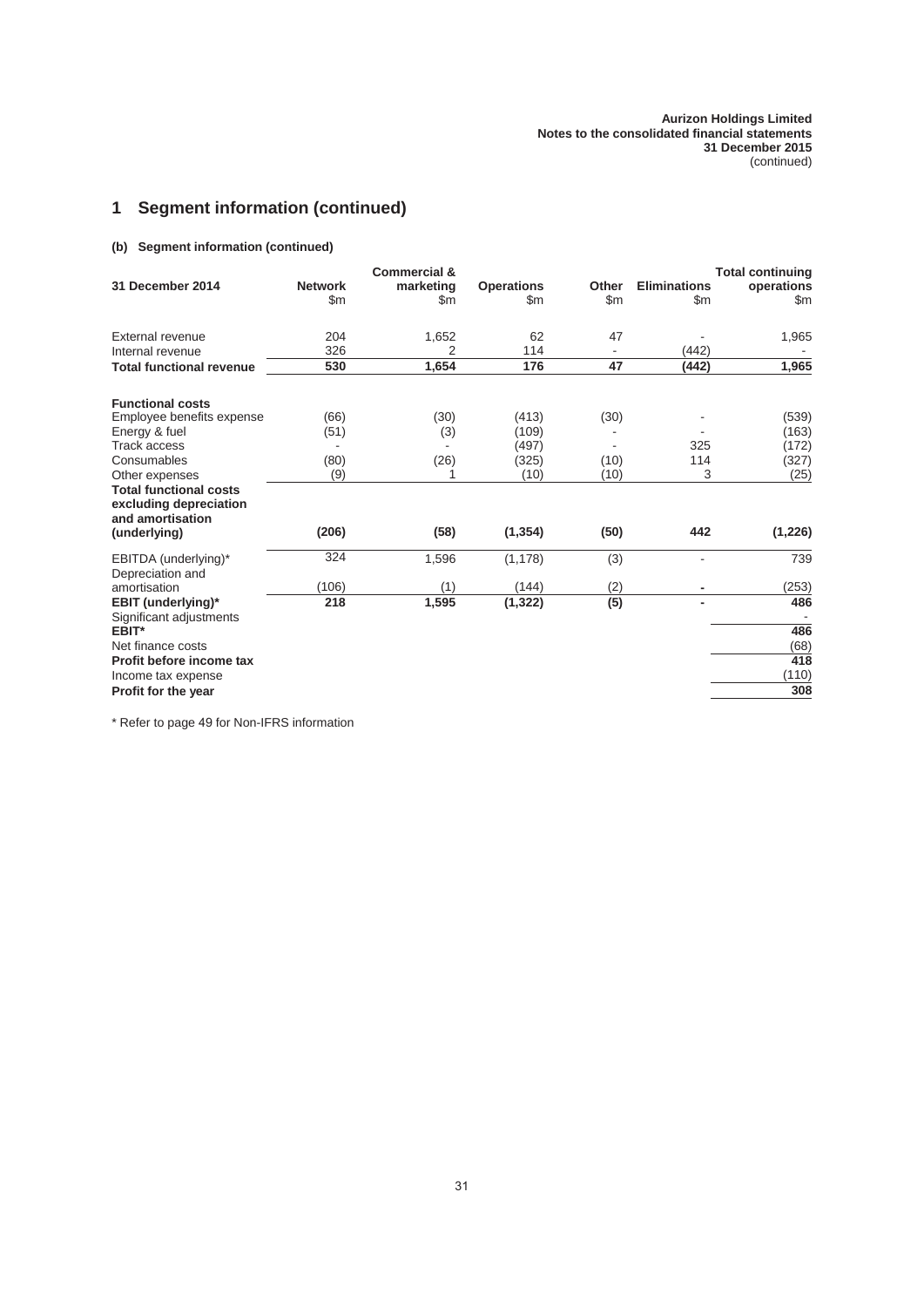## **1 Segment information (continued)**

#### **(c) Significant adjustments**

The Group's underlying results differ from the statutory results. The exclusion of certain items permits a more appropriate and meaningful analysis of the Group's underlying performance on a comparative basis. There were no significant adjustments in the prior period. The significant adjustments for the current period are:

|                                                                                | 31 December<br>2015<br>\$m |
|--------------------------------------------------------------------------------|----------------------------|
| Strategic infrastructure projects and assets under construction impairment (i) | 125                        |
| Aquila impairment (ii)                                                         | 153                        |
| Rollingstock impairment (iii)                                                  | 148                        |
| Total significant adjustments                                                  | 426                        |

#### **31 December 2015**

(i) Strategic infrastructure projects impairment (\$125 million)

#### *West Pilbara Infrastructure Project (\$83 million)*

The +/-15% non-binding tariffs were submitted on 30 November 2015. The CEOs of the participating companies, Aurizon, Baosteel Resources, POSCO and AMCI, met in Hong Kong on 21 December 2015 to review the progress of the West Pilbara Iron Ore Project.

While the CEOs received reports on considerable progress in areas such as the capital and operating costs of the mine and infrastructure, the current market conditions and uncertainty about future supply and demand were central to the CEOs considerations.

The participants are committed to consolidating the high quality work to date and minimising project costs. However, no material further work will be undertaken on the definitive feasibility studies. The participants agreed to meet again around the end of first quarter 2016 to consider market and project status at that time. Aurizon's period of exclusivity will continue until 30 April 2016.

As a result of the above decisions and uncertainty surrounding the timing of the development as well as current market conditions, \$83 million of project costs has been impaired. In addition, \$91 million in respect of our investment in Aquila relating to WPIOP has been impaired (note 1(c)(ii)).

#### *Galilee Basin (\$30 million)*

An impairment of \$30 million has been recorded in relation to the brownfield expansion of the Central Queensland Coal Network. The amount represents directly attributable development costs such as engineering designs, environmental and building approvals, which could be recovered through the regulatory process at a future date. However, a decision has been made to impair these costs due to uncertainty surrounding the project's timing and the current market outlook. The carrying value of the project is now nil.

#### *Other Projects (\$12 million)*

Other projects totalling \$12m have also been impaired which primarily relate to Central Queensland Coal Network expansion projects that are no longer expected to proceed.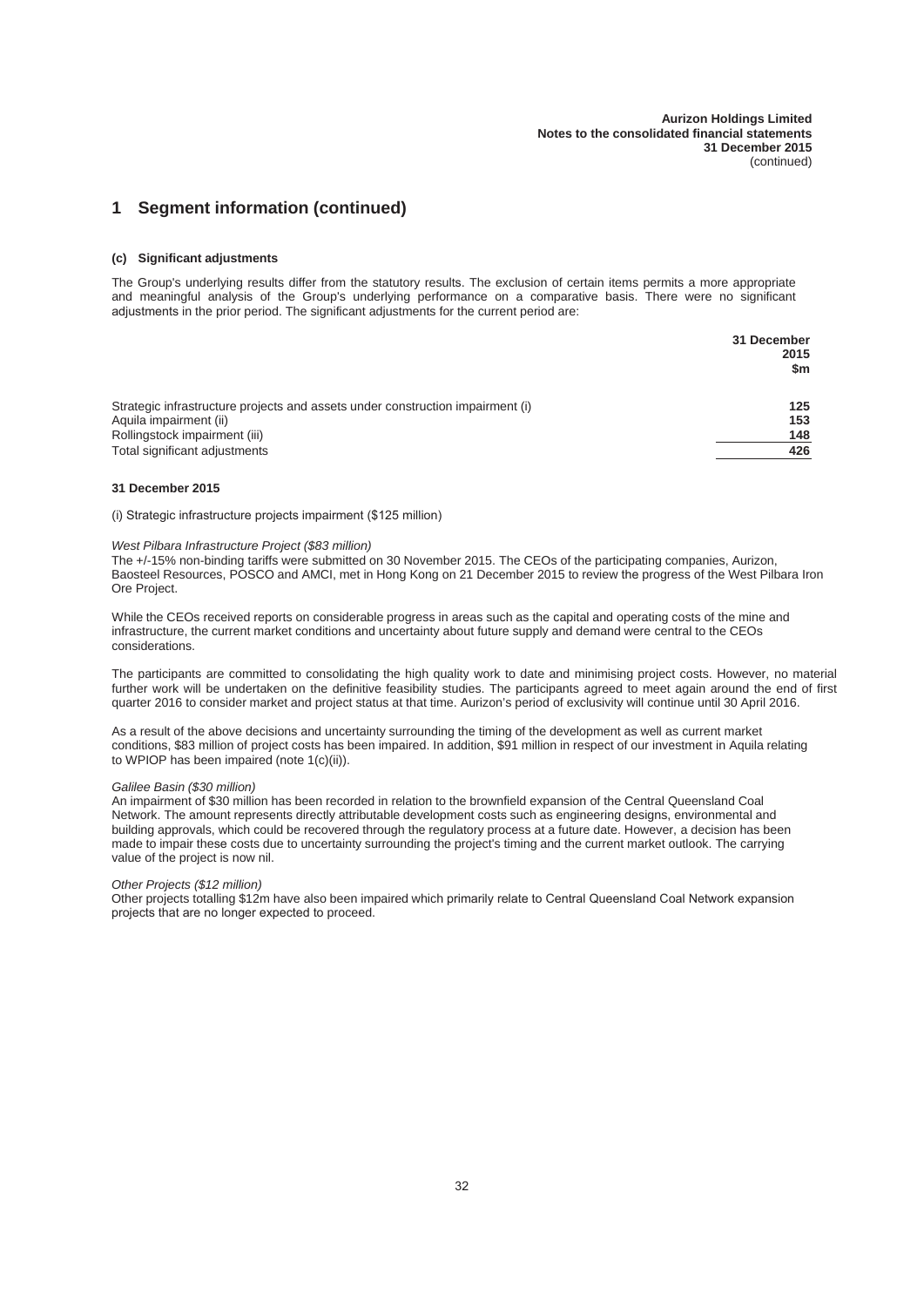## **1 Segment information (continued)**

#### **(c) Significant adjustments (continued)**

(ii) Impairment of the Investment in Aquila (\$153 million)

As at 31 December 2015, Aurizon has performed a review of the value of the individual projects within the Aquila investment. The results are summarised below:

• The Aquila board has carried out a strategic review of the South African manganese and iron ore projects and decided to place the projects into care and maintenance while a divestment program is initiated. As a result all South African assets have been written down to nil.

• A supplementary scoping study of the Eagle Downs project has been initiated and the timing of full development is uncertain after the termination of a major contract for the project. As a result the value of Eagle Downs has been impaired to \$8 million given Aquila's expectation that the mine will be developed.

• All other Queensland coal assets have been written down to nil based on the current market outlook and given no substantial expenditure is planned for 2016.

• As outlined above, due to the uncertainty surrounding the timing of the WPIOP development, current market conditions and the agreement that no further material work will be undertaken, the asset has been written down to nil.

As a result of the above the investment in Aquila has been impaired by \$153 million. The total carrying value at 31 December 2015 post impairment is \$75 million, mainly representing cash balances.

#### (iii) Impairment of rollingstock (\$148 million)

Due to the continued improvements in rollingstock efficiency and productivity coupled with a lower volume outlook, the Enterprise Rollingstock Master Plan, which forecasts the requirements of the locomotives and wagons for the next 10 years, has been revised. This review of fleet has resulted in 131 locomotives and 1,337 wagons being identified as surplus to the current requirements of the Group. Rollingstock identified as surplus and associated inventory has been impaired by \$148 million to net realisable value.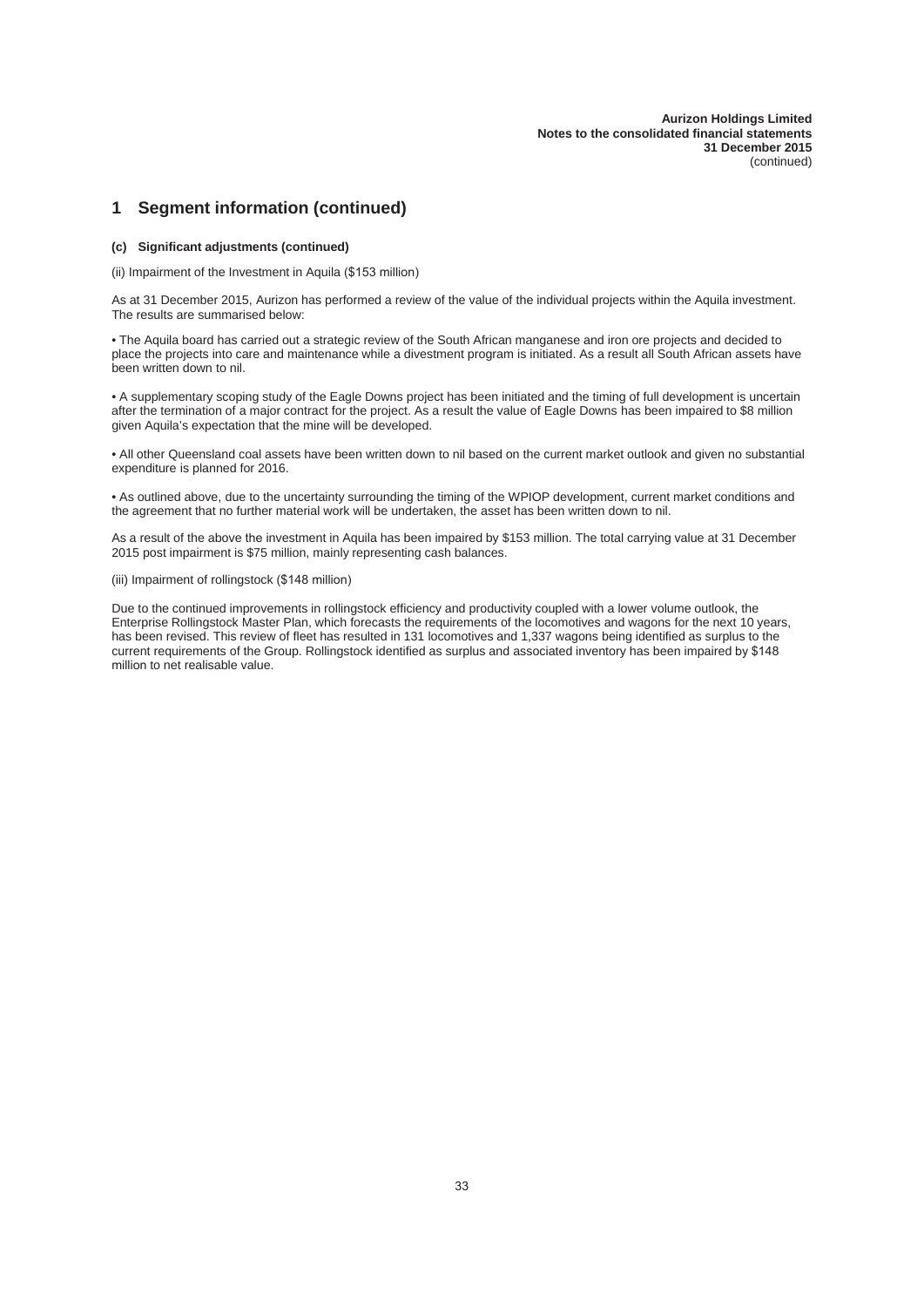## **2 Revenue and other income**

#### **(a) Revenue from continuing operations**

The revenue by commodity is as follows:

## *Network revenue*

Provision of access to, and operation and management of, the Central Queensland Coal Network (CQCN).

#### *Coal revenue*

Transport of coal from mines in Queensland and New South Wales to end customers and ports.

*Iron ore revenue*

Transport of iron ore from mines in Western Australia to ports.

#### *Freight revenue*

Transport of bulk mineral commodities, agricultural products, mining and industrial inputs and general freight throughout Queensland, New South Wales and Western Australia and containerised freight throughout Australia.

#### *Other revenue*

Items of revenue of a corporate nature, ineffective hedging gains and losses and minor operations within the Group including third party above rail provision of overhaul and maintenance services to external customers.

| 31 December 2015                      | <b>Network</b><br>\$m | Coal<br>\$m\$ | Iron ore<br>\$m              | Freight<br>\$m | Other<br>\$m | Total<br>\$m |
|---------------------------------------|-----------------------|---------------|------------------------------|----------------|--------------|--------------|
| <b>External revenue</b>               |                       |               |                              |                |              |              |
| Revenue from external customers       |                       |               |                              |                |              |              |
| Services revenue                      |                       |               |                              |                |              |              |
| <b>Track access</b>                   | 203                   | 373           |                              |                |              | 576          |
| Freight transport                     |                       | 577           | 163                          | 334            |              | 1,074        |
| Other services                        | 2                     |               |                              | 25             | 19           | 46           |
| Other revenue                         | 18                    |               |                              | 33             | 11           | 62           |
| Total revenue from external customers | 223                   | 950           | 163                          | 392            | 30           | 1,758        |
| Services revenue                      |                       |               |                              |                |              |              |
| <b>Track access</b>                   | 357                   |               |                              |                |              | 357          |
| Freight transport                     |                       |               |                              | 4              |              | 4            |
| Other services                        |                       |               | $\qquad \qquad \blacksquare$ |                | 87           | 87           |
| <b>Total internal revenue</b>         | 357                   |               | ٠                            | 4              | 87           | 448          |
| Other income                          |                       |               |                              |                | (2)          |              |
| Total revenue and other income        | 581                   | 950           | 163                          | 397            | 115          | 2,206        |
| Internal elimination                  |                       |               |                              |                |              | (448)        |
| Consolidated revenue and other income |                       |               |                              |                |              | 1,758        |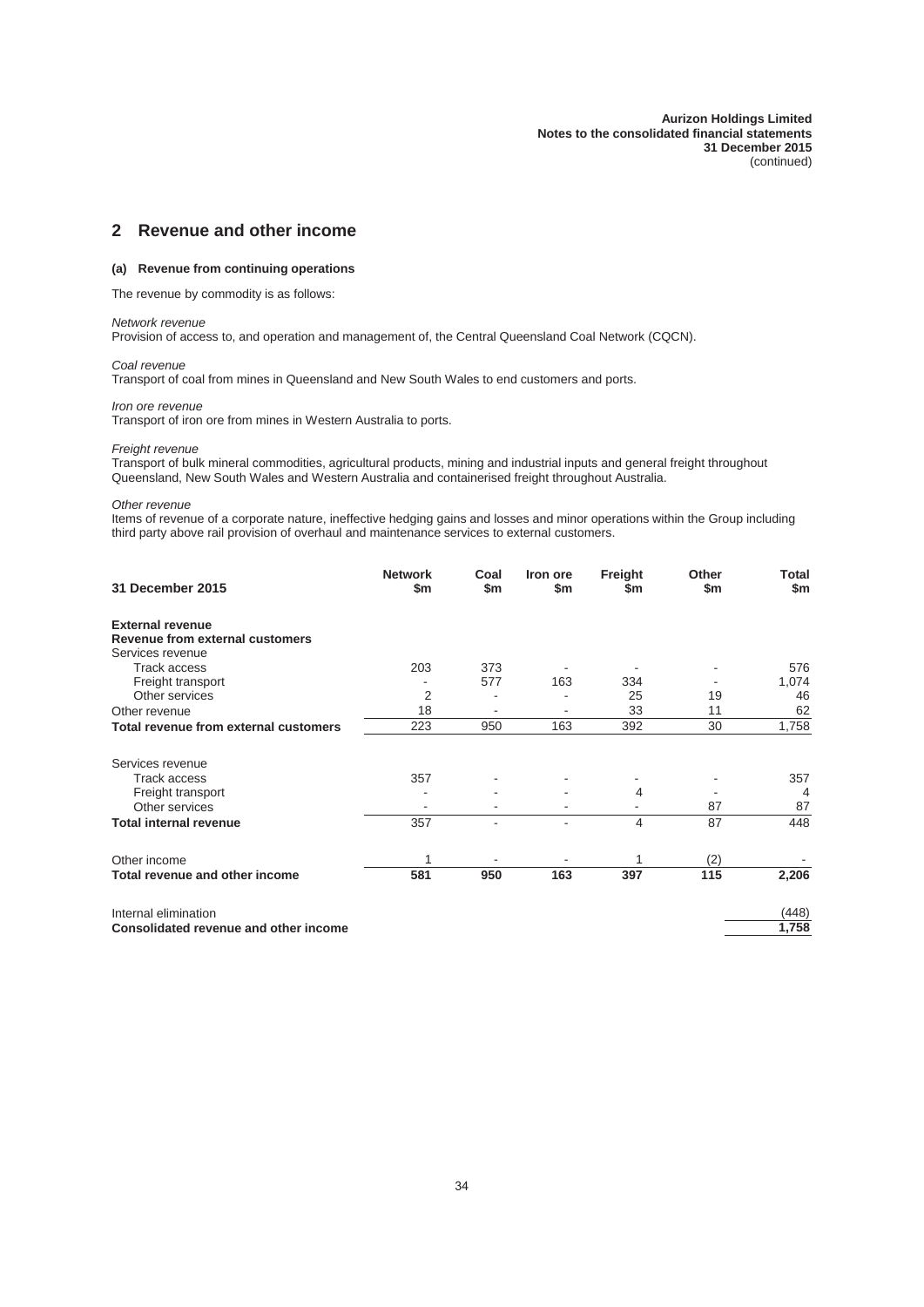## **2 Revenue and other income (continued)**

**(a) Revenue from continuing operations (continued)**

| 31 December 2014                      | <b>Network</b><br>\$m\$ | Coal<br>\$m | <b>Iron Ore</b><br>\$m | \$m            | <b>Freight Unallocated</b><br>\$m | Total<br>\$m |
|---------------------------------------|-------------------------|-------------|------------------------|----------------|-----------------------------------|--------------|
|                                       |                         |             |                        |                |                                   |              |
| <b>External revenue</b>               |                         |             |                        |                |                                   |              |
| Revenue from external customers       |                         |             |                        |                |                                   |              |
| Services revenue                      |                         |             |                        |                |                                   |              |
| <b>Track access</b>                   | 176                     | 358         |                        |                |                                   | 534          |
| Freight transport                     |                         | 612         | 175                    | 441            |                                   | 1,228        |
| Other services                        | 5                       |             |                        | 55             | 18                                | 78           |
| Other revenue                         | 22                      |             |                        | 8              | 47                                | 77           |
| Total revenue from external customers | 203                     | 970         | 175                    | 504            | 65                                | 1,917        |
| Services revenue                      |                         |             |                        |                |                                   |              |
| <b>Track access</b>                   | 325                     |             |                        |                |                                   | 325          |
| Freight transport                     |                         |             |                        | 2              |                                   | 2            |
| Other services                        |                         | ۰           |                        | ۰              | 114                               | 115          |
| <b>Total internal revenue</b>         | 326                     | ٠           |                        | $\overline{2}$ | 114                               | 442          |
| Other income                          |                         |             |                        | 3              | 44                                | 48           |
| Total revenue and other income        | 530                     | 970         | 175                    | 509            | 223                               | 2,407        |
| Internal elimination                  |                         |             |                        |                |                                   | (442)        |
| Consolidated revenue and other income |                         |             |                        |                |                                   | 1,965        |

## **3 Income tax expense**

The Group's effective tax rate for the half year ended 31 December 2015 was not meaningful due to the impact of impairments recorded during the period.

The underlying effective tax rate excluding the impact of impairments was 29% which is lower than the Australian company tax rate of 30% primarily due to Research and Development tax incentives.

## **4 Earnings per share**

## **(a) Basic and diluted earnings per share**

|                                                                                                  | 31 December 31 December |       |
|--------------------------------------------------------------------------------------------------|-------------------------|-------|
|                                                                                                  | 2015                    | 2014  |
|                                                                                                  | <b>Cents</b>            | Cents |
| Total basic and diluted (loss)/earnings per share attributable to the ordinary equity holders of |                         |       |
| the Company                                                                                      | (5.1)                   | 14.4  |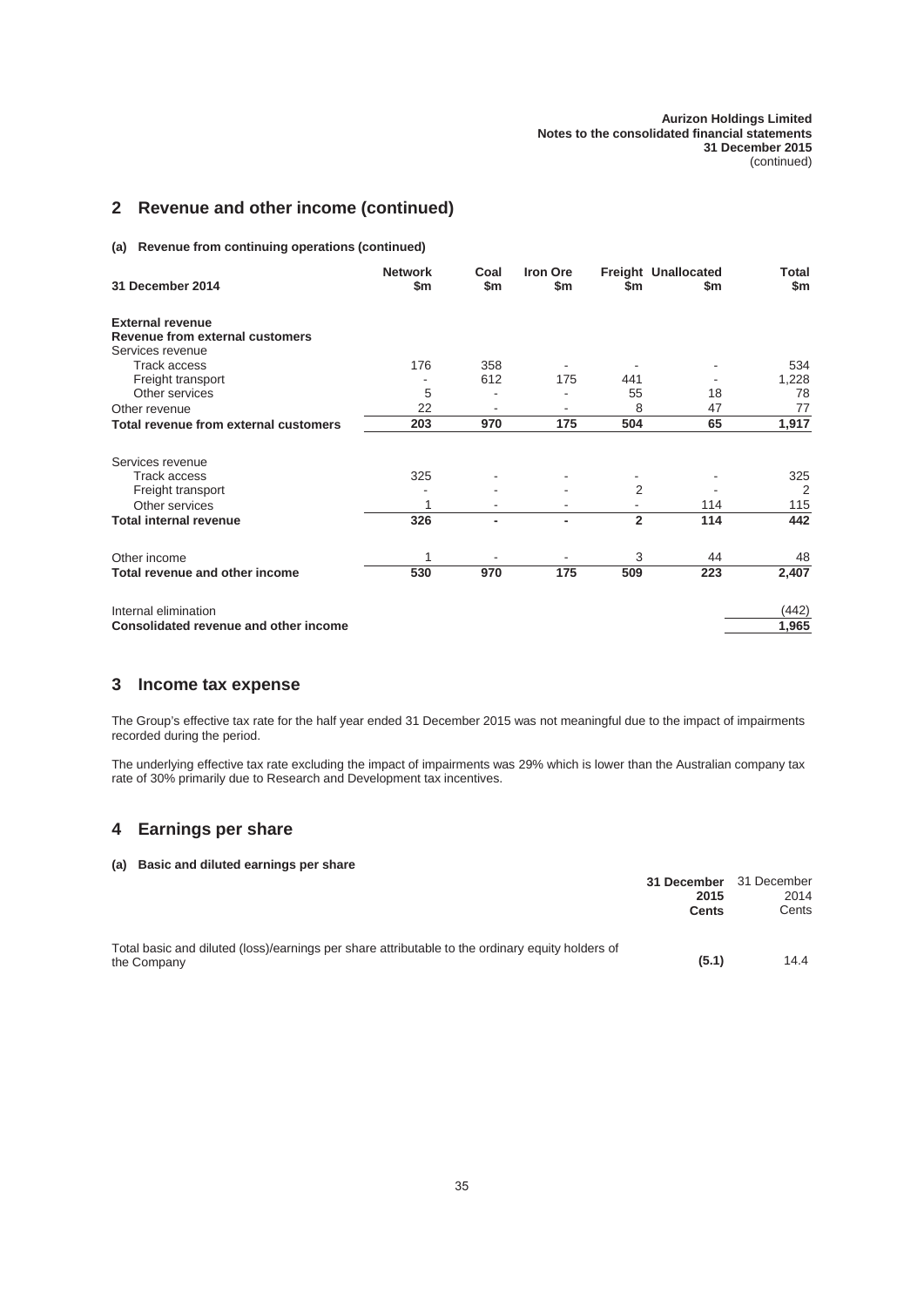## **4 Earnings per share (continued)**

## **(b) Weighted average number of shares used as denominator**

|                                                                                                                                        | 31 December<br>2015<br><b>Number</b><br>'000 | 31 December<br>2014<br>Number<br>'000 |
|----------------------------------------------------------------------------------------------------------------------------------------|----------------------------------------------|---------------------------------------|
| Weighted average number of ordinary shares used as the denominator in calculating basic EPS<br>Rights                                  | 2.109.168<br>3.189                           | 2,135,565<br>8.386                    |
| Weighted average number of ordinary and potential ordinary shares used as the denominator in<br>calculating diluted earnings per share | 2.112.357                                    | 2.143.951                             |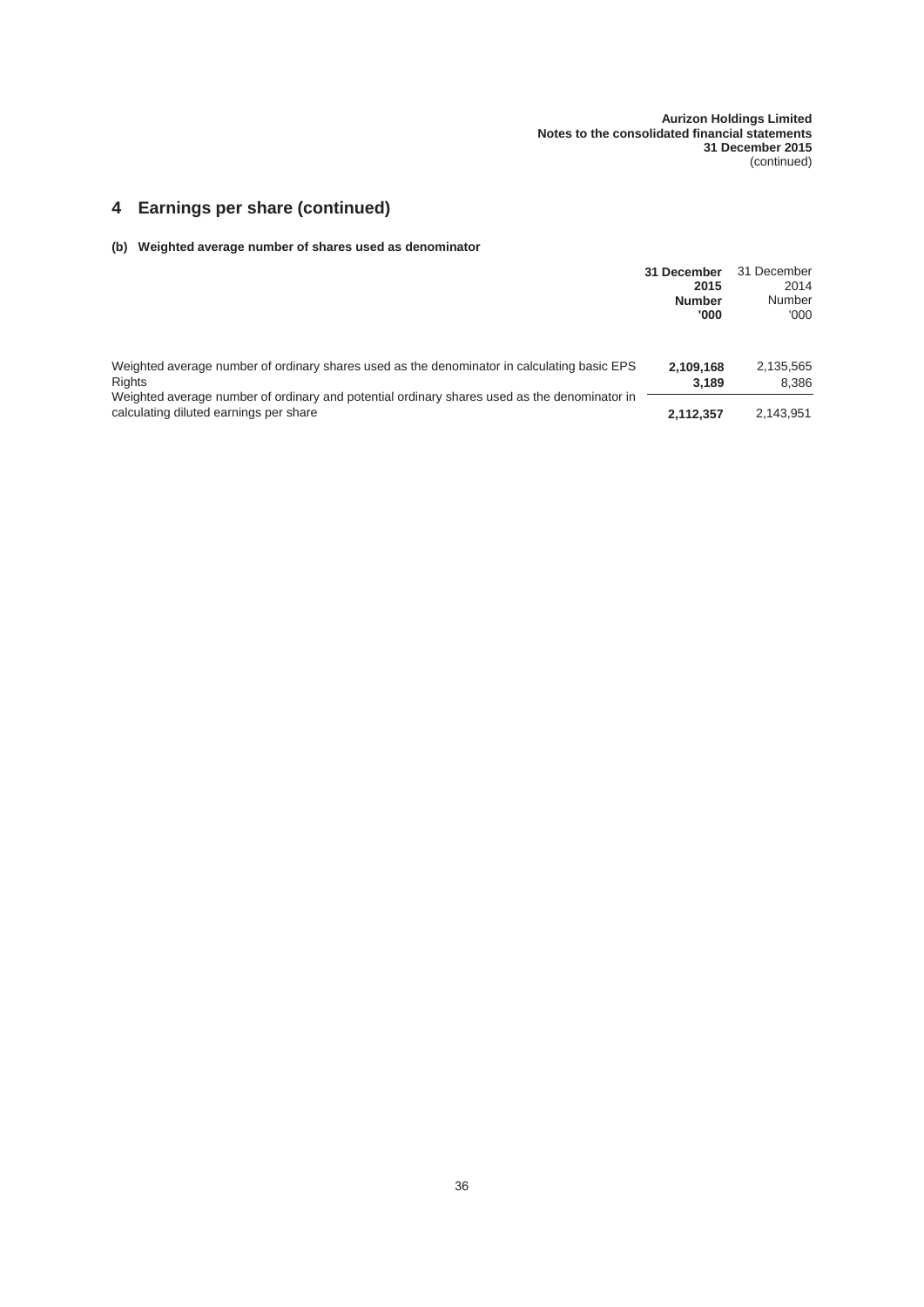# **Capital management**

#### In this section...

Capital management provides information about the capital management practices of the Group and shareholder returns for the six months and the Group's fair value disclosure for financial instruments.

|   | Dividends                                       | Page 38 |
|---|-------------------------------------------------|---------|
| 6 | Contributed equity                              | Page 38 |
|   | <b>Borrowings</b>                               | Page 39 |
| 8 | Fair value disclosure for financial instruments | Page 39 |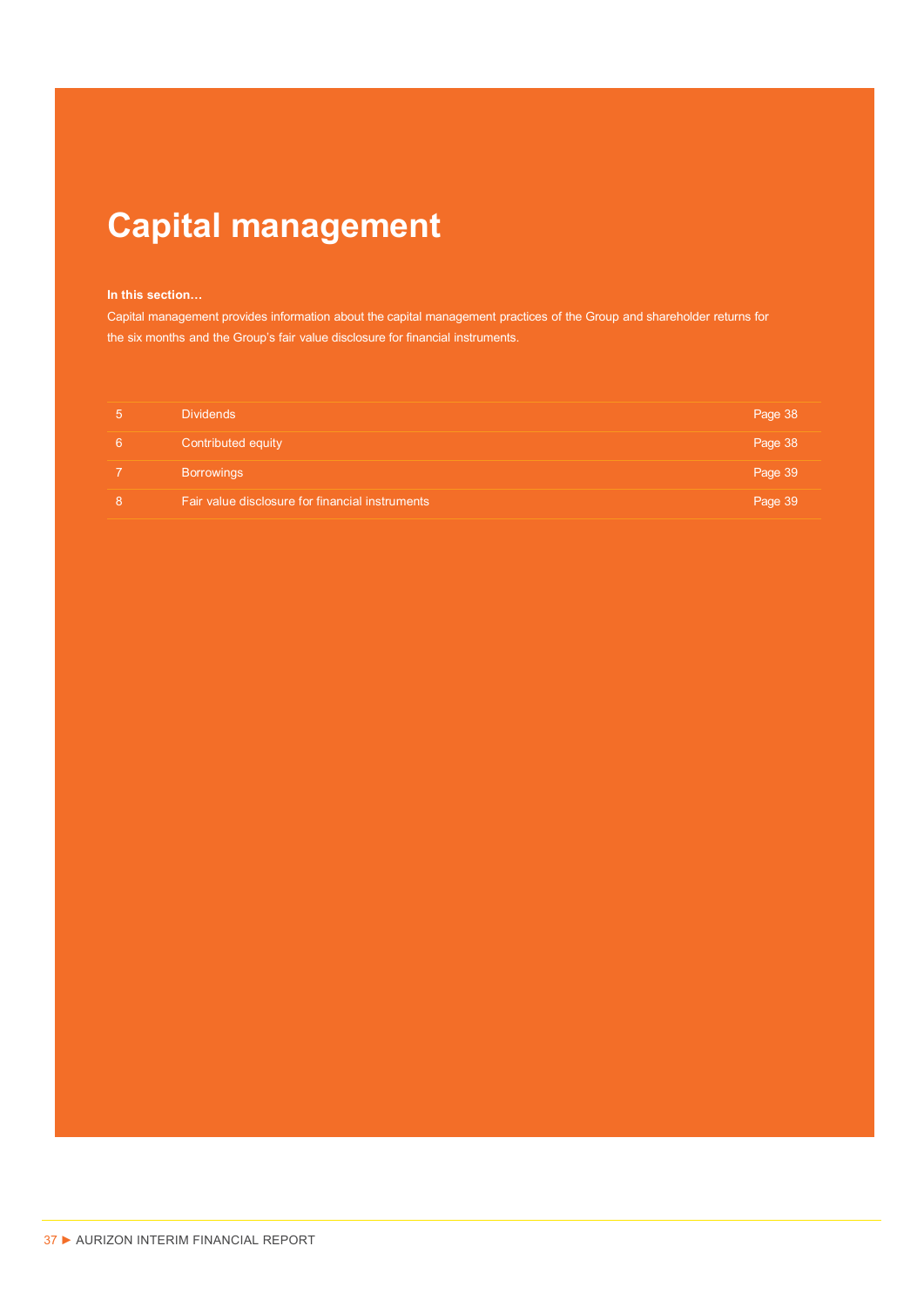## **5 Dividends**

#### **(a) Ordinary shares**

|                                                                                                                                                                                                                                                                                                                                                                         |                                              |                                           | 31 December<br>2015        | 31 December<br>2014              |
|-------------------------------------------------------------------------------------------------------------------------------------------------------------------------------------------------------------------------------------------------------------------------------------------------------------------------------------------------------------------------|----------------------------------------------|-------------------------------------------|----------------------------|----------------------------------|
| Final dividend for the year ended 30 June 2015 of 13.9 cents 30% franked (2014: 8.5 cents,<br>unfranked) per share, paid 28 September 2015                                                                                                                                                                                                                              |                                              |                                           | 295                        | 182                              |
| Dividends not recognised at the end of the reporting period<br>(b)                                                                                                                                                                                                                                                                                                      |                                              |                                           |                            |                                  |
|                                                                                                                                                                                                                                                                                                                                                                         |                                              |                                           | 31 December<br>2015<br>\$m | 31 December<br>2014<br>\$m       |
| Since 31 December 2015, the directors have recommended the payment of a 70% franked<br>interim dividend of 11.3 cents per fully paid ordinary share (31 December 2014: 10.1 cents<br>unfranked). The aggregate amount of the proposed dividend expected to be paid on 29<br>March 2016 out of retained earnings, but not recognised as a liability at 31 December 2015. |                                              |                                           | 237                        | 215                              |
| <b>Contributed equity</b><br>6                                                                                                                                                                                                                                                                                                                                          |                                              |                                           |                            |                                  |
|                                                                                                                                                                                                                                                                                                                                                                         | 31 December<br>2015<br><b>Shares</b><br>'000 | 30 June<br>2015<br><b>Shares</b><br>'000' | 31 December<br>2015<br>\$m | 30 June<br>2015<br>$\mathsf{Sm}$ |
| <b>Issued capital</b>                                                                                                                                                                                                                                                                                                                                                   |                                              |                                           |                            |                                  |
| Fully paid                                                                                                                                                                                                                                                                                                                                                              | 2,093,350                                    | 2,122,010                                 | 1,368                      | 1,508                            |

## **(a) Movements in ordinary share capital**

| Date                     | <b>Details</b>              | Number of<br>shares<br>'000 | \$m   |
|--------------------------|-----------------------------|-----------------------------|-------|
|                          | 1 July 2014 Opening balance | 2,137,285                   | 1,508 |
|                          | On-market share buy-back*   | (13,350)                    |       |
| 31 December 2014 Balance |                             | 2,123,935                   | 1,508 |
|                          | 1 July 2015 Opening balance | 2,122,010                   | 1,508 |
|                          | On-market share buy-back    | (28,660)                    | (140) |
| 31 December 2015 Balance |                             | 2,093,350                   | 1,368 |

Since the commencement of the on-market buy-back program on 11 November 2014 Aurizon Holdings Limited acquired 43.9 million shares. As at 31 December 2015, the total cost of the on-market buy-back program was \$209 million.

\* Prior year share buy-back of \$60 million was paid out of capital reserves.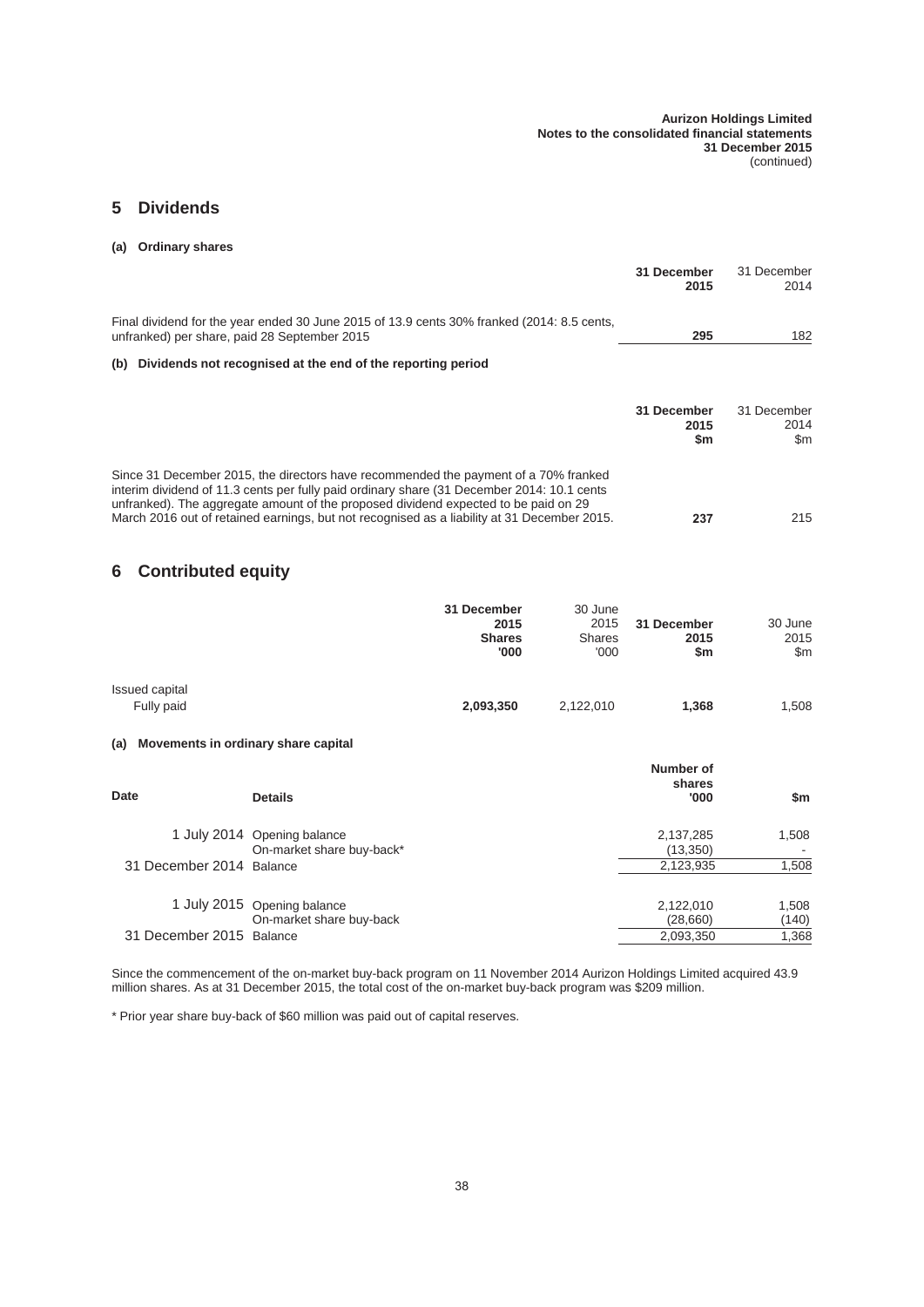## **7 Borrowings**

|                                                      | 31 December<br>2015<br>\$m | 30 June<br>2015<br>\$m |
|------------------------------------------------------|----------------------------|------------------------|
| <b>Current - Unsecured</b><br><b>Bank facilities</b> | 100                        | 59                     |
| <b>Non-current - Unsecured</b>                       |                            |                        |
| Medium term notes                                    | 1.286                      | 1,250                  |
| <b>Bank facilities</b>                               | 2,040                      | 1,690                  |
| Capitalised borrowing costs                          | (15)                       | (16)                   |
| Total unsecured non-current borrowings               | 3,311                      | 2,924                  |

In December 2015 Aurizon Network Pty Ltd refinanced \$490 million of its syndicated debt facility with an extended maturity date of 1 July 2021.

The non-current unsecured borrowings impose certain covenants on the Group to ensure that certain financial ratios are met and restrict the amount of security that the Group and its subsidiaries can provide over their assets in certain circumstances.

## **8 Fair value disclosure for financial instruments**

#### **Fair values of financial instruments**

The carrying amounts and fair values of all of the Group's financial instruments which are not carried at an amount which approximates their fair value at 31 December 2015 and 30 June 2015 are shown in the following table.

The fair value of borrowings is estimated by discounting the future contractual cash flows at the current market interest rates that are available to Aurizon for similar financial instruments. For the period ended 31 December 2015, the borrowing rates were determined to be ranging from 2.9% to 4.7% depending on the type of borrowing (30 June 2015 - 2.8% to 4.9%).

| 31 December 2015               |                          | 30 June 2015             |                                      |
|--------------------------------|--------------------------|--------------------------|--------------------------------------|
| Carrying<br>value<br><b>Sm</b> | <b>Fair value</b><br>\$m | Carrying<br>value<br>\$m | Fair value<br>$\mathsf{Sm}$<br>3,091 |
|                                | 3.411                    | 3.482                    | 2,983                                |

#### **Valuation hierarchy of financial instruments carried at fair value on a recurring basis**

The Group measures and recognises the following assets and liabilities at fair value on a recurring basis:

- Forward exchange contracts
- Interest rate swaps (including cross currency interest rate swaps)

#### **(a) Fair value hierarchy**

The table below analyses the Group's assets and liabilities carried at fair value. The different levels are defined as follows:

- Level 1: Quoted prices (unadjusted) in active markets for identical assets or liabilities
- Level 2: Inputs other than quoted prices included within level 1 that are observable for the asset or liability, either directly (i.e. as prices) or indirectly (i.e. derived from prices)
- Level 3: Inputs for the asset or liability that are not based on observable market data (unobservable inputs)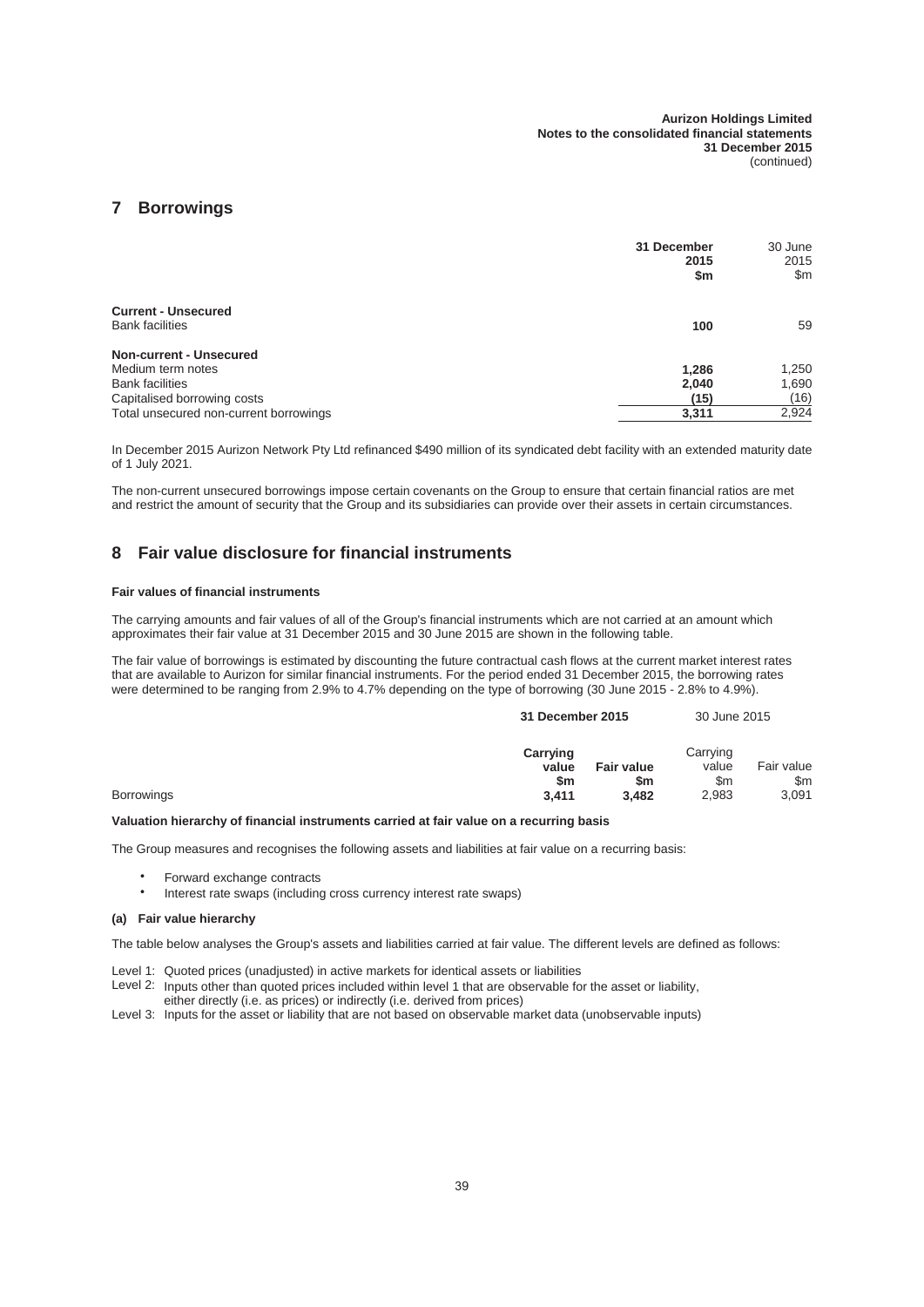## **8 Fair value disclosure for financial instruments (continued)**

#### **(a) Fair value hierarchy (continued)**

*Recognised fair value measurements*

| 31 December 2015                                 | Level 1<br>\$m | Level <sub>2</sub><br>\$m | Level 3<br>\$m | Total<br>\$m  |
|--------------------------------------------------|----------------|---------------------------|----------------|---------------|
| Derivative financial assets                      |                | 49                        |                | 49            |
| Derivative financial liabilities                 |                | (34)                      |                | (34)          |
| Net financial instruments measured at fair value |                | 15                        |                | 15            |
|                                                  | Level 1        | Level 2                   | Level 3        | Total         |
| 30 June 2015                                     | \$m            | \$m                       | \$m            | $\mathsf{Sm}$ |
| Derivative financial assets                      |                | 20                        |                | 20            |
| Derivative financial liabilities                 |                | (43)                      |                | (43)          |
| Net financial instruments measured at fair value |                | (23)                      |                | (23)          |

There were no transfers between levels 1 and 2 for recurring fair value measurements during the six months to 31 December 2015.

#### **(b) Valuation techniques used to derive fair values**

The fair value of financial instruments that are not traded in an active market (for example, over-the-counter derivatives) are determined using valuation techniques. These valuation techniques maximise the use of observable market data where available and rely as little as possible on entity specific estimates. If all significant inputs required to determine the fair value of an instrument are observable, the instrument is included in Level 2.

The fair value of forward foreign exchange contracts has been determined as the unrealised gain / loss at balance date by reference to market rates.

The fair value of interest rate swaps has been determined as the net present value of contracted cash flows. These values have been adjusted to reflect the credit risk of the Group and relevant counterparties, depending on whether the instrument is a financial asset or a financial liability. The existing exposure method, which discounts estimated future cash flows to present value using credit adjusted discount factors after counterparty netting arrangements, has been adopted.

The fair value of cross currency interest rate swaps has been determined as the net present value of contracted cash flows. The future probable exposure method is applied to the estimated future cash flows to reflect the credit risk of the Group and relevant counterparties.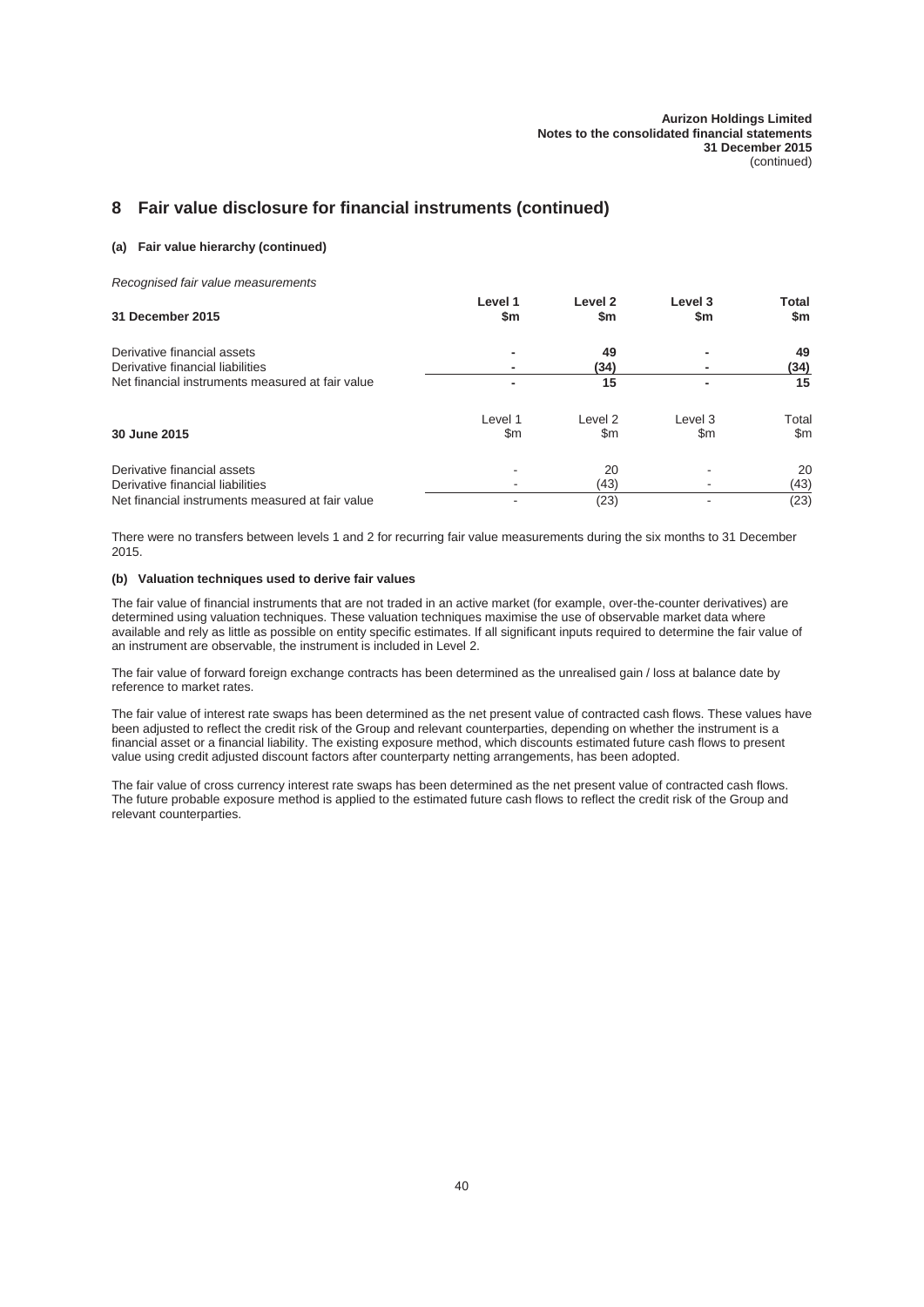# **Other information**

## **In this section...**

Other information provides information on other items which require disclosure to comply with Australian Accounting Standards and other regulatory pronouncements.

|      | Summary of significant accounting policies   | Page 42 |
|------|----------------------------------------------|---------|
| - 10 | Critical accounting estimates and judgements | Page 43 |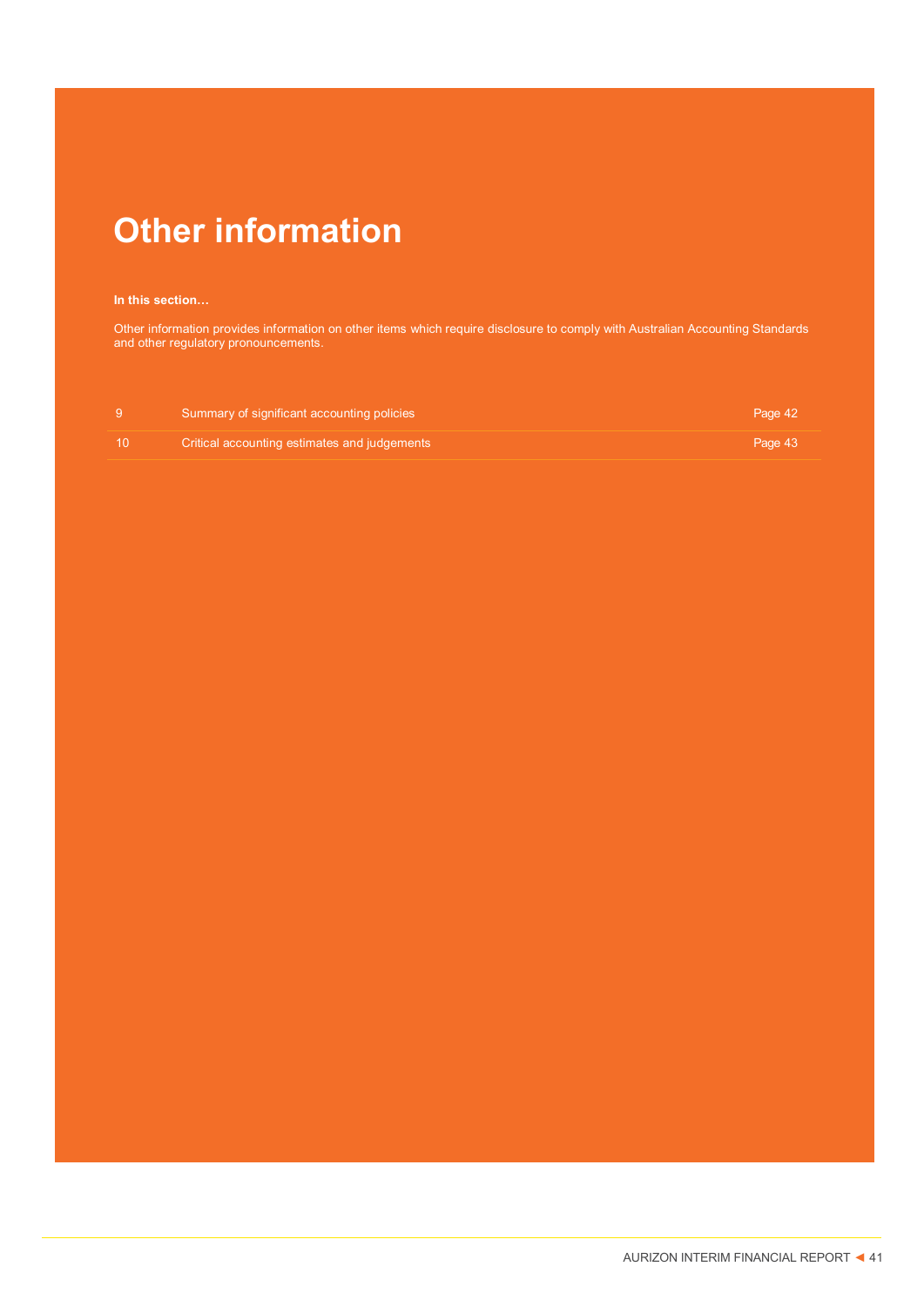## **9 Summary of significant accounting policies**

Except as noted below, the principal accounting policies adopted in the preparation of these consolidated financial statements are consistent with those of the previous financial year. These policies have been consistently applied to both periods presented, unless otherwise stated. Where necessary, comparative information has been restated to conform with changes in presentation in the current year.

#### **(a) Voluntary change in accounting policy**

The Group has voluntarily changed the accounting policy in relation to rail renewal. Rail renewal is the replacement of a section of worn track due to fatigue defects. The new accounting policy is to capitalise and componentise all costs of rail renewal as separate identifiable assets as the rail renewal restores the rail profile, reduces wheel wear costs, optimises the wheel/rail interaction and most importantly extends the useful life of the track and hence maximises the value from the rail asset. Rail has a useful life of 7 - 50 years. This change in policy also necessitates a re-estimation of the useful life of the rail and sleepers (which is the remaining component of the Track asset).

The previous accounting policy was to expense rail renewal expenditure as incurred. The new accounting policy was adopted on 1 July 2015 prospectively as the retrospective impact was not material. The impact of this change in accounting policy for the current half year was \$6 million. The change in useful life for rail and sleepers has also been adopted on the same date since it is inextricably related to the change in accounting policy.

The revised policy will now align with global industry practice and hence makes benchmark comparisons with industry peers more relevant and meaningful.

#### **(b) New and revised accounting standards and interpretations**

None of the new standards and amendments to standards that are mandatory for the first time for the financial year beginning 1 July 2015 affect any of the amounts recognised in the current period or any prior period and are not likely to affect future periods. The Group has not early adopted any amendments, standards or interpretations that have been issued but are not yet effective.

Certain new accounting standards and interpretations have been published that are not mandatory for 30 June 2016 reporting periods and have not been early adopted by the Group.

IFRS 16 *Leases* addresses the recognition, measurement, presentation and disclosures of leases. This standard provides a single lessee accounting model, requiring lessees to recognise assets and liabilities for all leases unless the lease term is 12 months or less or the underlying asset has a low value. Lessors continue to classify leases as operating or finance, with IFRS 16's approach to lessor accounting substantially unchanged from its predecessor, AASB 117. This standard applies to annual reporting periods beginning on or after 1 January 2019. The Group has not yet assessed the impact for the Group of this new standard.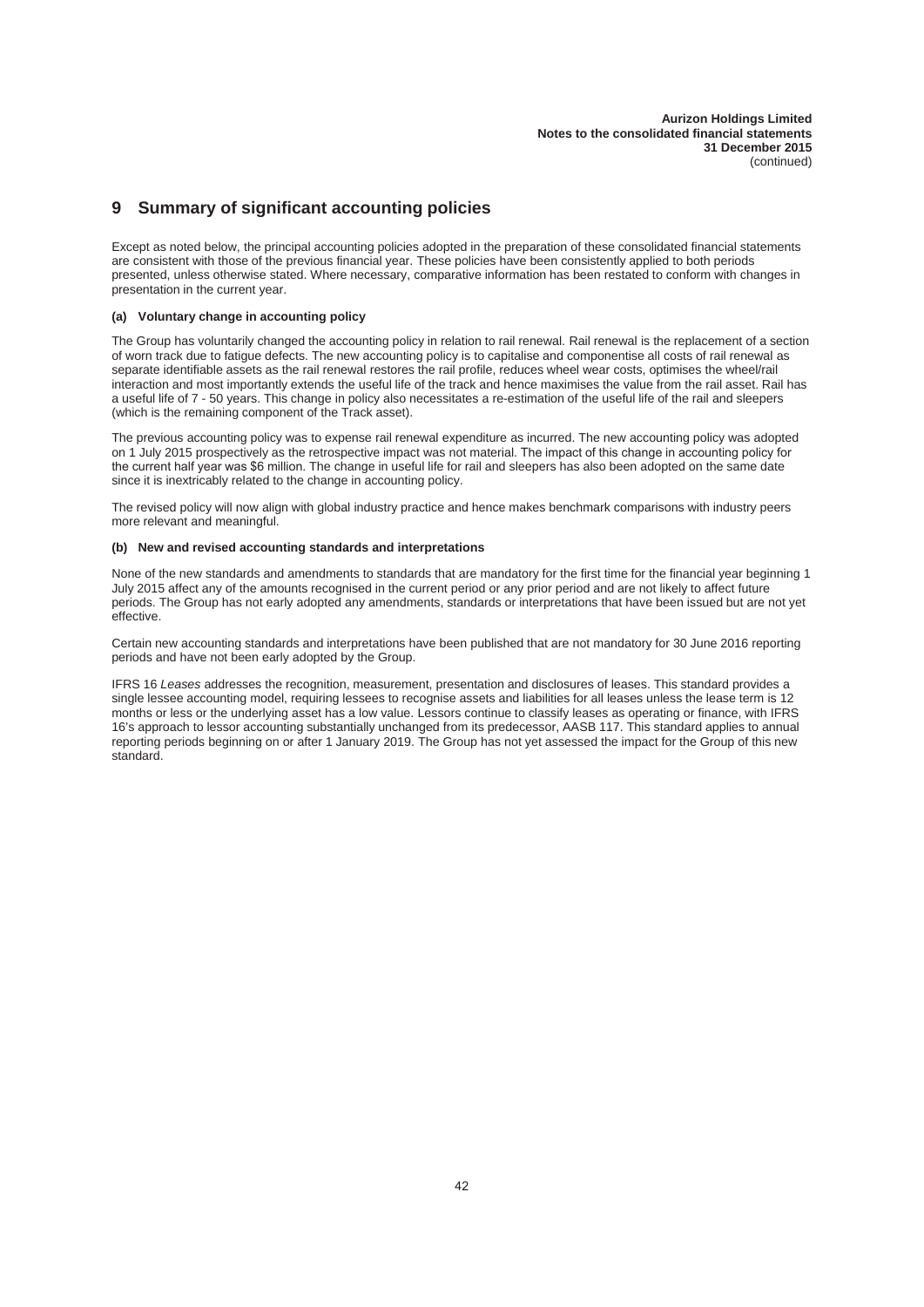## **10 Critical accounting estimates and judgements**

A number of critical accounting estimates and judgements were disclosed in the 30 June 2015 financial report. Included within those judgements and estimates are the following which have particular relevance to the half year financial statements.

#### **(a) Access undertaking**

The Queensland Competition Authority ("QCA") issued its Draft Decision on Aurizon Network's 2014 Draft Access Undertaking ("UT4") on 30 September 2014. A further Consolidated Draft Decision was issued on 16 December 2015, with a revised timetable for the release of the final decision by the end of April 2016.

The original term of the 2010 Access Undertaking ("UT3") expired on 30 June 2013 and Aurizon Network submitted a series of Draft Amending Access Undertakings ("DAAU") which extended the UT3 period and established transitional tariffs for the intervening period until the finalisation and approval of UT4. The transitional tariffs in place from 1 July 2015 closely align to the Draft Decision on Maximum Allowable Revenue ("MAR"). The total MAR for UT4 in the consolidated Draft Decision is not significantly different to the draft decision. For the six months ended 31 December 2014, regulated access revenue was recognised as the amounts invoiced applying the transitional tariffs to actual volumes. For the six months ended 31 December 2015, regulated access revenue has been recognised as half of the MAR for the year ending 30 June 2016 in the Consolidated Draft Decision released on 16 December 2015.

#### **(b) Impairment testing**

#### *Cash generating units (CGUs)*

In accordance with Australian Accounting Standards the Group is required to review, at the end of each reporting period, whether there is any indication that an asset may be impaired. Aurizon has reviewed each CGU for indicators of impairment using both external and internal sources of information. The review included an assessment of performance against expectations and changes in market values and discount rates.

Consistent with prior periods, where there is an indicator of impairment, an impairment assessment is undertaken using valuein-use based on a 3-year approved corporate plan, long-term business forecast and market-based valuation assumptions. Where there are significant changes in the corporate plan, long-term business forecasts or market-based valuation assumptions from those used in impairment testing in previous periods, this may cause the carrying values of non-current assets to exceed their recoverable amounts.

Whilst there has not been an indicator triggering an impairment of a specific CGU in the current period, we continue to monitor the performance of Intermodal and Western Australia CGUs as identified at 30 June 2015.

The group is also monitoring the counter party credit risk and mine production of its customers given the challenging environment of coal and iron ore prices and any impact that changes may have on the recoverable amount of respective CGUs.

#### *Investment in associates*

Detailed impairment testing has been completed for investments in associates when there is an indicator of impairment. Other than Aurizon's investment in Aquila, the carrying value of these assets did not exceed their recoverable amounts determined for impairment testing purposes. For further details of impairment in Aquila, please see note 1(c).

#### *Individual non-current assets*

At each reporting period, the Group is required to review individual non-current assets which are no longer expected to be utlised. During the period, the Enterprise Rollingstock Master Plan has been revised as a result of continued improvements in rollingstock efficiency and productivity coupled with a lower volume outlook. This review of fleet has resulted in rollingstock and associated inventory being identified as surplus to the current requirements of the Group resulting in an impairment of \$148 million. Management's judgement has been applied to estimate the forecast volumes and productivity improvements from technological advancements in determining the level of rollingstock required for the foreseeable future. The application of this judgement will continue to be re-assessed.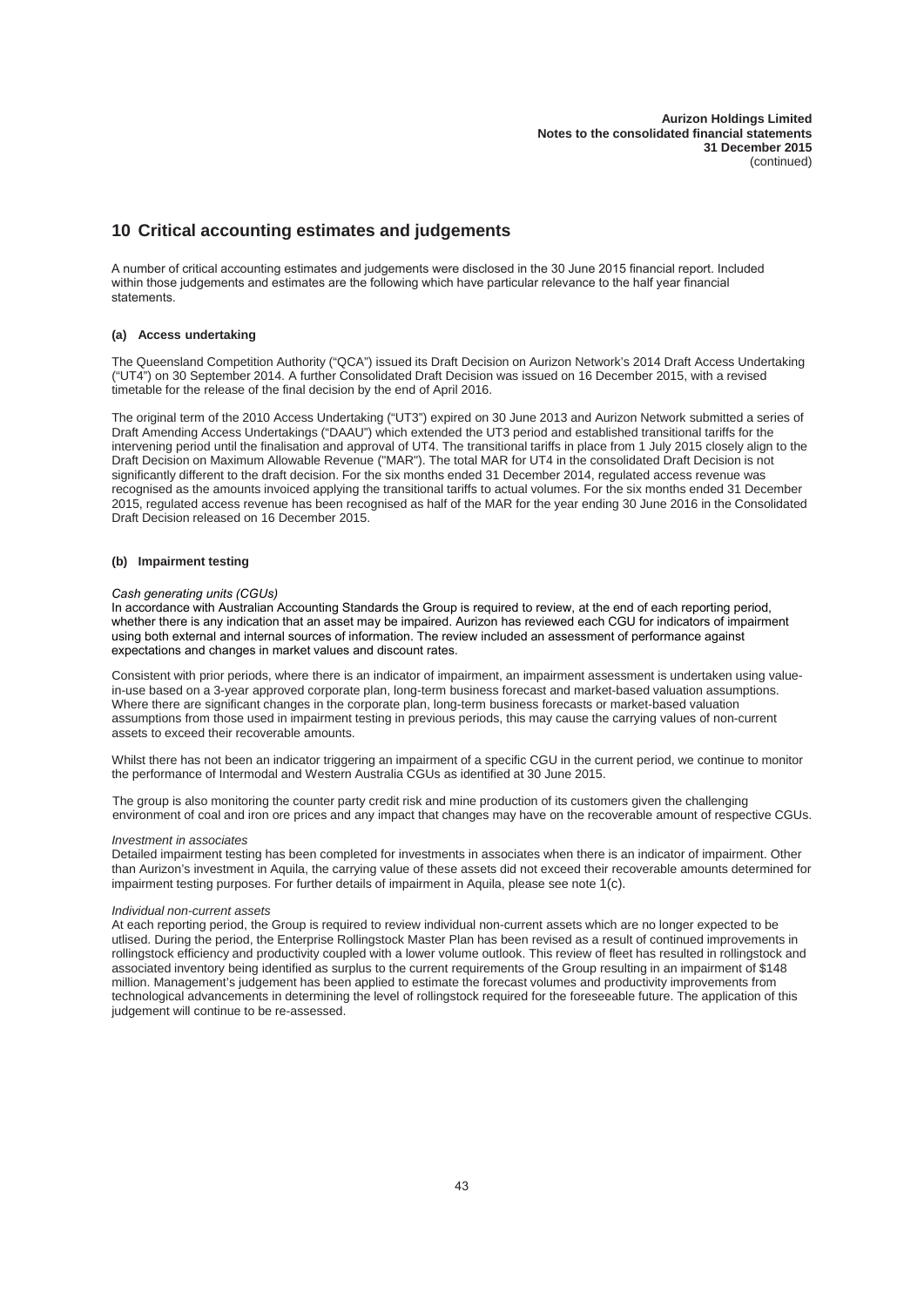# **Unrecognised items**

#### In this section...

Unrecognised items provide information about items that are not recognised in the financial statements but could potentially have a significant impact on the Group's financial position and performance.

| ∣ 11 | Contingencies                               | Page 45 |
|------|---------------------------------------------|---------|
|      | Events occurring after the reporting period | Page 45 |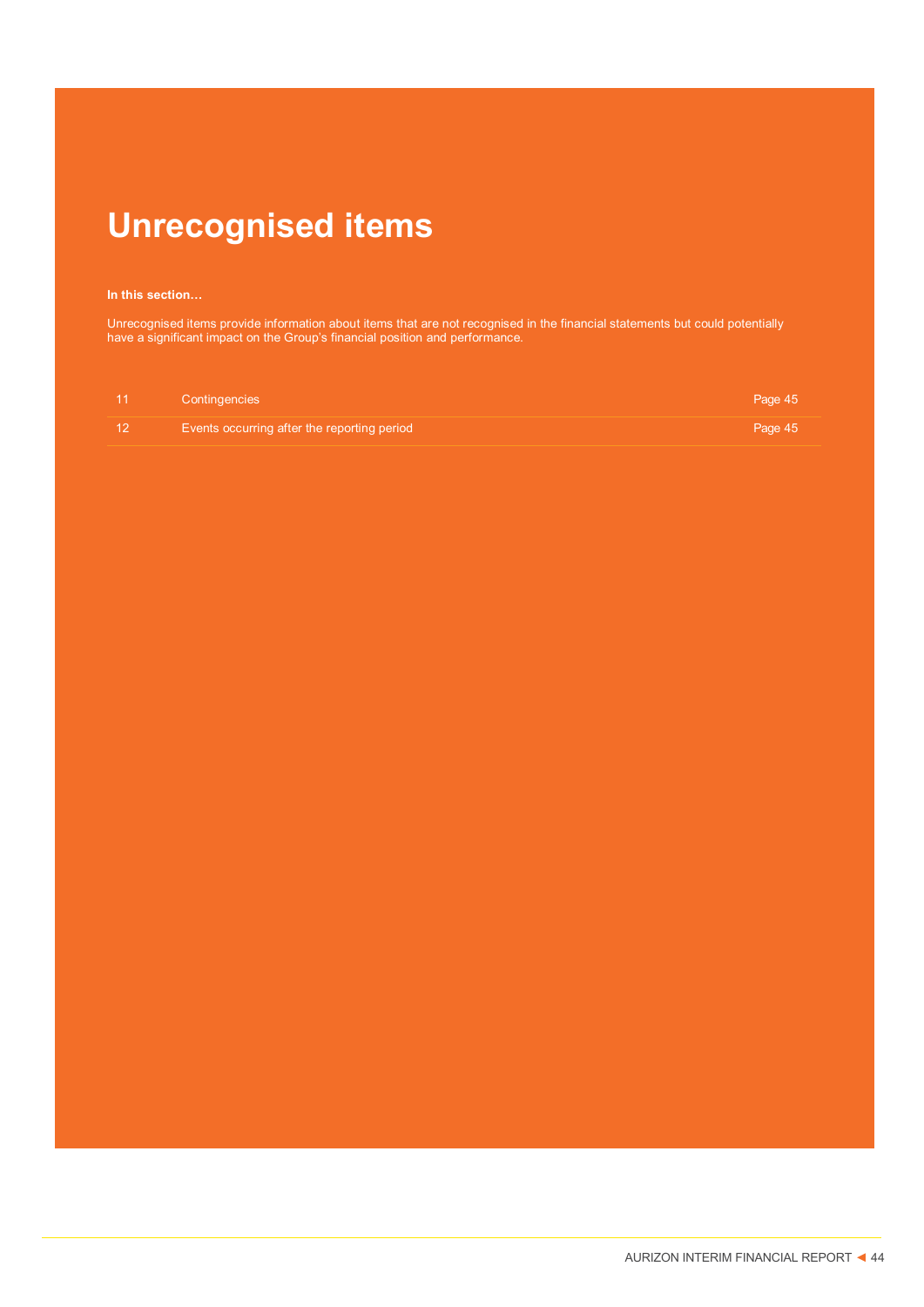## **11 Contingencies**

Issues relating to common law claims and product warranties are dealt with as they arise. A number of common law claims are pending against the Group. Provisions are taken up for some of these exposures based on management's determination.

There have been no material changes in contingent assets or liabilities since 30 June 2015.

## **12 Events occurring after the reporting period**

There have been no matters or circumstances occurring subsequent to the reporting period end that have significantly affected, or may significantly affect the operations of the Group, the results of those operations, or the state of affairs of the Group.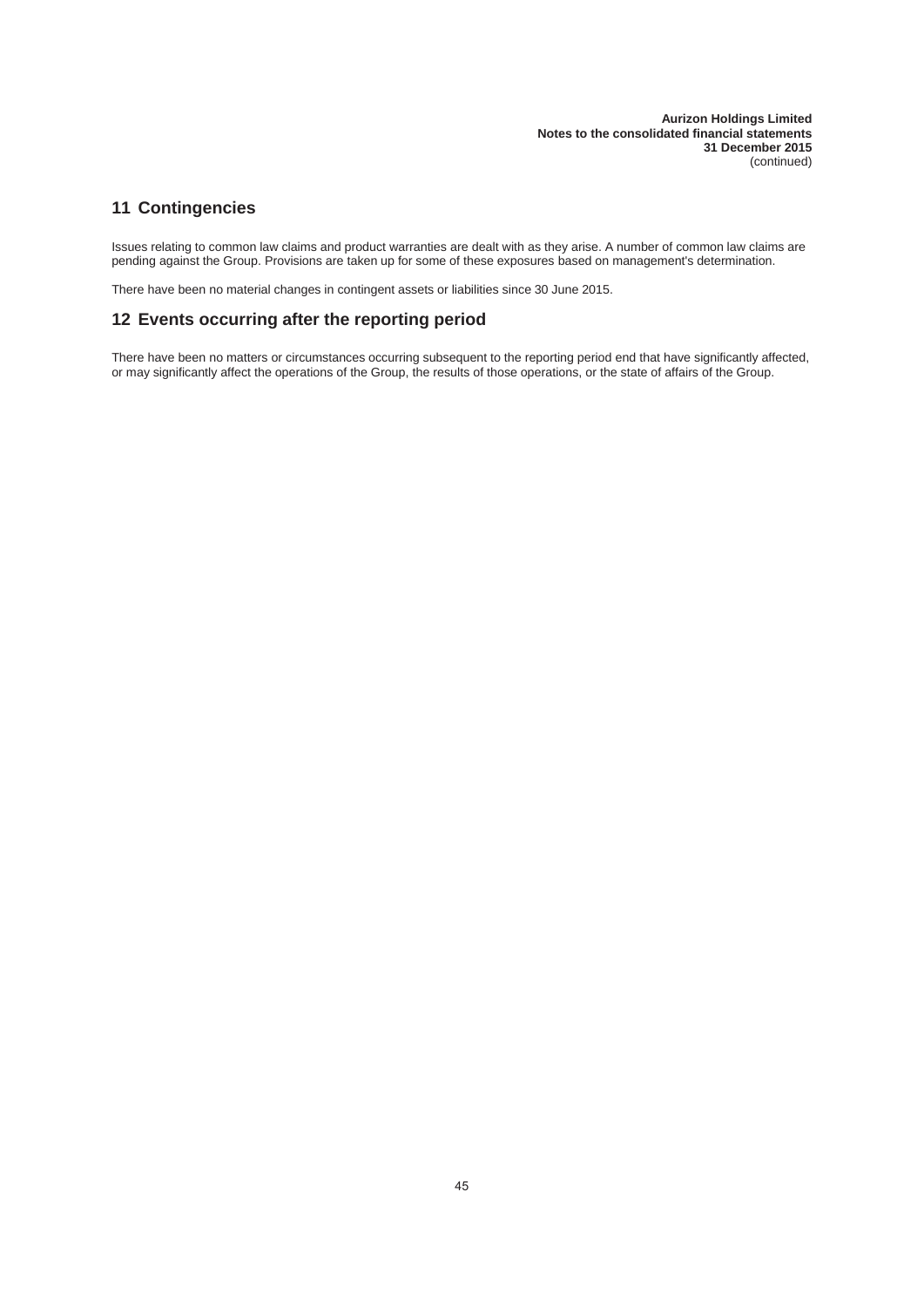In accordance with a resolution of the directors of the Company, I state that:

In the opinion of the directors of the Company:

- (a) the financial statements and notes set out on pages 20 to 45 are in accordance with the *Corporations Act* 2001, including:
	- (i) complying with Accounting Standards, the *Corporations Regulations 2001* and other mandatory professional reporting requirements, and
	- (ii) giving a true and fair view of the consolidated entity's financial position as at 31 December 2015 and of its performance for the half-year ended on that date, and
- (b) there are reasonable grounds to believe that the Company will be able to pay its debts as and when they become due and payable.

Tin A.le

T M Poole Chairman **Brisbane** 15 February 2016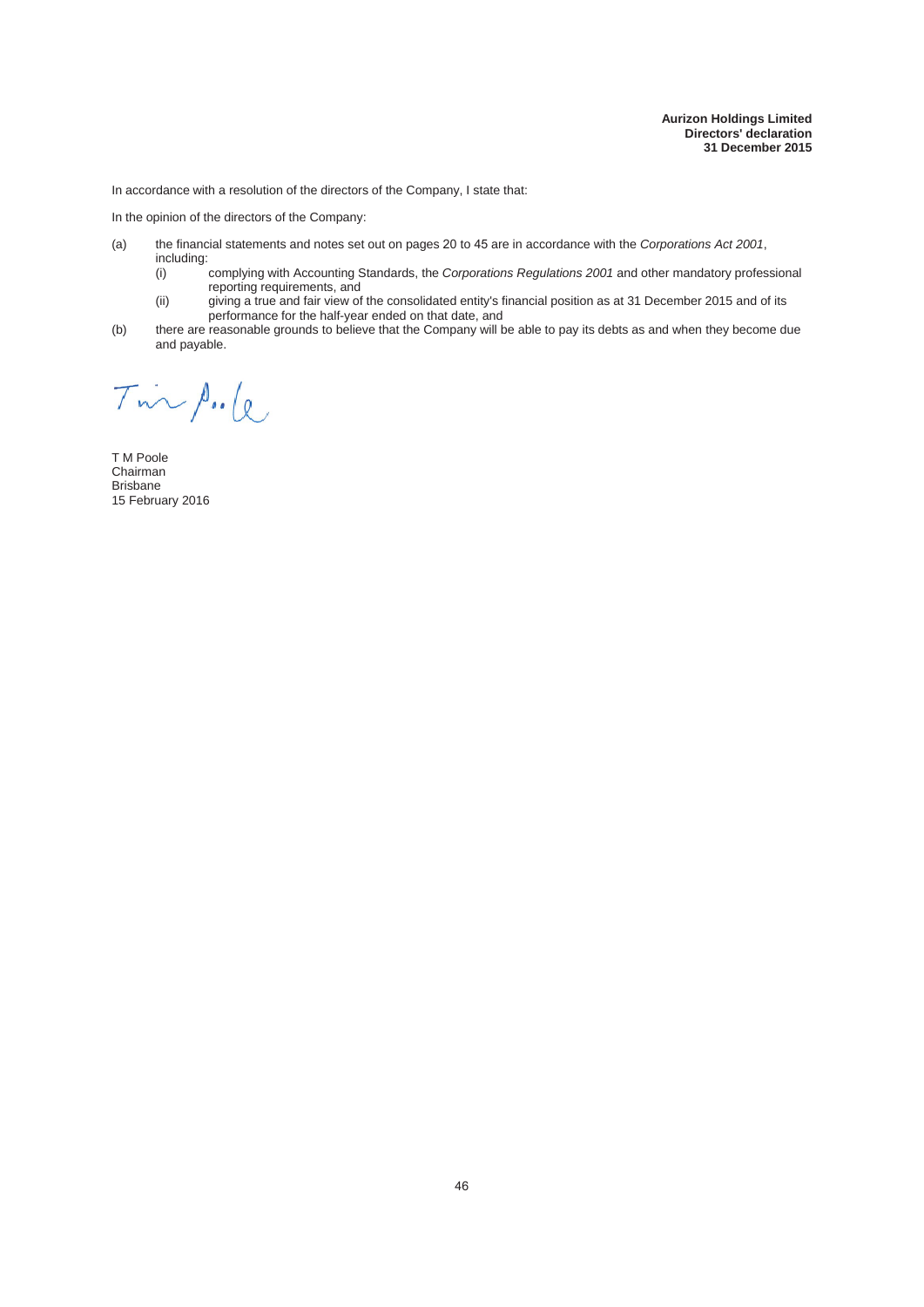

# **Independent auditor's review report to the members of Aurizon Holdings Limited**

## *Report on the Half-Year Financial Report*

We have reviewed the accompanying half-year financial report of Aurizon Holdings Limited (the company), which comprises the consolidated balance sheet as at 31 December 2015, the consolidated income statement and consolidated statement of comprehensive income, consolidated statement of changes in equity and consolidated statement of cash flows for the half-year ended on that date, selected explanatory notes and the directors' declaration for Aurizon Holdings Limited Group (the consolidated entity). The consolidated entity comprises the company and the entities it controlled during that halfyear.

## *Directors' responsibility for the half-year financial report*

The directors of the company are responsible for the preparation of the half-year financial report that gives a true and fair view in accordance with Australian Accounting Standards (including the Australian Accounting Interpretations) and the *Corporations Act 2001* and for such internal control as the directors determine is necessary to enable the preparation of the half-year financial report that is free from material misstatement whether due to fraud or error.

## *Auditor's responsibility*

Our responsibility is to express a conclusion on the half-year financial report based on our review. We conducted our review in accordance with Australian Auditing Standard on Review Engagements ASRE 2410 *Review of a Financial Report Performed by the Independent Auditor of the Entity*, in order to state whether, on the basis of the procedures described, we have become aware of any matter that makes us believe that the half-year financial report is not in accordance with the *Corporations Act 2001* including giving a true and fair view of the consolidated entity's financial position as at 31 December 2015 and its performance for the half-year ended on that date; and complying with Accounting Standard AASB 134 *Interim Financial Reporting* and the *Corporations Regulations 2001*. As the auditor of Aurizon Holdings Limited, ASRE 2410 requires that we comply with the ethical requirements relevant to the audit of the annual financial report.

A review of a half-year financial report consists of making enquiries, primarily of persons responsible for financial and accounting matters, and applying analytical and other review procedures. A review is substantially less in scope than an audit conducted in accordance with Australian Auditing Standards and consequently does not enable us to obtain assurance that we would become aware of all significant matters that might be identified in an audit. Accordingly, we do not express an audit opinion.

## *Independence*

In conducting our review, we have complied with the independence requirements of the *Corporations Act 2001*.

*PricewaterhouseCoopers, ABN 52 780 433 757 Riverside Centre, 123 Eagle Street, BRISBANE QLD 4000, GPO Box 150, BRISBANE QLD 4001 T: +61 7 3257 5000, F: +61 7 3257 5999, www.pwc.com.au*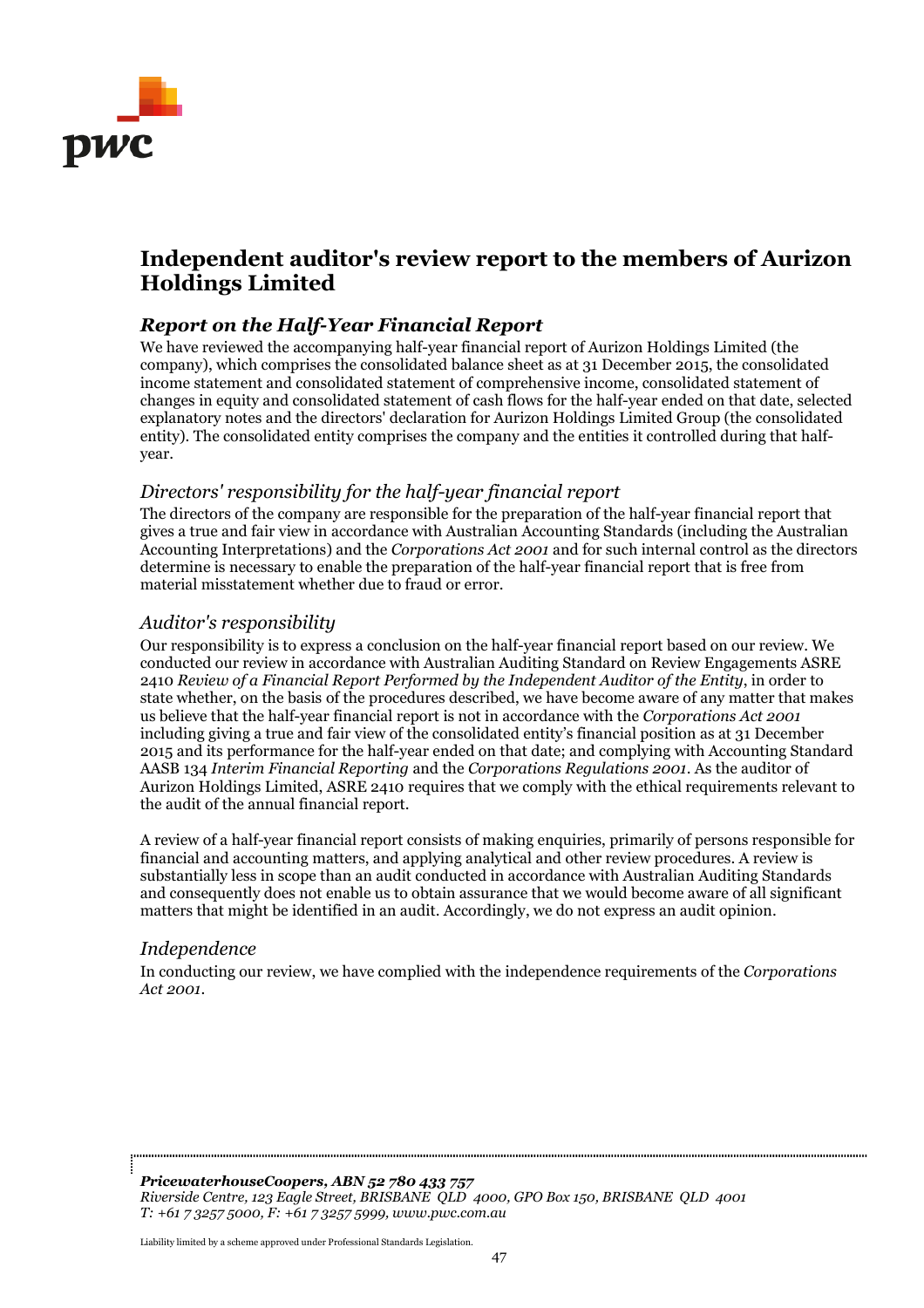

## Conclusion

Based on our review, which is not an audit, we have not become aware of any matter that makes us believe that the half-year financial report of Aurizon Holdings Limited is not in accordance with the *Corporations Act 2001* including:

- a) giving a true and fair view of the consolidated entity's financial position as at 31 December 2015 and of its performance for the half-year ended on that date;
- b) complying with Accounting Standard AASB 134 *Interim Financial Reporting* and the *Corporations Regulations 2001*.

Trevaterhouse

PricewaterhouseCoopers

John Yeoman Brisbane 15 February 2016